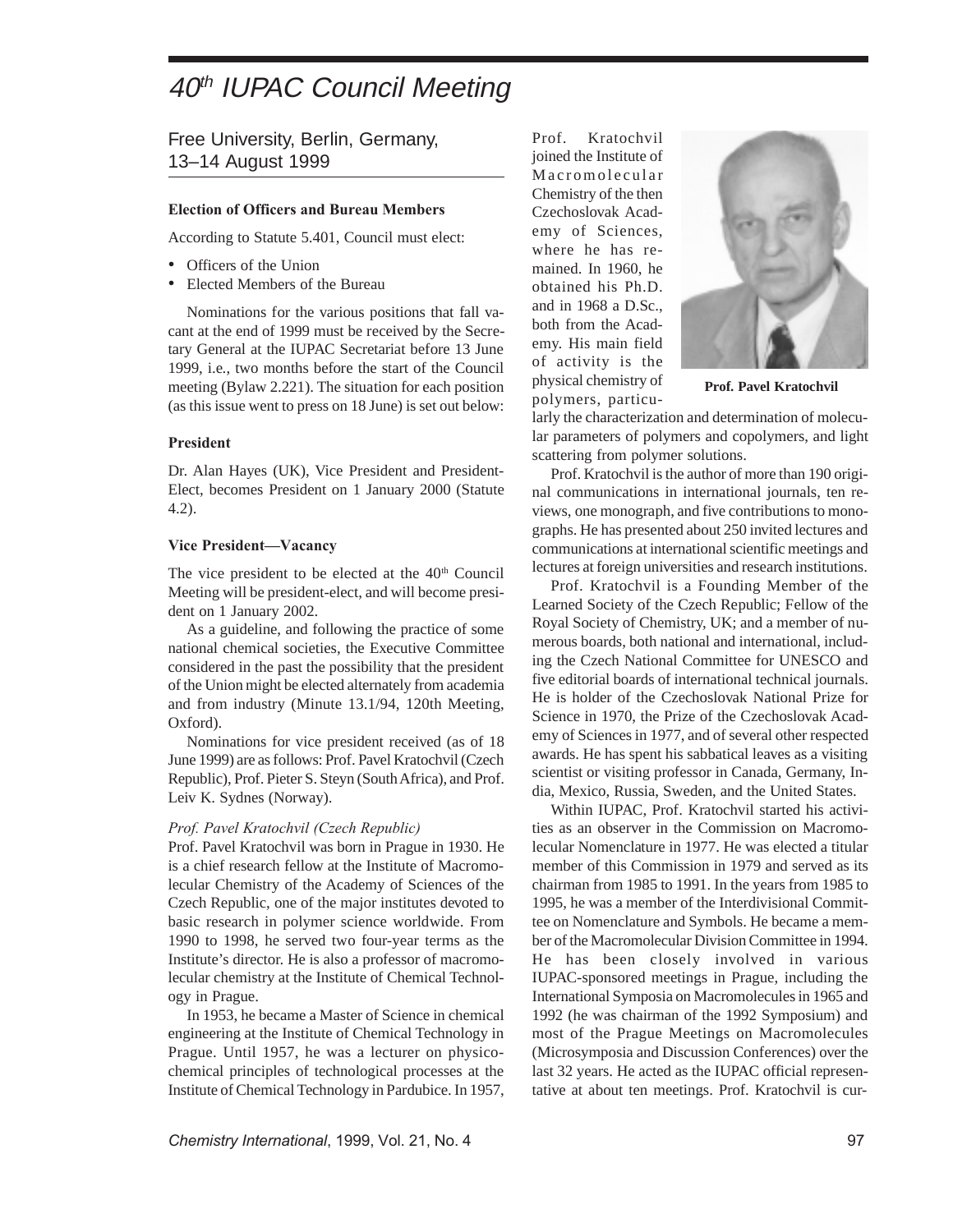rently serving his second term as the chairman of the Czech National Committee for Chemistry, the IUPAC National Adhering Organization of the Czech Republic.

#### Prof. Pieter S. Steyn (South Africa)

Prof. Pieter Streicher Steyn was born on 5 January 1940 in Vryburg, Cape Province, Republic of South Africa. He is married with three children.

*Education and Career:* Prof. Steyn studied at the University of Stellenbosch (B.Sc., 1959; B.Sc., Honors, 1962; M.Sc., cum laude, 1963), and then at the University of South Africa (Ph.D., 1966). In 1967, he was awarded a postdoctoral fellowship at the School of Pharmacy of the University of Wisconsin, Madison, USA. He was appointed to the National Chemical Re-



search Laboratory, CSIR, in 1964, where he became Head of the Division of Organic Chemistry in 1983. From 1986 to 1987, he was Chief Director of the National Food Research Institute, CSIR, and from 1987 to 1992, he was Director of the Division of Food Science Technol-

**Prof. Pieter S. Steyn**

ogy, CSIR. In December 1992, Prof. Steyn was appointed the first CSIR Fellow, this being the highest career position in science within the CSIR. In October 1993, he was appointed Head of the SASOL Centre for Chemistry, SASOL Professor of Chemistry, and Director of the SASOL Centre of Separation Technology, and recently promoted to Director of the School of Chemistry and Biochemistry at the Potchefstroom University for Christian Higher Education.

*Research Interests:* Prof. Steyn's research career has been devoted to the isolation, analysis, structure elucidation, synthesis, and biosynthesis of mycotoxins and, to some extent, other toxic and medicinal substances from plants. This research has been undertaken with numerous groups within South Africa and with research groups in Australia, Europe, Japan, New Zealand, and the United States. Prof. Steyn has authored or coauthored 155 scientific papers and 27 reviews.

*Offices and Assignments:* Elected one of 54 Founder Members of the Academy of Science of South Africa (1994–present); Fellow of the Royal Society of South Africa (1997–present); Vice President of the South African Joint Council of Scientific Societies (1985–86); President of the South African Joint Council of Scientific Societies (1986–87); and President of the International Association for Cereal Science and Technology, Vienna (1992–94).

Since 1967, Prof. Steyn has given lectures at the Conventions of the South African Chemical Institute, at the Specialist Conference on Organic Chemistry, and at numerous international meetings.

*IUPAC Activities:* Member of the South African National Committee for IUPAC (1973–present); Associate Member of the Food Contaminants Commission (1973–1978); Titular Member of the Food Chemistry Commission V1.1 (1979–1987); Vice-Chairman of the Food Chemistry Commission VI.1 (1983–1987); Member of the Applied Chemistry Division Committee (1987–1997) and Vice President (1989–1991); Member of the Bureau (1991–1995); President of the Applied Chemistry Division (1991–1995); Member of the Division Committee of the Division of Chemistry and the Environment (1996–1999); Elected Member of the Bureau and the Executive Committee (1996–1999); Member of the Editorial Advisory Board of Chemistry in the  $21<sup>st</sup>$  Century (1991–1999); Member of the Committee on Printed and Electronic Publications (1996– 1999); Member of the Committee on the Teaching of Chemistry (1996–1999); Member of the International Scientific Advisory Committees for the IUPAC Mycotoxin Symposia held in Paris (1976), Lausanne (1979), Vienna (1982), Paris (1985), Tokyo (1988), Mexico City (1992), and Rome (1996); Chairman of scientific sessions at most IUPAC Mycotoxin Symposia; Member of the Organizing Committee of the 13th IUPAC Symposium on the Chemistry of Natural Products, Pretoria, August 1982, and Chairman of the Finance Committee; Chairman of the Organizing Committee of the Sixth IUPAC Symposium on Mycotoxins and Phycotoxins, Pretoria, 22–25 July 1985 and Chairman of the Finance Committee; Organizing Chairman of the IUPAC Symposium: A Sustainable Environment—National and International Perspectives, Pretoria, December 1996; Organizing Chairman of the IUPAC/AAPAC Workshop on the Role of Chemistry in the Development of Africa, Durban, 11 July 1998; Member of the South African Delegation to IUPAC Council Meetings at Munich, Germany (1973); Madrid, Spain (1975); Warsaw, Poland (1977); Davos, Switzerland (1979); Leuven, Belgium (1981); Lyngby, Denmark (1983); Lyon, France (1985); Boston, USA (1987); Lund, Sweden (1989); Hamburg, Germany (1991); Lisbon, Portugal (1993); Guildford, UK (1995); Geneva, Switzerland (1997); and Berlin, Germany (1999).

*Awards:* Raikes Gold Medal of the South African Chemical Institute (1975), Gold Medal of the South African Chemical Institute (1987), CSIR Merit Prize (1987)—top award of the CSIR, Havenga Gold Medal for Chemistry (1992) from *Die Suid-Afrikaanse Akademie vir Wetenskap en Kuns,* and Friedrich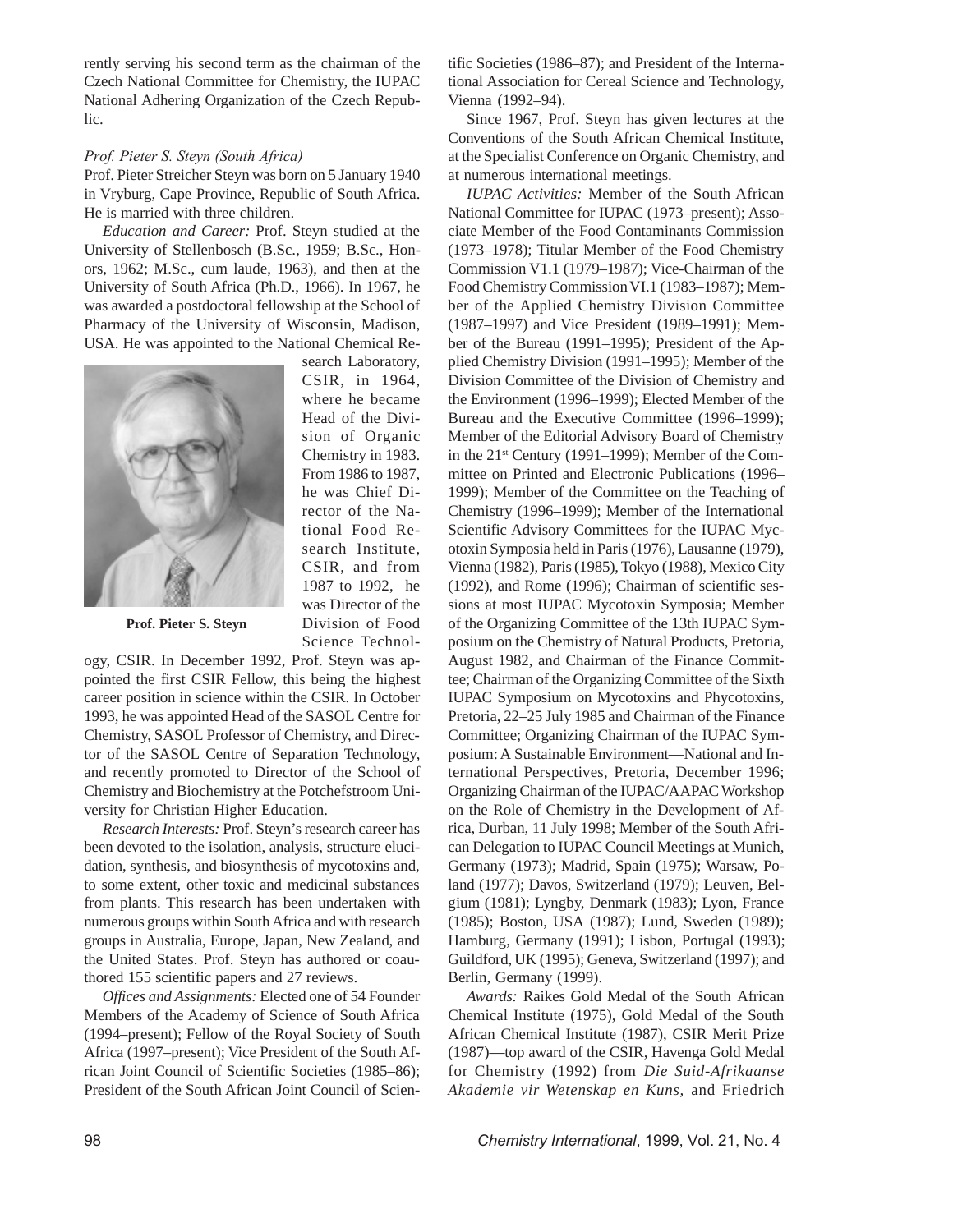Schweitzer Medal (1993) from the International Association for Cereal Science and Technology, Vienna.

#### Prof. Leiv K. Sydnes (Norway)

Date and place of birth: 9 July 1948 in Haugesund, Norway. Married, three children born in 1973, 1975, and 1977.

*Education:* Cand. mag., University of Oslo, December 1971; Cand. real., Organic Chemistry, University of Oslo, October 1974; Dr. philos., Organic Chemistry, University of Oslo, November 1978.

*Employment:* Research Associate, University of Oslo, 1974–1978; Postdoctoral Fellow, University of Western Ontario, Canada, 1978–1980; Associate Professor, University of Tromsø, 1980–1986; Visiting Professor, Iowa State University, USA, 1985–1986; Professor, University of Tromsø, 1987–1993; Adjunct Professor, University of Tromsø, 1993–1998; Visiting Fellow, Australian National University, Canberra, 1998; Adjunct Scientist, Norwegian Institute for Air Research, 1998 to present; Professor, University of Bergen, 1993 to present.

*Research and Scientific Publications:* The M.Sc. and Dr. philos. degrees were earned under the supervision of Prof. Lars Skattebøl, University of Oslo, on the basis of theses describing research in the field of *gem*dihalocyclopropanes.

In Canada, he worked on organic photochemistry in the research group of Prof. Paul de Mayo, Photochemistry Unit, University of Western Ontario.

The academic year 1985–86 was devoted to organometallic chemistry, which was employed to synthesize prostaglandin derivatives in the group of Prof. Richard Larock, Iowa State University.

 Prof. Sydnes's research is mainly concentrated on organic synthesis with emphasis on cyclopropane chemistry and photochemistry. Many of the problems currently investigated are related to the preparation of biologically active molecules. So far this research has resulted in 90 contributions in refereed publications. The research has also been presented in numerous lectures/poster presentations in Norway and abroad (more than 80 since 1987).

*Nonscientific Publishing:* Since 1976, Prof. Sydnes has also been involved in various kinds of nonscientific publishing related to chemistry. He has written more than 60 articles in national periodicals, including book reviews of foreign scientific books, papers about chemistry topics for nonspecialists, discussion papers about teaching, etc. He has written five books covering laboratory work in introductory and intermediate organic chemistry at the university level. He has published 19 high school textbooks in chemistry and two textbooks for chemical colleges. He has contributed one or more chapters to 18 technical or more general scientific reports.



**Prof. Leiv K. Sydnes**

*Other Professional Activities:* In addition to being involved in a large number of committees and boards at the University of Tromsø and now at the University of Bergen, Prof. Sydnes has been engaged in professional activities as follows: Chairman, Division of Teaching, Norwegian Chemical Society, 1976–78;

Chairman, Northern Norway Section, Norwegian Chemical Society, 1981–83; Board Member, Norwegian Chemical Society, 1983–89; Vice President, Norwegian Chemical Society, 1989–92; President, Norwegian Chemical Society, 1992–96; Bureau Member, IUPAC, 1994 to present; Member of IUPAC Strategy Development and Implementation Committee (SDIC), 1997–98; Associate Member of IUPAC Organic Chemistry Division Committee, 1998–99; Member of IUPAC Subcommittee on Organic Synthesis, 1998 to present; Member of Project Committee of IUPAC Bureau, 1999– 2001; Member, European Communities Chemistry Council (ECCC), 1994 to present; Vice-Chairman, ECCC, 1997 to present; Member, European Communities Registration Board (ECRB), 1996 to present; Executive Committee Member, Federation of European Chemical Societies (FECS), 1998 to present; Member, European Cooperation in the Field of Scientific and Technical Research (COST) D2 Management Committee (Selective Synthesis), 1992–97; Member COST D12 Management Committee (Organic Transformations: Selective Processes and Asymmetric Catalysis), 1998 to present; Member, International Association for the Promotion of Cooperation with Scientists from the New Independent States of the Former Soviet Union (INTAS) Assessment Panel, Brussels, 1994; Member, Editorial Board, *Acta Chemica Scandinavica*, 1989–94; Member, Editorial Board, Norwegian Journal of Chemistry (*Kjemi*), 1976 and 1989 to present; Organizer of the National Organic Chemistry Meeting in 1988, 1992, and 1996; Organizer of the Nordic Natural Products Meeting in Tromsø in 1982; Chairman, Organizing Committee of the National Laboratory and Chemical Fair in 1993, 1995, 1997, and 1999; Chairman of the Board, Unilab Analyse AS, 1988–92; Member/Vice-Chairman of the Board, Tromsø Research Park AS, 1990 to present.

*Awards:* Kyoto Institute of Technology Lectureship, 1990; Thaulow Prize, 1995; elected Member of the Norwegian Academy of Science and Letters, 1999.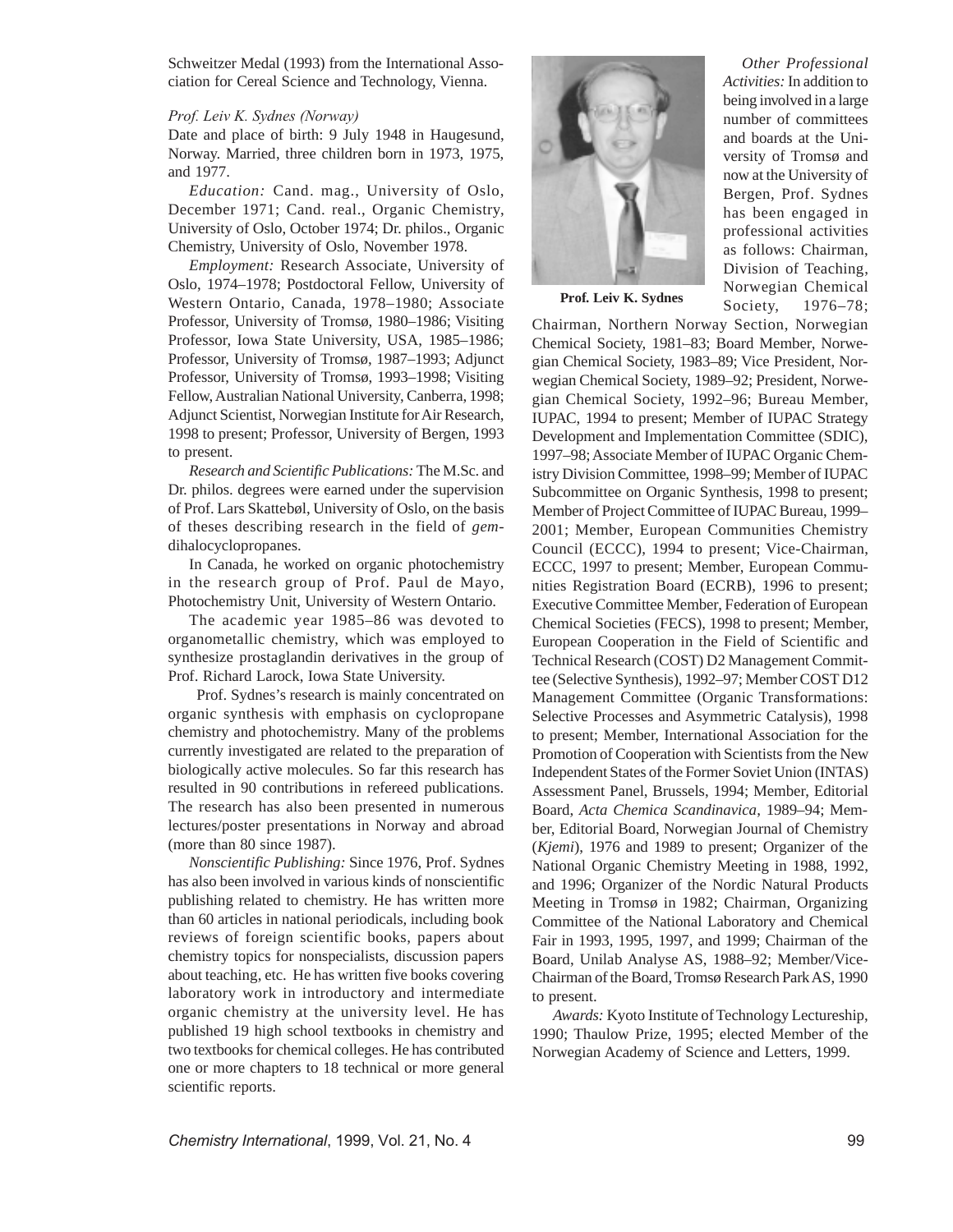### Past-President

The retiring President, Prof. Joshua Jortner (Israel) will remain an officer (Statute 6.1) and a member of the Bureau for a period of two years (Statute 7.2).

#### Secretary General

Dr. Edwin D. Becker (USA), the present secretary general, completes four years (1996–1999) of service. He is eligible for re-election for a second four-year term.

Nominations for secretary general received (as of 18 June 1999) are as follows: Dr. Edwin D. Becker (USA).

#### Dr. Edwin D. Becker (USA)

Dr. Edwin D. Becker was born in 1930 and received his B.S. in chemistry from the University of Rochester, Rochester, NY, in 1952 and his Ph.D. from the University of California at Berkeley in 1955.

Dr. Becker has spent the major part of his career since 1955 at the National Institutes of Health near Washington, DC. He has been Chief of the Molecular Biophysics Section, 1961–72; Chief of the Laboratory of Chemical Physics, 1972–80; Associate Director for International Research, 1979–81; Associate Director for Research Services, 1980–88; Chief of the NMR Section in the Analytical Chemistry Laboratory, 1988–98; and Scientist Emeritus, 1998 to present. From 1959– 97, Dr. Becker was a professorial lecturer at Georgetown University, Washington, DC, where he taught graduate-level courses.

Dr. Becker is internationally known for his research in molecular spectroscopy and nuclear magnetic resonance (NMR), and for his three books on NMR. He has published about 100 papers on vibrational spectroscopy and hydrogen bonding. He has extensive administrative experience at the National Institutes of Health, where for eight years he managed research services with about 1 300 employees and an annual budget in excess of USD 150 million.

*IUPAC Activities:* Dr. Becker has been active in IUPAC during the last 26 years, including service as: Member, 1973–75, and Chairman of the Commission on Molecular Structure and Spectroscopy, 1975–81; Member, 1977–81, and Secretary of the Physical Chemistry Division, 1981–85; Member, 1986–88, and Chairman of the Committee on Publications, 1988–94; and Member, 1979–84, and Chairman of the United States National Committee for IUPAC, 1984–86. He has served on a number of other committes and boards; of special note is his tenure as Chairman of the Committee on International Activities of the American Chemical Society from 1993–96. He has been Secretary General of IUPAC from 1996 to present. As secretary general, Dr. Becker has spearheaded many programs to strengthen IUPAC and has established international



**Dr. Edwin D. Becker**

American Association for the Advancement of Science, 1988; Bicentennial Medal, Georgetown University, 1989; and Foreign Fellow of the National Academy of Sciences, India, 1992.

networks to bring the global chemistry community together to work toward a common

*Awards:* Dr. Becker's awards include the Coblentz Prize in Vibrational Spectroscopy, 1966; Fellow of the

goal.

*Other Positions:* American Chemical Society, Committee on International Activities, Member, 1987–96, Chairman, 1993–96; Joint Committee on Atomic and Molecular Physical Data, 1967–89, Chairman, 1978– 81; Federal Executive and Professional Association Board, 1973–83, President, 1982–83; Editorial Board, *Journal of Magnetic Resonance*, 1969–98; and Section Editor, *Encyclopedia of Nuclear Magnetic Resonance*, 1992–96.

#### Treasurer-Vacancy

Prof. John M. Ward (UK), the present treasurer, completes eight years (1992–1999) of service and is not eligible for re-election (Statute 6.52).

Nominations for Treasurer received (as of 18 June 1999) are as follows: Dr. Christoph Buxtorf (Switzerland).

#### Dr. Christoph Buxtorf (Switzerland)

Dr. Christoph Buxtorf, born in 1937, studied chemical engineering in Burgdorf and finalized his education in 1965 in chemistry at the University in Fribourg, Switzerland. Afterwards, he worked as a postdoctoral fellow of the National Research Council of Canada at McGill University in Montreal.

In 1966, Dr. Buxtorf started with Sandoz Ltd. as a development chemist in the process research group of the Chemical Division. He then undertook leading assignments in the Investment Planning and Manufacturing departments. In 1980, Dr. Buxtorf became Plant Manager of Fair Lawn Chemical Manufacturing Operations. In 1981, he was assigned Head of all Manufacturing and Logistics Operations in the Colors and Chemicals Division in the United States. After his return to Switzerland, Dr. Buxtorf became responsible for the production of chemicals in Muttenz. In 1987, he became Head of Global Production and Manufacturing Logistics Operations for Sandoz Agro.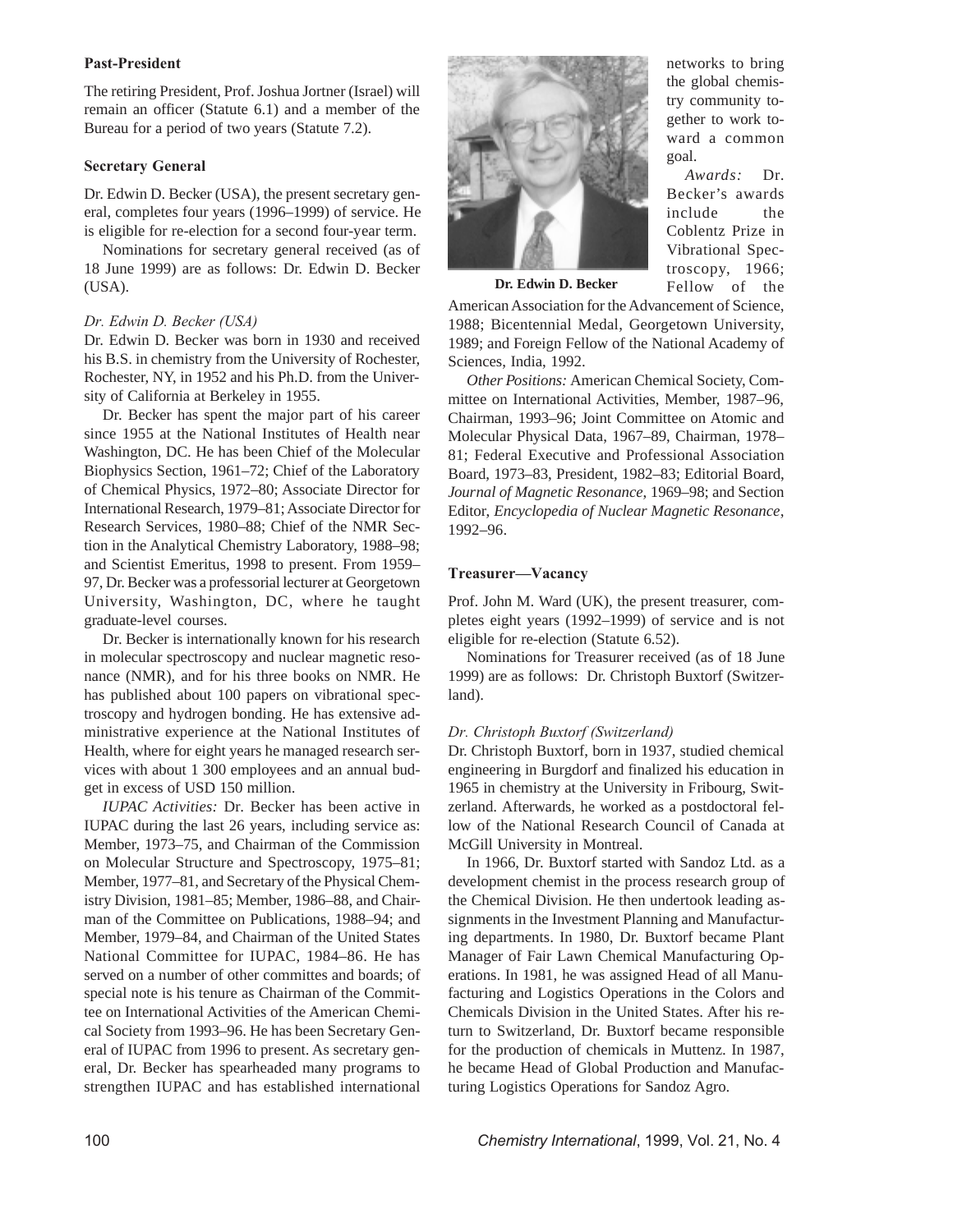With the merger of Ciba and Sandoz to form Novartis, Dr. Buxtorf became Head of the Production and Technology Division of Novartis Crop Protection. He is a member of the Executive Committee and president of some of the boards in Novartis Crop Protection.

#### Bureau—Four Vacancies (Minimum)

According to Statute 7.2, the Bureau consists of the officers, the presidents of the Divisions/Sections, together with not less than ten other members elected by Council, who shall be known as "Elected Members". At the conclusion of the  $39<sup>th</sup>$  Council in Geneva, there were ten elected members of the Bureau. At the 40<sup>th</sup> Council, the Bureau will make recommendations to Council as to the number of elected members (ten or more), who should be on the Bureau for the succeeding two years.

Elected members are elected for a period of four years, and they are eligible for election for a second period of four years.

No Adhering Organization shall have more than one elected member of the Bureau.

Statute 7.2 also states that "the principle of fair geographical representation of Members shall be taken into account".

*Elected member of Bureau, retiring in 1999, who is not eligible for re-election, but may be nominated for another office:*

Prof. A. Chakravorty (India).

*Elected members of Bureau, retiring in 1999, who are eligible for re-election for a further four-year period:*

Prof. H. Ohtaki (Japan); Prof. G. M. Schneider (Germany); Prof. P. S. Steyn (South Africa).

*Elected members of Bureau, who were elected at the 39th Council until 2001:*

Prof. E. J. Grzywa (Poland); Prof. J. W. Lorimer (Canada); Dr. E. P. Przybylowicz (USA); Prof. G. Somsen (Netherlands); Prof. L. K. Sydnes (Norway); Prof. C. H. Zhang (China).

At least four elected members of the Bureau must be elected at the 40<sup>th</sup> Council in Berlin, i.e., the minimum number of ten elected members (Statute 7.2) less the six elected members who continue in office until 1999.

Nominations for Bureau received (as of 18 June 1999) are as follows: Prof. S. Chandrasekaran (India), Prof. P. Kratochvil (Czech Republic), Prof G. J. Leigh (UK), Prof. N. J. Moreau (France), Prof. O. M. Nefedov (Russia), Prof. H. Ohtaki (Japan)—reappointment, Prof. G. M. Schneider (Germany)—reappointment, and Prof. P. S. Steyn (South Africa)—reappointment.

#### Prof. S. Chandrasekaran (India)

Prof. S. Chandrasekaran was born on 15 November 1941.

*Education and Career*: Prof. Chandrasekaran earned his B.Sc. (1965), M.Sc. (I rank, 1967), and Ph.D. (1972) degrees at Madras University in Madras, India. His doctoral supervisor was Prof. S. Swaminathan in the Department of Chemistry. He held postdoctoral fellowships/associateships in the laboratories of Prof. E. J. Corey at Harvard University, Cambridge, MA, USA (1973–75 and 1976–77) and Dr. J. A. Edwards at Syntex Research, Palo Alto, CA, USA (1975–76). From 1978 to 1989, he worked in the department of chemistry at the Indian Institute of Technology, Kanpur, India, where he served as Lecturer (1978–80), Assistant Professsor

(1981–85), and Professor (1985–89). He has been a visiting professor at Australian National University, Canberra (1985); University of Karlsruhe, Germany (1987); RWTH, Aachen, Germany (1992); and University Paris Sud, France (1998). Prof. Chandrasekaran is currently Amrut Mody Chair Professor of Chemistry and Chairman of the department of organic chem-



**Prof. S. Chandrasekaran**

istry at the Indian Institute of Science, Bangalore, India.

*Research Interests:* Prof. Chandrasekaran's research has been concerned with development of new synthetic methodology, synthesis of natural products, organometallic chemistry, study of reaction mechanisms, and organic materials.

*Offices and Assignments:* Prof. Chandrasekaran has served as: Associate Editor, Proceedings of the Indian Academy of Sciences (Chemical Sciences, 1991– present); Member, Sectional Committee, Chemistry, Indian Academy of Sciences (1991–98); Editor, 10<sup>th</sup> International Conference on Organic Synthesis, Bangalore (1994); Member, Editorial Board, *Indian Journal of Chemistry* (1995–present); Member, Program Advisory Committee in Organic Chemistry, Department of Science and Technology (1995–present); Member, Research Committee on Chemistry and Technology, Council of Scientific and Industrial Research (CSIR, 1995–present); Member, Council of Indian National Science Academy (1998–2000); and Convenor, National Symposium in Chemistry, Bangalore (1999). He also sits as a member on the research councils of a num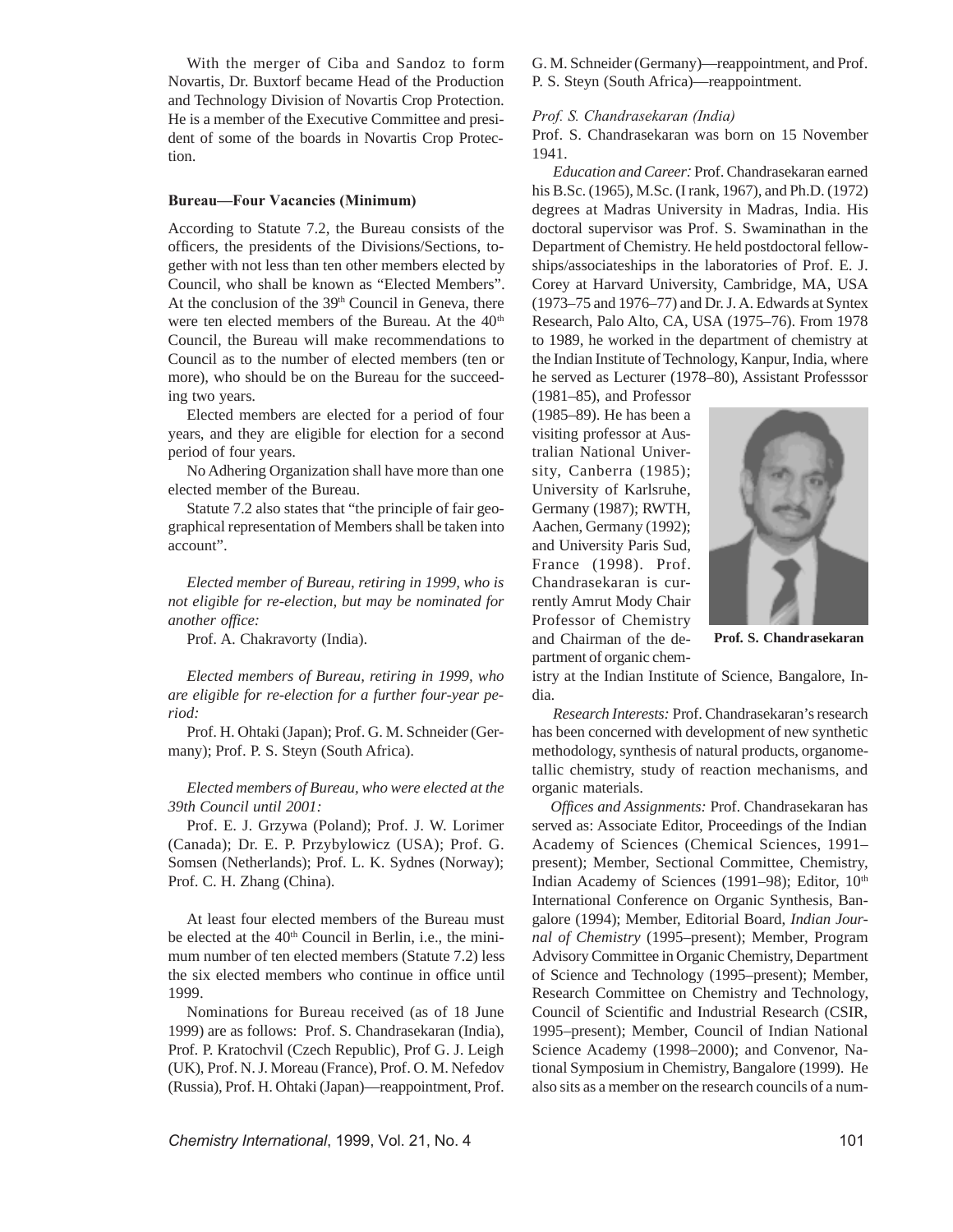ber of CSIR laboratories and as a member on the boards of studies of a number of universities in India. Prof. Chandrasekaran has delivered more than 150 invited lectures and seminars at various national and international meetings, universities, and research institutions in India and overseas.

*IUPAC Activities:* Prof. Chandrasekaran served on the IUPAC Committee on Nomenclature of Organic Chemistry (1993–95) and is currently on India's IUPAC National Committee (1997–2000).

*Awards:* Prof. Chandrasekaran received the Basudev Banerji Medal and Prize from the Indian Chemical Society in 1988 and the Shanti Swarup Bhatnagar Prize from CSIR in 1989. He was Prof. A. B. Kulkarni Endowment Lecturer at the University of Bombay in 1992, Prof. N. Venkatsubramanian Endowment Lecturer at the University of Madras in 1993, Prof. T. R. Seshadri Memorial Lecturer at Delhi University in 1998, and Prof. Siddappa 60<sup>th</sup> Birthday Commemoration Lecturer at Dharward University in 1999. Prof. Chandrasekaran was appointed Research Fellow of the Indian National Science Academy (1985–87), Fellow of the Indian Academy of Sciences (1989), and Fellow of the Indian National Science Academy (1992).

Prof. Pavel Kratochvil (Czech Republic) See above.

#### Prof. G . Jeffery Leigh (UK)

Prof. Leigh was born on 4 September 1934, and is married with two children.

*Education and Career:* Studied at University of London, King's College, graduating as top student in 1956, and taking his Ph.D. in silicon chemistry three years later. Appointed Lecturer in Chemistry in the Faculty of the University of Manchester Institute of Science and Technology (UMIST) in 1959, where he remained for six years, though one was spent on a sabbatical year as a CIBA fellow with Prof. E. O. Fischer at the University of Munich, Germany.

In 1965, he moved to the University of Sussex, to join the Nitrogen Fixation Unit recently established by Prof. Joseph Chatt. As a coordination chemist, he studied the complex chemistry of dinitrogen as a model for the chemistry of nitrogenases. Under his direct supervision, the chemistry group at the unit became the leading laboratory on dinitrogen chemistry, and Prof. Leigh has now published some 250 scientific papers and supervised about 25 doctoral students. He is probably the world's leading authority on dinitrogen complex chemistry. He left the Nitrogen Fixation Laboratory as Deputy Director in 1994 to become the first professor of environmental science in the University of Sussex. His work has been widely recognized, not least by Her Majesty the Queen by the award of an OBE for services to science. He has lectured in universities and at conferences all over the world, in English or in French, German, or Spanish when appropriate.

*Related Professional Activities:* Prof. Leigh has been involved in editing and publishing for many years, and he has acted as a deputy editor of the *Journal of Organometallic Chemistry,* and as Chairman of the Editorial Board of *Dalton Transactions.* He has also served the



**Prof. G . Jeffery Leigh**

boards of *Inorganic Biochemistry, Inorganica Chimica Acta,* and *Reaction Kinetics and Catalysis Lectures.* Within the Royal Society of Chemistry, Prof. Leigh was instrumental in setting up the current system of editorial boards, and was founder chairman of the Inorganic Biochemistry Discussion Group. He has also been Vice President of the Dalton Division of the Royal Society of Chemistry.

*IUPAC Offices and Assignments:* Prof. Leigh has been involved in IUPAC activities for about 25 years, and has accumulated a wealth of experience at all levels of the organization. He joined the Commission for the Nomenclature of Inorganic Chemistry in the late 1960s, and served as associate and titular member before becoming secretary for eight years. His major achievement was editing the 1990 version of *Nomenclature of Inorganic Chemistry*. Subsequently, he moved to the Inorganic Division Committee, where he has been Secretary and Vice President for four-year terms and has recently finished a two-year term as President. He is editor of the recently published IUPAC book *Principles of Chemical Nomenclature*, written jointly with H. A. Favre and W. V. Metanomski, and was the IUPAC representative responsible for arranging the compromise proposal for the names of elements 104–109 that has now been adopted. He also has collected the material to be used in the adjudication over the names of elements 110–112.

#### Prof. Nicole J. Moreau (France)

Prof. Nicole Jeanne Moreau was born on 3 July 1941 in Perpignan, France. She is married with 2 children.

*Education and Career:* Prof. Moreau studied mathematics, physics, and chemistry (1958–61) at the University of Paris (Sorbonne), where she received her bachelor's degree in physical sciences and, subsequently, an M.S. in physical chemistry in 1961. She began work as a research scientist in the chemistry laboratory of the Ecole Polytechnique in 1961, and she ob-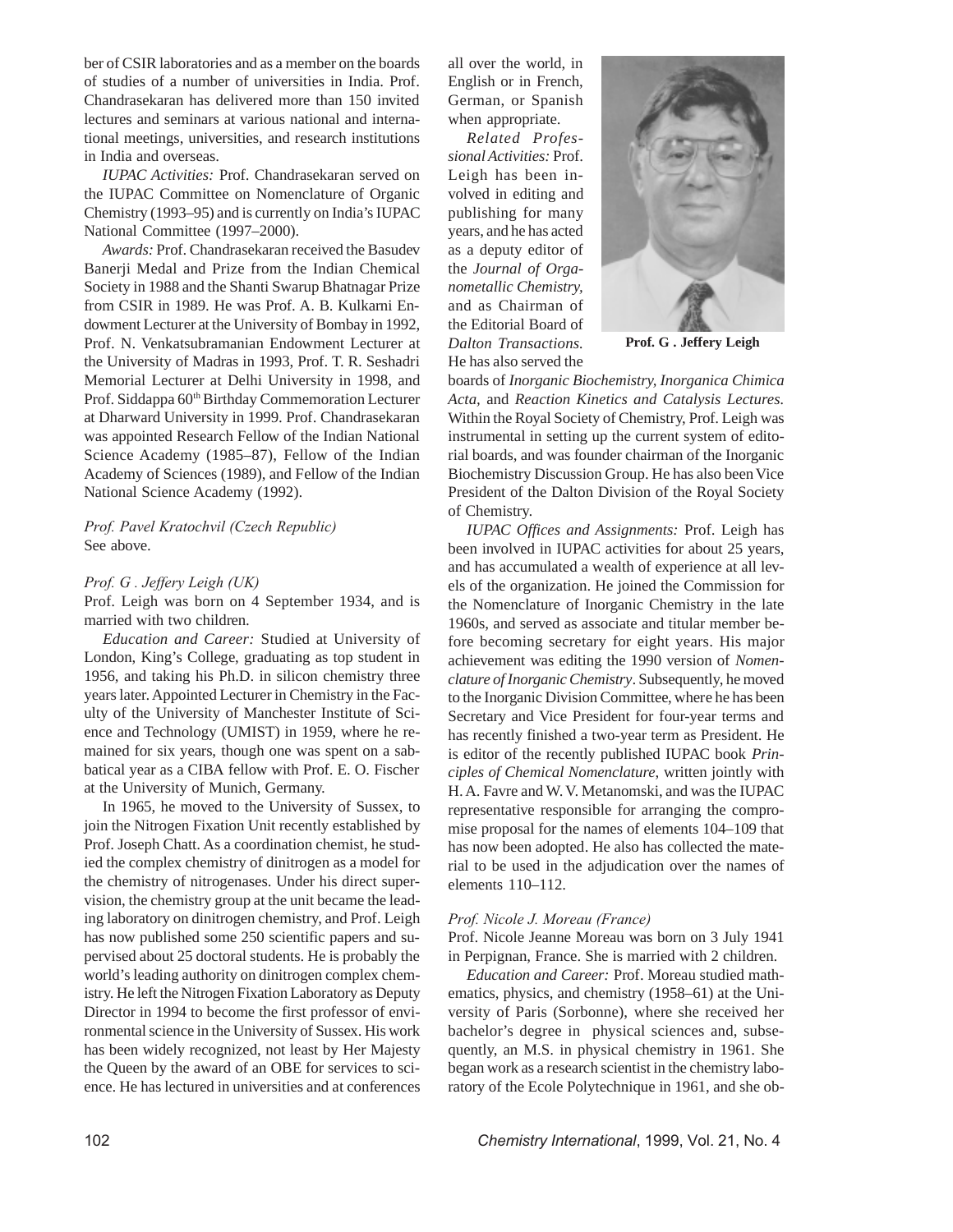

**Prof. Nicole J. Moreau**

tained a doctorate in physical sciences (chemistry distinction) in 1967 from Orsay University, where the laboratory had been transferred and where she remained until 1971. Her thesis concerned synthesis of di- and triterpenes using NMR and mass spectroscopic approaches; she then

moved to monosaccharide chemistry. In 1972, she joined the chemistry laboratory of Prof. Le Goffic at Ecole Normale Supérieure in Paris, where she worked until 1993. In 1973, she was a postdoctoral fellow in the laboratory of Dr. J. S. Pitton at the Medical Microbiology Institute in Geneva, Switzerland. Prof. Moreau began service with the Centre National de la Recherche Scientifique (CNRS) in 1962 and was successively appointed Attaché de Recherche (1963–67), Chargé de Recherche (1968–78), Directeur de Recherche (1979– 92), and Full Professor at University Paris 6 (Pierre and Marie Curie), where she has served since 1993. She has held an appointment as Professor at the Laboratory of Molecular Research on Antibiotics, University Paris 6, since 1994.

*Research Interests:* Prof. Moreau successfully designed the first purification, using affinity chromatography, of enzymes that inactivate aminoglycoside antibiotics. Her research is at the interface of chemistry and life sciences, and she continues to study the mode of action of antibiotics and the way bacteria can resist them.

*Offices and Assignments:* Member of French Chemical Society (1963–present); Chargé de Mission, Ministere de la Recherche—Adjoint du chef du département "Médicaments" (1984–89); Member of French Microbiology Society (1987–present); Secretary (1989–97) and President (1997–1999) of EUCHEM (European Chemistry); President of GESA (Study Group of Structure–Activity Relationships, 1990); Member of French Biochemistry and Molecular Biology Society (1991–present); Chargé de Mission, Department of Chemical Sciences—CNRS (1993– 1997); Secretary of the Maison de la Chimie Foundation International Prize (1994–present); Directeur Scientifique Adjoint, Department of Chemical Sciences—CNRS (1998–present).

*IUPAC Activities:* Prof. Moreau has served as vice president of the French National Committee for Chemistry (IUPAC NAO) since 1994 and as a member of the French National Committee of Chemistry Delegation at IUPAC since 1995.

*Awards:* Prof. Moreau was awarded the Prix de l'Académie de Pharmacie, Paris, in 1974.

#### Prof. Oleg M. Nefedov (Russia)

Prof. Oleg Matveyevich Nefedov was born in Dmitrov, Moscow Region, 25 November 1931. He is married with two children.

*Education and Career:* Prof. Nefedov graduated from the D. I. Mendeleev Institute of Chemical Engineering, Moscow, in 1954 and undertook graduate courses at the Mendeleev Institute of Chemical Technology, Moscow, between 1954 and 1957. In 1957, he became a candidate of sciences (Ph.D.) from the same institute, and in 1967 he became Doctor of Sciences (Organic Chemistry), N. D. Zelinsky Institute of Organic Chemistry, Moscow.

From 1957 to 1968, Prof. Nefedov was a research scientist at the Zelinsky Institute of Organic Chemistry, Moscow. Between 1959 and 1960, he held a postdoctoral fellowship at Heidelburg University, Germany, in the laboratory of Prof. Georg Wittig, and from 1965 to 1966 he was a postdoctoral fellow at the Free University in Brussels, Belgium. Since 1971, he has been a visiting professor at Pennsylvania State University, University Park, PA, USA. He has also held visiting professorships at Kyoto University in Japan (1976), at the University of Paris in Orsay, France (1981), and at Hamburg University in Germany (1984).

In 1968, Prof. Nefedov was appointed Head of the Laboratory of Carbene and Small-Ring Chemistry, Zelinsky Institute of Organic Chemistry, and Professor of Chemistry, Zelinsky Institute. In 1987, after serving as a corresponding member for eight years, Prof. Nefedov was made a full member (academician) of the

USSR Academy of Sciences, subsequently the Russian Academy of Sciences. He became Vice President of the USSR Academy of Sciences (now Russian Academy of Sciences) in 1988. From 1988 to 1991, he served as Academician-Secretary (Head) of the Division of General and Technical Chemistry of the USSR Academy of Sciences.



**Prof. Oleg M. Nefedov**

Since 1990, Prof. Nefedov has been Chairman of the Russian Academy of Sciences Higher Chemical College, and since 1996 he has served as Chairman of the National Committee of Russian Chemists. From 1992 to the present, Prof. Nefedov has been Supervisor of the National Scientific Technical Program "Ecologically Safe and Resource-Saving Processes of Chemistry and Chemical Technology".

Prof. Nefedov is editor-in-chief of a number of journals, namely, *Mendeleev Communications* (since 1990), Russian Chemical Bulletin (*Izvestiya Akademii Nauk.*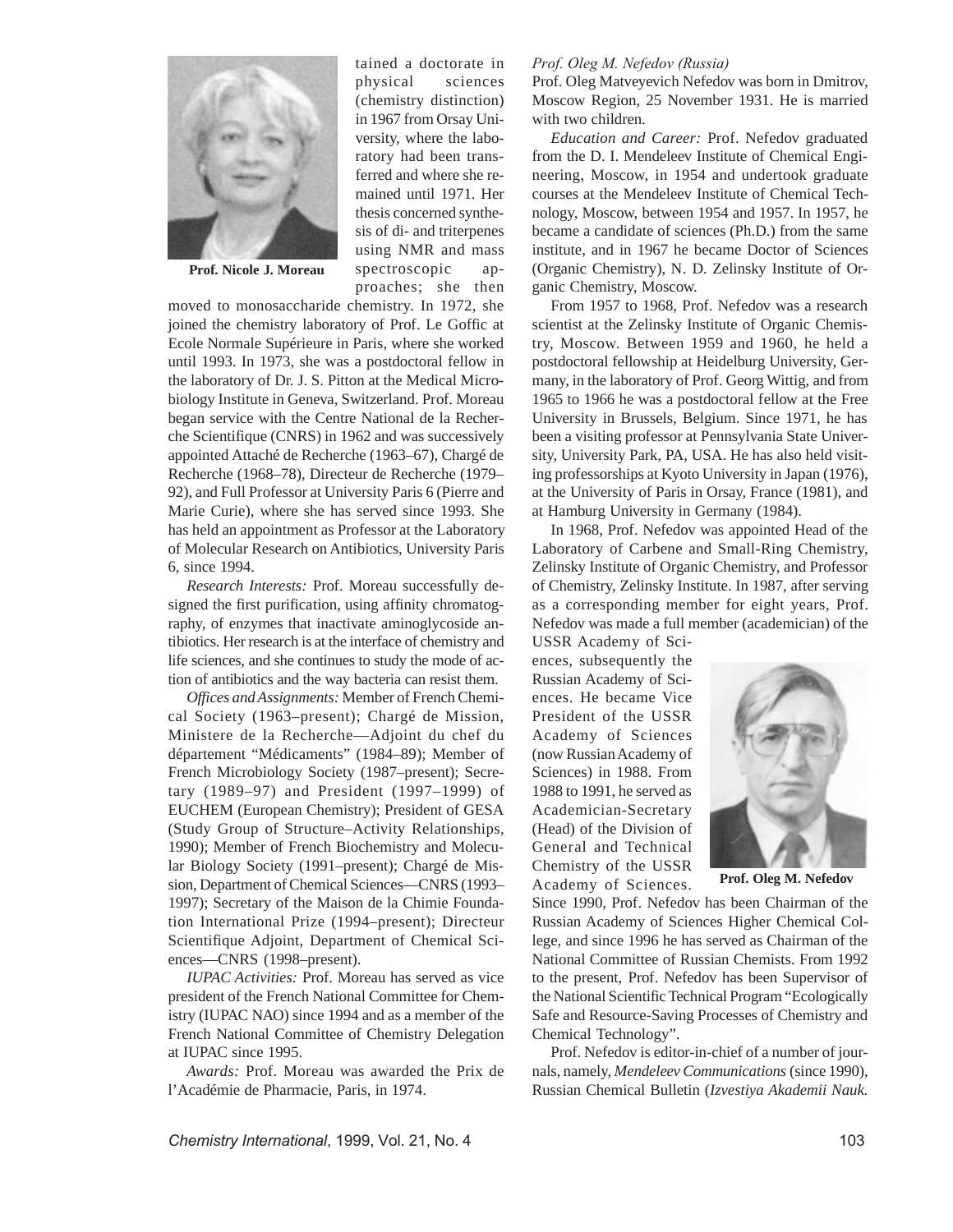*Seriya Khimicheskaya,* since 1991), and the Russian Chemical Reviews (*Uspekhi khimii,* since 1995).

Prof. Nefedov is an organic chemist with special interests in physical organic chemistry, small-ring chemistry, organic synthesis, and organometallic chemistry. He has authored numerous scientific papers and books on organic and physical chemistry, chemical aspects of ecology, and social problems of science.

*Honorary Degrees and Fellowships:* Fellow of the Collegium Ramazzini, Bologna, Italy (1990–present); Honorary Fellow of the Royal Society of Chemistry, London, UK (1991–present); Member of the Academia Europaea, London, UK (1991–present); Member of the Academia Scientiarum et Artium Europaea, Salzburg, Austria (1991–present); Foreign Member of the Georgia Academy of Sciences (1996–present); Member of the Asia-Pacific Academy of Materials (APAM), Bangalore, India (1997–present).

*Awards:* USSR State Prize, Moscow, 1983 and 1990; Zelinsky Prize, Moscow, 1987; Prize of the USSR and Hungarian Academies of Sciences, Moscow, 1988; Semenov Prize, Moscow, 1991; Karpinsky Hamburg, 1993; and D. I. Mendeleev Gold Medal, Moscow, 1998.

*IUPAC Offices and Assignments:* Titular Member of the Commission on Physical Organic Chemistry (III.2), 1981–91, and Associate Member of the Commission on Physical Organic Chemistry, 1991–93. From 1981 on, Prof. Nefedov has regularly participated in all IUPAC General Assemblies. He also takes part in many IUPAC and other international conferences on organic chemistry, physical organic chemistry, organosilicon chemistry, and organometallic chemistry as a plenary or invited lecturer and as a member of international advisory committees.

#### Prof. Hitoshi Ohtaki (Japan)

Prof. Ohtaki was born 16 September 1932 in Tokyo.

*Education and Career:* Prof. Ohtaki graduated from the Faculty of Science, Nagoya University in 1955 and obtained M.Sc. and Dr.Sc. degrees in 1957 and 1961, respectively, from Nagoya University. He studied complex equilibria under Prof. L. G. Sillen, Royal Institute of Technology, Stockholm, Sweden, as a postdoctoral research fellow (1961 to 1964). After graduate school, Prof. Ohtaki was appointed Research Associate, Tokyo Institute of Technology (1959); Lecturer (1965) and then Associate Professor (1967), Nagoya University; Associate Professor (1970) and then Professor (1973), Tokyo Institute of Technology; Professor (1988) of the Institute for Molecular Science of the Okazaki National Research Institutes, Director of the Coordination Chemistry Laboratories of the Institute for Molecular Science, and also Dean of the School of Mathematical and Physical Science of the Graduate University for Advanced Studies. He was named Emeritus Professor of the Tokyo Institute of Technology and the Graduate Uni-



versity for Advanced Studies in 1993. He was appointed a professor at Ritsumeikan University in 1993 and Director of the Institute of Science and Engineering at Ritsumeikan University in 1994. Over the course of his career, Prof. Ohtaki has served as a visiting professor in

**Prof. Hitoshi Ohtaki**

Sweden, Austria, Thailand, and the Philippines. *Awards:* Prof. Ohtaki received the Matsunaga Prize in 1976, the Tejima Memorial Award in 1989, the Takei Prize of the Electrochemical Society of Japan in 1990, and the National Medal of Purple Ribbon in 1995.

*IUPAC Offices and Assignments:* Prof. Ohtaki was a member of the Commission on Equilibrium Data (V.6) of the Analytical Chemistry Division of IUPAC from 1975 to 1993 (Associate Member, 1975–79; Titular Member, 1979–85; Secretary, 1981–83**;** Chairman, 1983–85; National Representative, 1985–89; and Coopted Member of the Division 1989–93). He was also a member of the Inoganic Chemistry Division from 1987 to 1991. He is currently a bureau member of IUPAC, as well as a member of the Executive Committee.

*Related Professional Activities:* Prof. Ohtaki has been President of the Federation of Asian Chemical Societies since 1997, was formerly President of the Japanese Society of Coordination Chemistry, and also previously served as President of the Association of Japanese Solution Chemists, for which he is now an adviser. He is the chairman of the Committee for International Affairs of the Chemical Society of Japan. Prof. Ohtaki organized the 6<sup>th</sup> International Symposium on Solute–Solute–Solvent Interactions in 1982 at Minoo, Osaka, Japan. He was the chairman of the  $2<sup>nd</sup>$  and  $4<sup>th</sup>$ Eurasia Conferences on Chemical Sciences held in Seoul, Korea (1992) and Kuala Lumpur, Malaysia (1994), and, as Secretary General, he organized the  $30<sup>th</sup>$ International Conference on Coordination Chemistry held in Kyoto, Japan (1994). He is the representative of the Chemical Society of Japan for the Federation of Asian Chemical Societies and the vice-chairman of the 1995 International Chemical Congress of Pacific Basin Societies (PACIFICHEM'95). He is also the chairman of the 26<sup>th</sup> International Conference on Solution Chemistry taking place in Fukuoka, Japan in July of 1999. Prof. Ohtaki is a member of the editorial boards of *J. Molecular Liquids, J. Solution Chemistry, J. Brazilian Chemical Society,* and *J. Malaysian Chemical Society*. He is a member of the Science Council of Japan (Vice President of Division 4, Natural Sciences).

*Research Activities and Interests:* Prof. Ohtaki's re-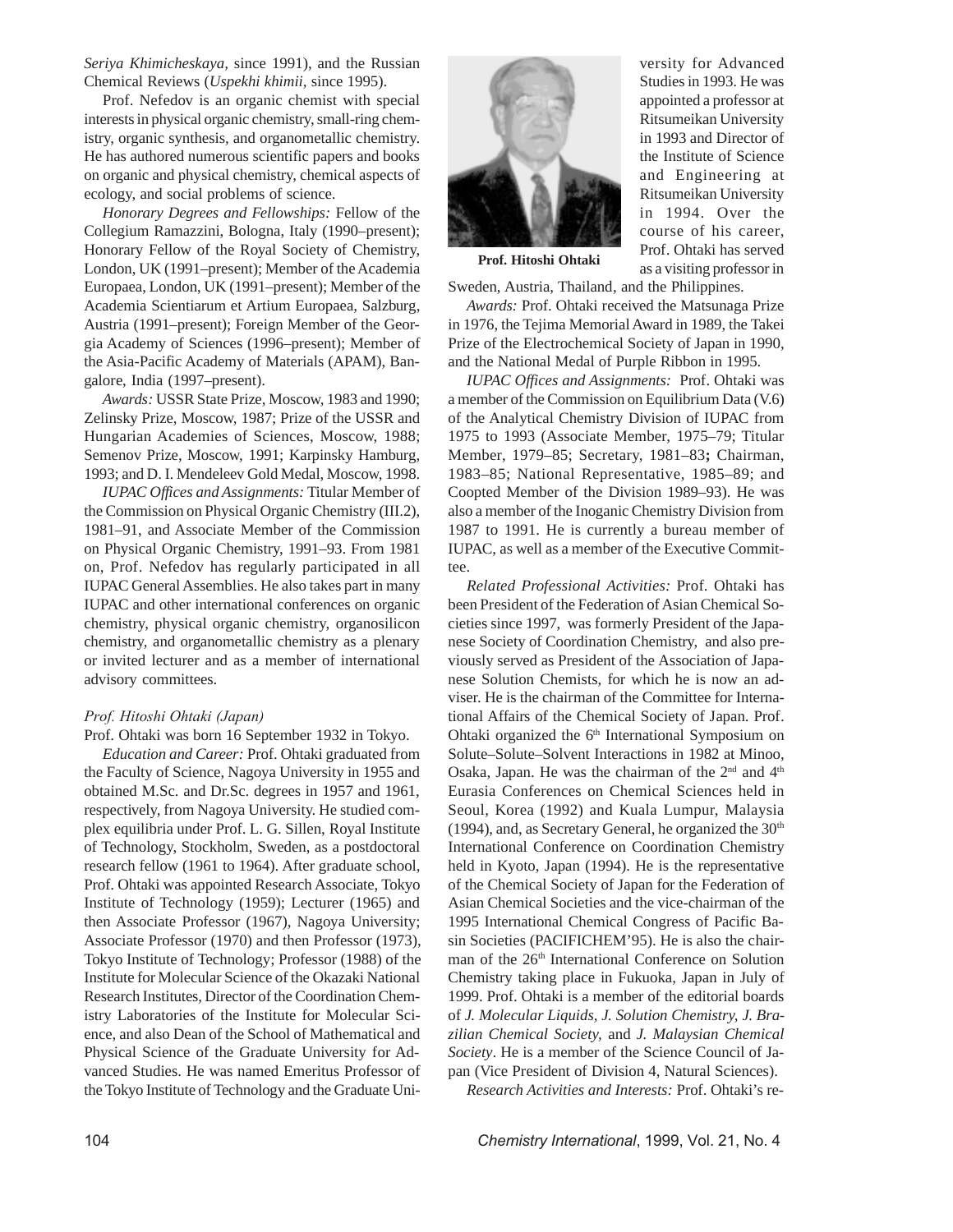search interests cover various areas of solution chemistry and coordination chemistry, especially structural chemistry of solutions, including solvents, solvated ions, and complexes existing in solution by means of solution X-ray diffraction. He has also employed EXAFS and neutron diffraction methods in his investigations. He has undertaken thermodynamic studies on solution equilibria; his molecular dynamics simulation studies on dissolution and nucleation processes of crystals have shed new light on the dynamic chemistry of ionic solvation and crystal growth. Recently, his interests are focusing on structural studies of supercritical water and other liquids and solvation structures of ions in supercritical fluids. He has recently been determining structures of short-lived reaction intermediates by the stopped-flow-EXAFS method newly developed by his group.

Prof. Ohtaki has published more than 300 research papers and reviews. He has authored and coauthored five books, and edited and coedited three more books. Prof. Ohtaki has authored chapters in more than 17 books. His book *Chemistry of Reactions in Solutions* has been translated into Chinese. He has translated into Japanese books written by Prof. Viktor Gutmann of Austria and by Prof. Kalman Burger of Hungary.

#### Prof. Gerhard M. Schneider (Germany)

Prof. Gerhard M. Schneider was born on 7 May 1932 in Neufechingen, Saarbrücken, Germany.

*Education and Career:* Prof. Schneider studied chemistry at the University of Saarbrücken (1951–54) and at the University of Göttingen (1954–56), where he obtained his diploma degree in 1956 and his Ph.D*.* in 1959. From 1961 to 1969, he did research and teaching in physical chemistry at the University of Karlsruhe, where he obtained his habilitation in 1965. He was a professor of chemistry at the University of Bochum, Germany, from 1969 to 1997, and he has been an emeritus professor there since then. Prof. Schneider twice served the department of chemistry as a dean and participated on a number of department and university committees for many years.

*Research Interests:* Prof. Schneider's main fields of research have been the thermodynamics of pure substances (with emphasis on phase equilibria) and of mixtures at high pressures, separation methods involving near-critical or supercritical fluids (supercritical fluid extraction, SFE; supercritical fluid chromatography, SFC), thermal high-pressure methods of analysis (differential thermal analysis, DTA; differential scanning calorimetry, DSC), and pressure-jump relaxation investigations (e.g., on the kinetics of phase separation). His most recent interests include phase equilibria of binary, ternary, and quaternary mixtures with at least one supercritical component, and the spectroscopic study of such mixtures. He has published more than 250 pa-

pers (including numerous review articles) in refereed journals, and presented more than 200 contributions (including many plenary and invited lectures) at international scientific meetings.

*Prizes:* Prof. Schneider was awarded the Nernst Prize of the



**Prof. Gerhard M. Schneider**

Deutsche Bunsengesellschaft für Physikalische Chemie in 1969. He was Rossini Lecturer at the IUPAC Conference on Chemical Thermodynamics at Como, Italy in 1990, and Wilhelm Jost Lecturer of the Deutsche Bunsengesellschaft für Physikalische Chemie in 1994– 95.

*IUPAC Offices and Assignments:* Prof. Schneider has been a Member (1973–77), Secretary (1977–81), and Chairman (1981–85) of the Commission on Thermodynamics (I.2). He has also been a Member (1981–85) and Secretary (1985–87) of the Physical Chemistry Division Committee and Vice President (1987–89) and President (1989–91) of the Physical Chemistry Division. Prof. Schneider has been an IUPAC Bureau member since 1996.

*Related Professional Activities:* Prof. Schneider has been a member of the advisory board of the *Journal of Thermodynamics* (Member, 1975–96; Chairman, 1980– 90). He has also been a member of the editorial board of *Fluid Phase Equilibria* (1977–90). Since 1988, Prof. Schneider has been a member of the editorial board of the *Journal of Supercritical Fluids*.

Prof. Pieter S. Steyn (South Africa) See above.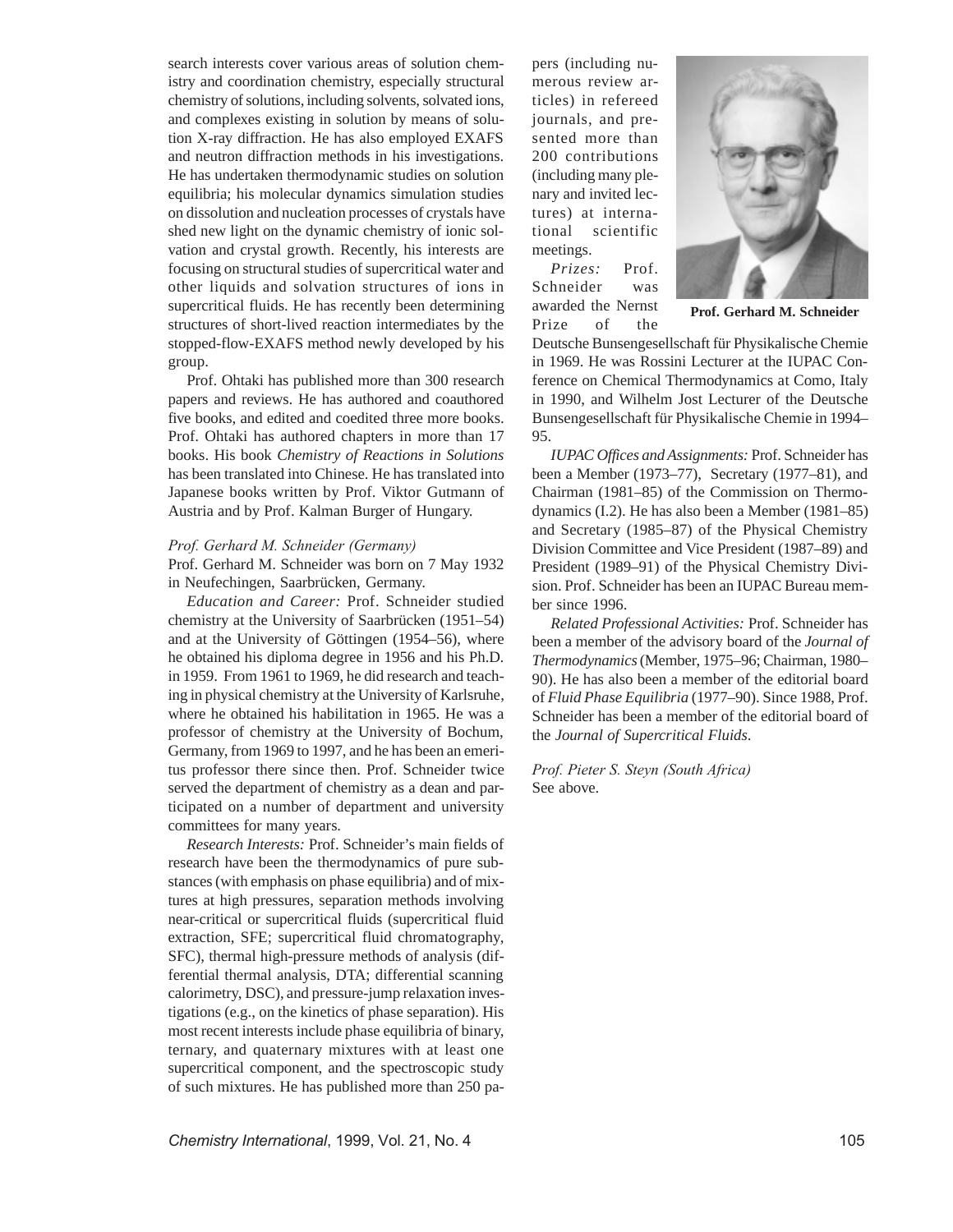# Report of IUPAC Activities: 1998

## Executive Director's Report

1998 was an active year for IUPAC. Major events included adoption of a strategic plan and approval by the Bureau at its meeting in September of the recommendations from the Executive Committee regarding reorganization of the Union's scientific work. This restructuring will change the management of the Union's scientific work from one based on permanent commissions to one based on projects. Details can be found on the IUPAC web site, http://www.iupac.org. The Union's regular activities continued with the publication of 23 recommendations and reports in its official journal, *Pure and Applied Chemistry*, sponsorship of 27 symposia and conferences in 1998, publication of six books, and publication of six issues of the Union's news magazine, *Chemistry International*. Highlights are noted below. Lists of published recommendations and reports, published conference proceedings, and sponsored conferences are attached to this report. All of the special reports mentioned in the highlights below are available on the IUPAC web site.

- IUPAC adopted a strategic plan.
- The Strategy Development and Implementation Committee issued a report on the future management of the Union's scientific work.
- A joint meeting was held with the African Association of Pure and Applied Chemistry in Durban, South Africa. The report of this meeting was printed and distributed by IUPAC to interested parties.
- A report on chemistry in Africa was written under IUPAC–UNESCO sponsorship, and printed and distributed by IUPAC.
- A special issue of *Pure and Applied Chemistry* was produced on the topic of environmental estrogens.
- CHEMRAWN XI was held from 15–20 March 1998 in Montevideo, Uruguay. The subject of the conference was "Latin American Symposium on Environmental Analytical Chemistry".
- A Workshop on Environmental Analytical Chemistry was held in conjunction with CHEMRAWN XI. The workshop was organized by the IOCD and partly funded by an ICSU grant to IUPAC.
- The IUPAC web site was greatly expanded. The web site contains not only all the material in the IUPAC Handbook but also a list and description of the current projects being worked on by IUPAC Commissions and Committees, current contact information for members of IUPAC bodies, a complete list of IUPAC publications, title pages of recent issues of *Pure and Applied Chemistry,* and the complete text of recent issues of *Chemistry International*.
- Mailing lists have been set up to allow communication by e-mail with members of IUPAC bodies, National Adhering Organizations, and other groups affiliated with IUPAC.
- Twenty-three reports and recommendations were published in *Pure and Applied Chemistry*.
- Twenty-seven IUPAC-sponsored symposia and conferences were held.
- New editions of the *Compendium of Chemical Terminology* and the *Compendium of the Terminology of Analytical Chemistry* were published.
- Six books were published.
- The proceedings of 16 IUPAC-sponsored symposia and conferences were published in *Pure and Applied Chemistry*.
- The proceedings of six symposia were published in *Macromolecular Chemistry and Physics*.
- A project approval process was developed and approved, and is being implemented in 1999.
- *Chemistry International* continues to be supplied at no charge to 395 chemists in 21 developing countries. A list of countries participating in this program is attached.
- IUPAC added three new National Adhering Organizations in 1998: the Chemical Society of Pakistan, the Colegio de Químicos de Puerto Rico, and the Union of Yugoslav Chemical Societies.
- IUPAC added two new Observer organizations in 1998: the Sociedad Cubana de Quimica and the Pancyprian Union of Chemists.

## John W. Jost IUPAC Executive Director

## Appendix to Executive Director's Report

Following are lists of IUPAC's 1998 publications, sponsored conferences, and memberships in the Affiliate Members Program:

## Pure and Applied Chemistry

## Reports and Recommendations

- Nomenclature of Phase Diagrams with Particular Reference to Vapor–Liquid and Liquid–Liquid Equilibria (I.2). *Pure Appl. Chem.* 70(11), 2233–2257 (1998).
- Spectroelectrochemistry: A Survey of *In Situ* Spectroscopic Techniques (I.3). *Pure Appl. Chem.* 70(7), 1395–1414 (1998).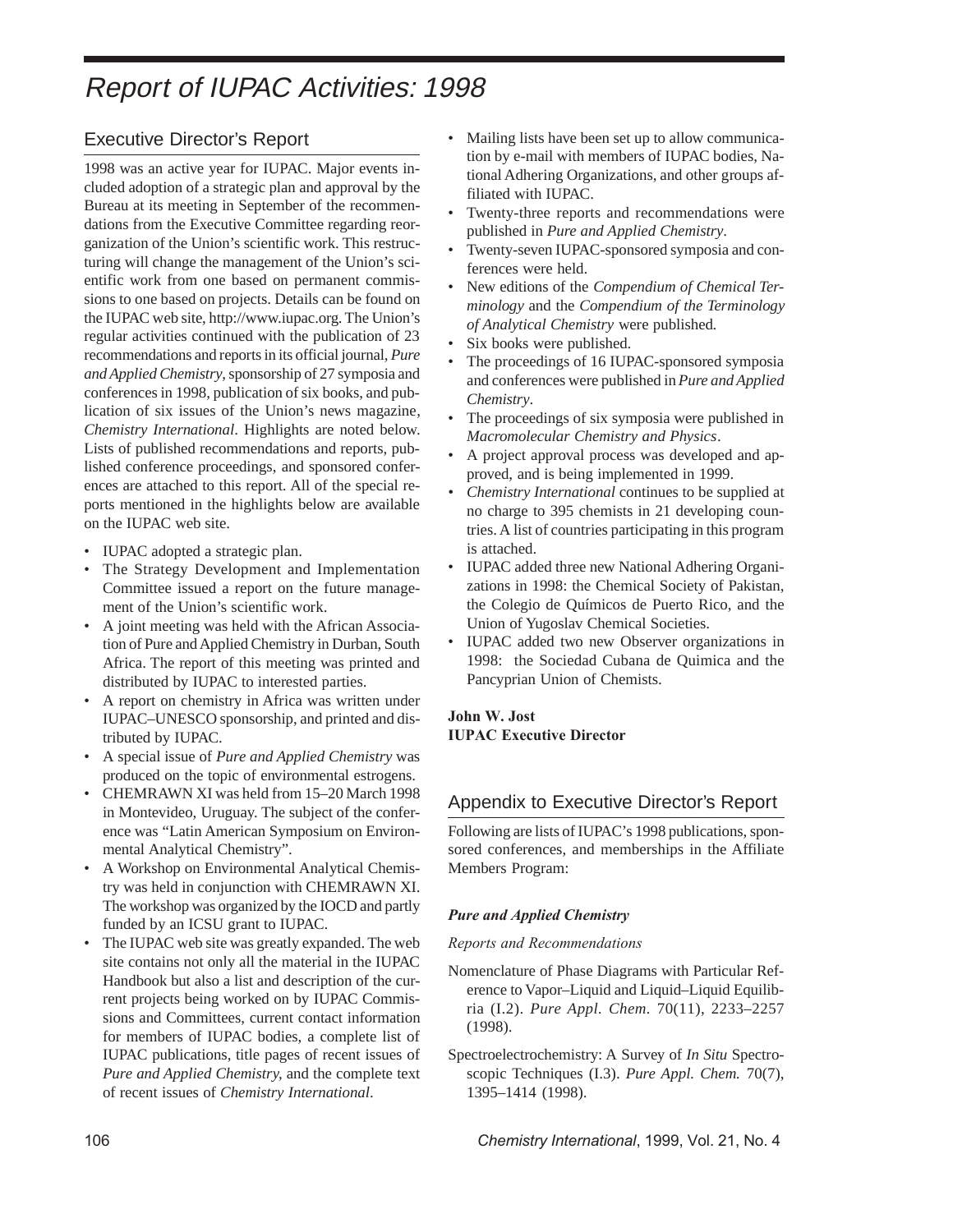- Guidelines for Presentation of Methodological Choices in the Publication of Computational Results. A. *Ab Initio* Electronic Structure Calculations (I.5). *Pure Appl. Chem.* 70(4), 1015–1018 (1998).
- Specification of Components, Methods, and Parameters in Fourier Transform Spectroscopy by Michelson and Related Interferometers (I.5). *Pure Appl. Chem.* 70 (10), 2039–2045 (1998).
- Recommendations for the Presentation of NMR Structures of Proteins and Nucleic Acids (I.7). *Pure Appl. Chem.* 70(1), 117–142 (1998).
- History of the Recommended Atomic-Weight Values from 1882 to 1997: A Comparison of Differences from Current Values to the Estimated Uncertainties of Earlier Values (II.1). *Pure Appl. Chem.* 70(1), 237–257 (1998).
- Isotopic Compositions of the Elements 1997 (II.1). *Pure Appl. Chem.* 70(1), 217–235 (1998).
- Nomenclature of Fused and Bridged Fused Ring Systems (III.1). *Pure Appl. Chem.* 70(1), 143–216 (1998).
- Phane Nomenclature: Part I: Phane Parent Names (III.1). *Pure Appl. Chem.* 70(8), 1513–1545 (1998).
- Guidelines for Publication of Research Results from Force-Field Calculations (III.2). *Pure Appl. Chem.* 70(10), 2047–2049 (1998).
- Definitions of Terms Relating to the Non-Ultimate Mechanical Properties of Polymers (IV.1). *Pure Appl. Chem.* 70(3), 701–754 (1998).
- Critically Evaluated Propagation Rate Coefficients in Free Radical Polymerizations—II. Alkyl Methacrylates (IV.2). *Pure Appl. Chem.* 70(7), 1415–1418 (1998).
- Rheological and Mechanical Properties of Poly $(\alpha$ methylstyrene-*co*-acronytrile)/poly(methyl methacrylate) Blends in Miscible and Phase Separated Regimes of Various Morphologies—I. Characterization of Constituents, Blend Preparation, and Overview on Blend Morphology (IV.2.1). *Pure Appl. Chem.* 70(8), 1547–1566 (1998).
- Guidelines for Calibration in Analytical Chemistry— Part 1: Fundamentals and Single Component Calibration (V.1). *Pure Appl. Chem.* 70(4), 993–1014 (1998).
- Determination of Tin Species in Environmental Samples (V.2). *Pure Appl. Chem.* 70(10), 2051–2064 (1998).
- The Determination of Iodine Species in Environmental and Biological Samples (V.2). *Pure Appl. Chem.* 70(8), 1567–1584 (1998).
- The Determination of Mercury Species in Environmental and Biological Samples (V.2). *Pure Appl. Chem.* 70(8), 1585–1615 (1998).
- Nomenclature, Symbols, Units, and Their Usage in Spectrochemical Analysis—XIV. Laser-Based Atomic Spectroscopy: Proposal for a New Notation for Spectrochemical Processes (V.4). *Pure Appl. Chem.* 70(2), 517–526 (1998).
- Analytical Aspects of Chemically Modified Electrodes: Classification, Critical Evaluation, and Recommendations (V.5). *Pure Appl. Chem.* 70(6), 1301–1318 (1998).
- pH Measurements in Non-Aqueous and Mixed Solvents: Predicting pH(PS) of Potassium Hydrogen Phthalate for Alcohol–Water Mixtures (V.5). *Pure Appl. Chem.* 70(7), 1419–1422 (1998).
- Bound Xenobiotic Residues in Food Commodities of Plant and Animal Origin, Pesticides Report 40 (VI.4). *Pure Appl. Chem.* 70(7), 1423–1447 (1998).
- Glossary of Terms Used in Medicinal Chemistry (VII.M.1). *Pure Appl. Chem.* 70(5), 1129–1143 (1998).
- Natural and Anthropogenic Environmental Oestrogens: The Scientific Basis for Risk Assessment. *Pure Appl. Chem.* 70 (9), 1617–1865 (1998).

#### **Conferences**

- Biodiversity and Bioresources: Conservation and Utilization, International Conference on. *Pure Appl. Chem.* 70(11), 2065–2145 (1998).
- Bioinorganic Chemistry, 8<sup>th</sup> International Conference on (ICBIC 8). *Pure Appl. Chem.* 70(4), 855–991 (1998).
- Bioorganic Chemistry, 4<sup>th</sup> International Symposium on (ISBOC-4). *Pure Appl. Chem.* 70(1), 1–116 (1998).
- Chemical and Biological Thermodynamics, International Conference on. *Pure Appl. Chem.* 70(3), 579– 700 (1998).
- Chemistry of Natural Products, 20<sup>th</sup> IUPAC Symposium on. *Pure Appl. Chem.* 70(2), 259–438 (1998).
- CHEMRAWN XI Latin American Symposium on Environmental Chemistry. *Pure Appl. Chem.* 70(12), 2259–2336 (1998).
- Coordination Chemistry, 32nd International Conference on. *Pure Appl. Chem.* 70(4), 755–854 (1998).
- Degradation Processes in the Environment, IUPAC Symposium on. *Pure Appl. Chem.* 70(7), 1319–1394 (1998).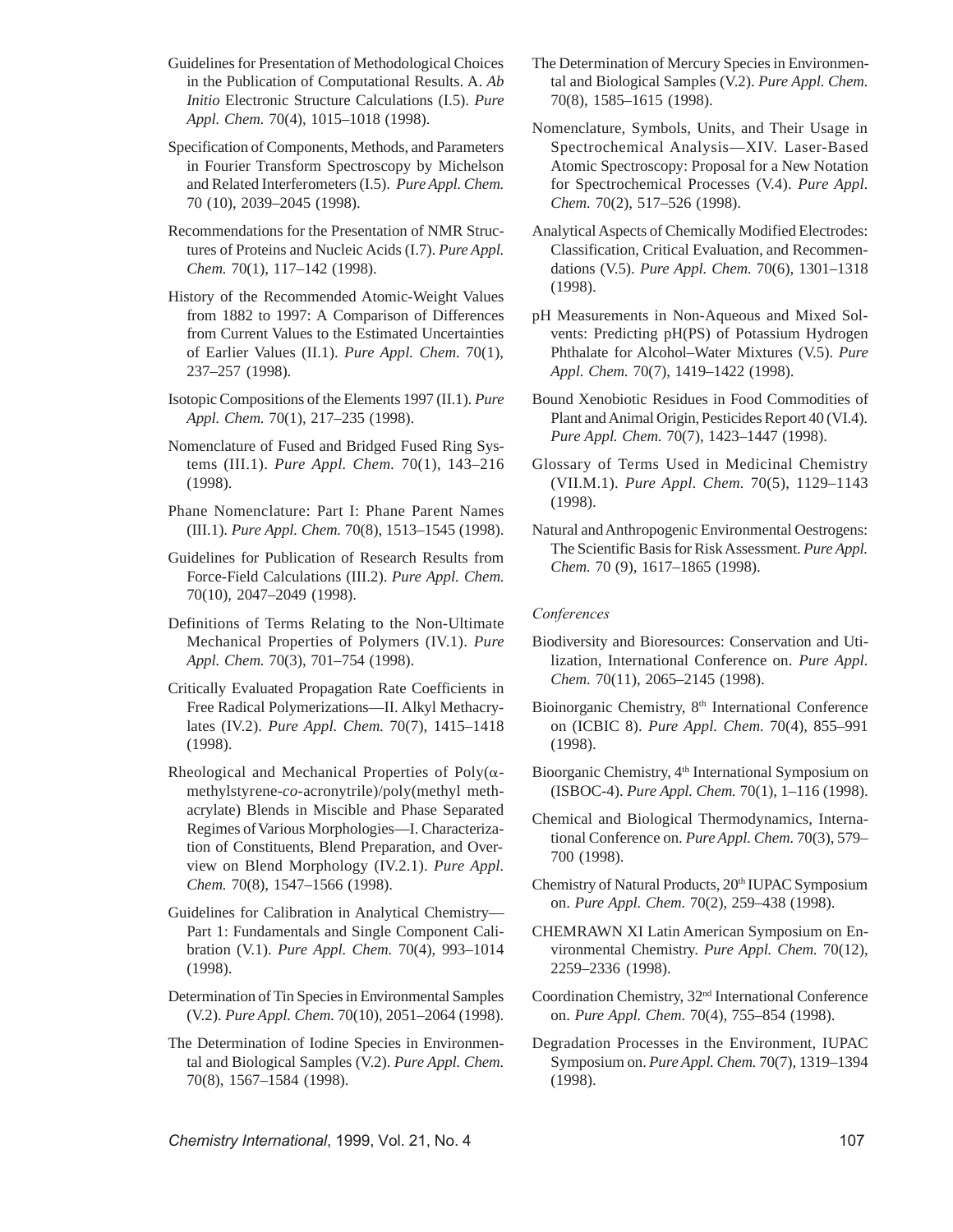- High-Temperature Materials Chemistry, 9<sup>th</sup> International Conference on (HTMC IX). *Pure Appl. Chem.* 70(2), 439–515 (1998).
- Medicinal Chemistry Symposium, AFMC International (AIMECS 97). *Pure Appl. Chem.* 70(3), 527–577 (1998).
- Organic Synthesis, 12<sup>th</sup> International Conference on (ICOS-12). *Pure Appl. Chem.* 70(8), 1449–1512 (1998).
- Organometallic Chemistry Directed Towards Organic Synthesis, 9<sup>th</sup> IUPAC Symposium on (OMCOS-9). *Pure Appl. Chem.* 70(5), 1019–1128 (1998).
- Photochemistry, 17<sup>th</sup> IUPAC Symposium on. Pure Appl. *Chem.* 70(11), 2147–2232 (1998).
- Physical Organic Chemistry, 14<sup>th</sup> International Conference on (ICPOC-14). *Pure Appl. Chem.* 70(10), 1933–2038 (1998).
- Plasma Chemistry, 13<sup>th</sup> International Symposium on (ISPC-13). *Pure Appl. Chem.* 70(6), 1145–1228 (1998).
- Polymer Science and Technology, IUPAC International Symposium on Advances in (Macro'98). *Pure Appl. Chem.* 70(6), 1229–1299 (1998).
- Solubility Phenomena, 8<sup>th</sup> International Symposium on *Pure Appl. Chem.* 70(10), 1867–1932 (1998).
- Supramolecular Science and Technology, 1<sup>st</sup> International Conference on (1-ICSS&T). *Pure Appl. Chem.* 70(12), 2337–2408 (1998).

## Macromolecular Symposia

- 38th Microsymposium on Recycling of Polymers; Prague, Czech Republic, July 14–17, 1997; Ed. Kahovec, J.; *Macromolecular Symposia* Vol. 135, 1998.
- International Symposium on Ionic Polymerization; Paris, France, July 7–11, 1997; Eds. Vairon, J.-P., Cheradame, H., Hemery, P., and Sepulchre, M.; *Macromolecular Symposia* Vol. 132, 1998.
- 7th International Symposium on Macromolecule-Metal Complexes; Noordwijkerhout, the Netherlands, October 6–10, 1997; Ed. Driessen, W. L.; *Macromolecular Symposia* Vol. 131, 1998.
- International Symposium on Molecular Architecture for Degradable Polymers: Molecular Design of Polymeric Materials of Tomorrow; Stockholm, Sweden, June 10–13, 1997; Eds. Albertsson, A.-C. and Karlsson, S.; *Macromolecular Symposia* Vol. 130, 1998.
- 12th Bratislava IUPAC International Conference on Polymers: Modified Polyolefins for Advanced Polymeric Materials; Bratislava, Slovak Republic, August 25–28, 1997; Ed. Borsig, E.; *Macromolecular Symposia* Vol. 129, 1998.
- IUPAC International Symposium on New Approaches in Polymer Synthesis and Macromolecular Formation; St. Petersburg, Russia, June 16–20, 1997; Eds. Bilibin, A.Yu. and Skorokhodov, S. S.; *Macromolecular Symposia* Vol. 128, 1998.

#### Books

- *Atmospheric Particles, Series on Analytical and Physical Chemistry of Environmental Systems* Vol. 5; Eds. Harrison, R. M. and van Grieken, R.; John Wiley & Sons, 1998 [ISBN 0-471-95935-9].
- *Compendium of Analytical Nomenclature (Definitive Rules 1997) - The Orange Book*, 3rd Edition; Inczedy, J., Lengyel, T., and Ure, A. M.; Blackwell Science, 1998 [ISBN 0-86542-615-5].
- *IUPAC Handbook 1998–99*; Blackwell Science, 1998 [ISBN 0-632-05276-7].
- *Nonlinear Spectroscopy for Molecular Structure Determination*; Eds. Field, R. W., Hirota, E., Maier, J. P., and Tsuchiya S.; Blackwell Science, 1998 [ISBN 0-632-04217-6].
- *Principles of Chemical Nomenclature: A Guide to IUPAC Recommendations*; Leigh, G. J., Favre, H. A., and Metanomski, W.V.; Blackwell Science, 1998 [ISBN 0-86542-685-6].
- *Structure and Surface Reactions of Soil Particles, Series on Analytical and Physical Chemistry of Environmental Systems* Vol. 4; Eds. Huang, P. M., Senesi, N., and Buffle, J.; John Wiley & Sons, 1998 [ISBN 0-471-95936-7].

#### 1998 IUPAC-Sponsored Conferences

- Calorimetry and Chemical Thermodynamics, International Symposium on; Campinas, Brazil, 05-Apr-98
- Carbohydrate Symposium, 19th International; San Diego, CA, USA, 09-Aug-98
- Chemical Education: Chemistry and Global Environmental Change, 15<sup>th</sup> International Conference on; Cairo, Egypt, 09-Aug-98
- Chemical Thermodynamics, 15<sup>th</sup> International Conference on; Porto, Portugal, 26-Jul-98
- Chemistry Conference in Africa, 7<sup>th</sup> International; Durban, South Africa, 06-Jul-98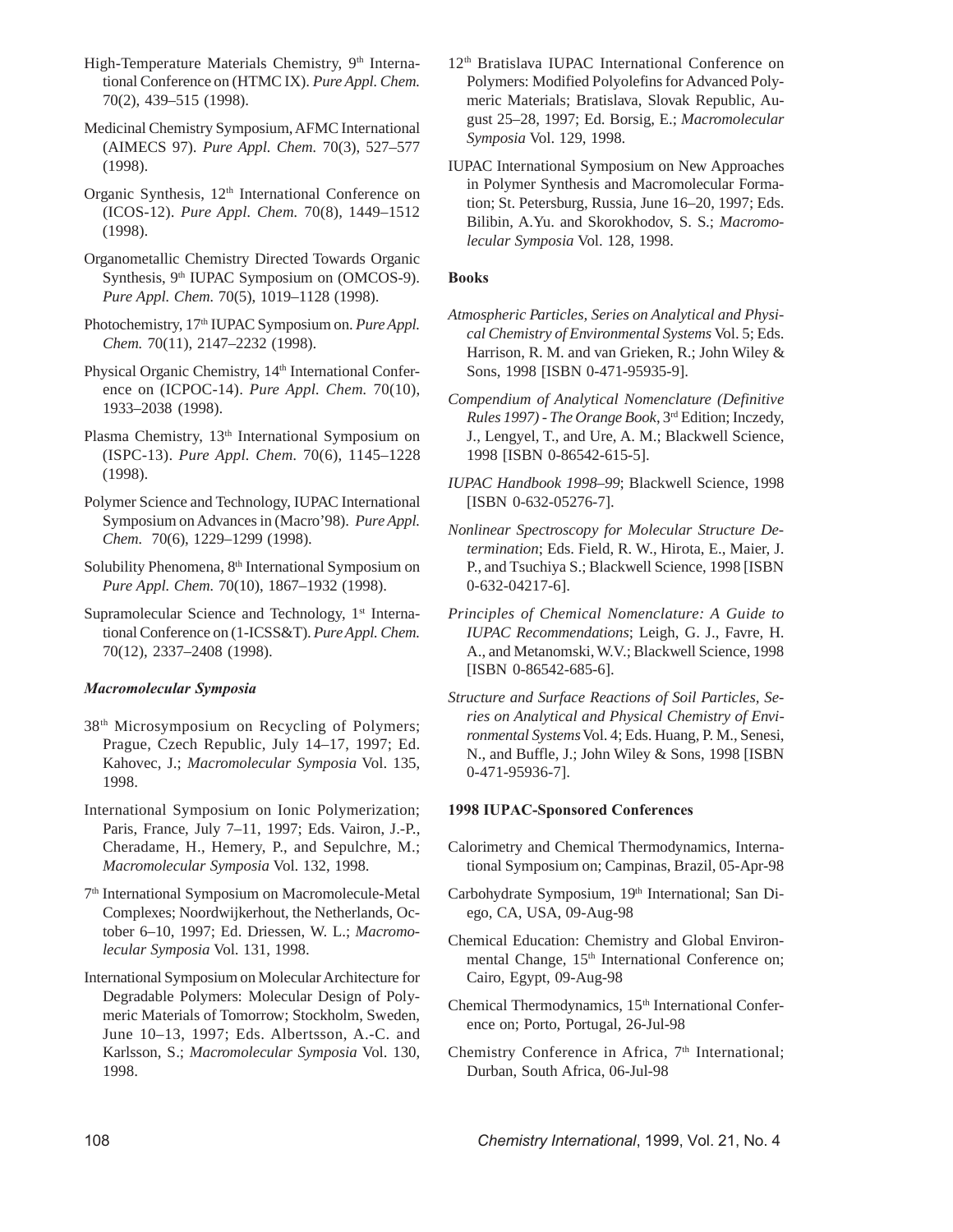CHEMRAWN XI Latin American Symposium on Environmental Chemistry; Montevideo, Uruguay, 15- Mar-98

- Coordination and Organometallic Chemistry of Germanium, Tin, and Lead, 9<sup>th</sup> International Conference on; Melbourne, Australia, 20-Sep-98
- Coordination Chemistry, 33rd International Conference on; Florence, Italy, 31-Aug-98
- Cuban Chemical Society, 3rd International Congress; Havana, Cuba, 01-Dec-98
- Degradation Processes in the Environment, IUPAC Symposium on; Dubrovnik, Croatia, 24-May-98
- Electrochemistry, 49<sup>th</sup> Annual Meeting of International Society of; Kitakyushu, Japan, 13-Sep-98
- Excitonic Processes in Condensed Matter, 3rd International Conference on (EXCON'98); Boston, MA, USA, 02-Nov-98
- Heteroatom Chemistry, 5<sup>th</sup> International Conference on; London, Ontario, Canada, 05-Jul-98
- MACRO '98: 37<sup>th</sup> International Symposium on Macromolecules; Gold Coast, Australia, 13-Jul-98
- Macromolecules: Mechanical Behavior of Polymeric Materials, 18<sup>th</sup> Discussion Conference on; Prague, Czech Republic, 20-Jul-98
- Medicinal Chemistry, 15<sup>th</sup> International Symposium on; Edinburgh, Scotland, 06-Sep-98
- Natural Products, 21<sup>st</sup> IUPAC International Symposium on Chemistry of; Beijing, China, 11-Oct-98
- Novel Aromatic Compounds, 9<sup>th</sup> International Symposium on (ISNA-9); Hong Kong, China, 02-Aug-98
- Organic Synthesis, 12<sup>th</sup> International Conference on (12-ICOS); Venice, Italy, 28-Jun-98
- Pesticide Chemistry, 9<sup>th</sup> IUPAC International Congress of; London, England, 02-Aug-98
- Photochemistry, 17<sup>th</sup> IUPAC Symposium on; Sitges, Spain, 19-Jul-98
- Physical Organic Chemistry, 14<sup>th</sup> International Conference on (ICPOC-14); Florianopolis, Brazil, 21-Aug-98
- Polymer Science and Technology (MACRO '98), IUPAC International Symposium on Advances in; Madras, India, 05-Jan-98
- Solubility Phenomena, 8<sup>th</sup> International Symposium on; Niigata, Japan, 05-Aug-98
- Supramolecular Science and Technology, 1<sup>st</sup> International Conference on (1-ICSS&T); Zakopane, Po-

land, 27-Sep-98

Trace Element Speciation in Biomedical, Nutritional, and Environmental Sciences, 1<sup>st</sup> International Conference on; Neuherberg/Munchen, Germany, 04- May-98

#### Participants in IUPAC-Sponsored Affiliate Membership Program

| Asociación Química Argentina          | Argentina     | 21           |
|---------------------------------------|---------------|--------------|
| Ateneo de Manila University           | Philippines   | 25           |
| Bangladesh Chemical Society           | Bangladesh    | 25           |
| Brazilian Chemistry Committee for     |               |              |
| <b>IUPAC</b>                          | <b>Brazil</b> | $\mathbf{1}$ |
| Chemical Society of Cameroon          | Cameroon      | 10           |
| Chemical Society of Ethiopia          | Ethiopia      | 25           |
| Chemical Society of Nepal             | Nepal         | 25           |
| Chemical Society of Pakistan          | Pakistan      | 25           |
| Chemical Society of the West Indies - |               |              |
| Trinidad                              | Trinidad      | 25           |
| Chemical Society of Uruguay           | Uruguay       | 6            |
| Chemical Society of West Indies -     |               |              |
| Jamaica                               | Jamaica       | 15           |
| <b>Chinese Chemical Society</b>       | China         | 25           |
| Colegio Panameño de Químicos          | Panama        | 25           |
| Ghanaian Chemical Society             | Ghana         | 25           |
| Indian National Science Academy       | India         | 14           |
| Institute of Chemistry, Ceylon        | Sri Lanka     | 17           |
| Pontifica Universidad Católica del    |               |              |
| Ecuador                               | Ecuador       | 7            |
| Roumanian Academy of Chemical         |               |              |
| Sciences                              | Romania       | 25           |
| Sociedad Chilena de Química           | Chile         | 9            |
| Sociedad Cubana de Química            | Cuba          | 25           |
| Türkiye Kimya Dernegi                 | Turkey        | 20           |

TOTAL 395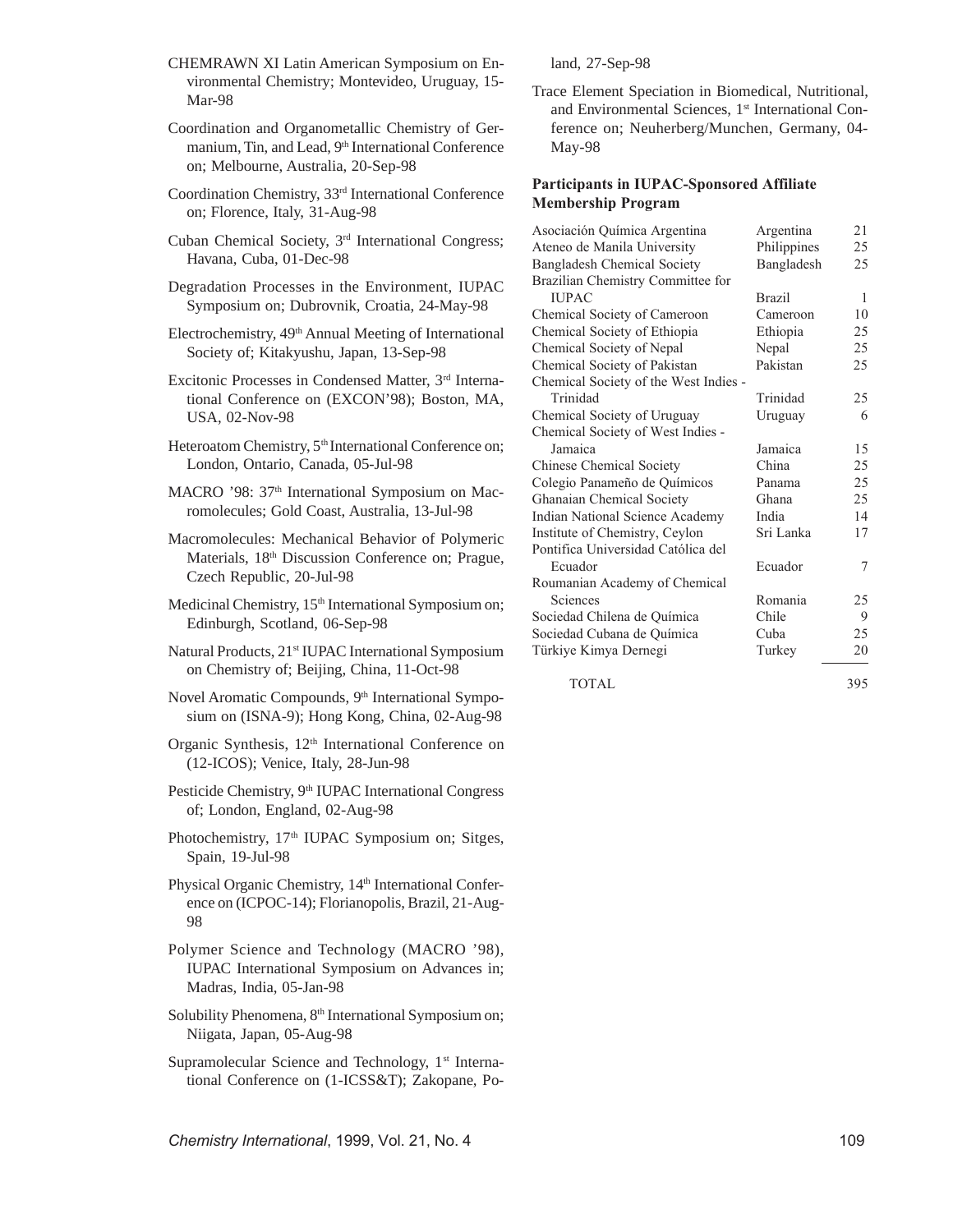# Reports from IUPAC-Sponsored Symposia

## 37<sup>th</sup> International Symposium on Macromolecules (MACRO '98), 13–17 July 1998, Gold Coast, Australia

This meeting was the IUPAC World Polymer Congress '98, and with 1 060 participants from 46 countries it had truly international representation. Three hundred sixty of the attendees were from Australia, and they made all participants very welcome.

Lecture rooms and poster areas based in the Conrad Jupiters Hotel, Gold Coast, Queensland were excellent, and the facilities were serviced efficiently. Accommodations were provided in the host hotel and in other hotels in the vicinity of the sea coast. As Gold Coast is a holiday area and the Congress was held in the offseason, convenient, excellent accommodations were plentiful and reasonably priced.

The opening ceremony was quite impressive with 46 national flags around the room. There were five plenary lectures, 540 contributed papers, 430 posters, and three workshops. Poster sessions and lectures were all well attended, discussions were lively, and the symposium was very active scientifically. Outstanding speakers included E. Rizzardo, CSIRO, Clayton South, Australia; W. J. Feast, University of Durham, England, UK; and A. R. Khokhlov, Moscow State University, Russia.

The social program was extremely well organized, with tours offered each day to the surrounding countryside. The welcoming evening and symposium banquet were outstanding. A memorial dinner for the late Professor J. H. O'Donnell, original founder and designer of the symposium, was a moving tribute.

Symposium Chairman Professor R. Gilbert and Organizing Committee Secretary Dr. P. Pomery are to be commended for presenting a Congress of the highest quality in terms of topics, speakers, and organization.

Professor Robert F. T. Stepto University of Manchester Vice President, IUPAC Macromolecular Division (IV)

18<sup>th</sup> Discussion Conference on Mechanical Behavior of Polymers, 20–23 July 1998, Prague, Czech Republic

This conference was the  $56<sup>th</sup>$  meeting in the series of Prague Meetings on Macromolecules, organized by the Institute of Macromolecular Chemistry of the Academy of Sciences of the Czech Republic under the auspices of the IUPAC Macromolecular Division.

The aim of the conference was to provide a forum for both academic and industrial experts in the mechanical behavior of solid polymers, both synthetic and natural. Special emphasis was placed on structural understanding of macroscopic mechanical behavior.

Conference topics included the following:

- interrelations between structural hierarchy and mechanical behavior
- analysis of strength and toughness for composition and blends
- effects of degradation on mechanical properties
- new experimental approaches, including online structural characterization in mechanical testing, acoustic emission, fractoemission, and related techniques

These topics were covered in 10 plenary (main) lectures, 19 special lectures, and 74 poster contributions. In addition, 2 panel discussions were organized on:

- mechanical behavior of high-performance polymers (discussion leader: A. Hiltner, USA), and
- strength and toughness of oriented polymer systems, composites, and blends (discussion leader: H. H. Kausch, Switzerland)

The program committee, with Dr. Miroslav Raab as Conference Chairman, organized a very interesting scientific program with many well-known speakers. Attendees included 127 participants from 24 countries and 88 guests from abroad.

The main lectures covered many aspects of morphology, mechanical properties, and micromechanical mechanisms of polymers. Principal speakers and topics included the following:

- E. Baer, A. Hiltner (USA) Hierarchical Structure and Mechanical Properties of Polymeric Materials
- E. G. Clutton, L. J. Rose, G. Capaccio (UK) Structural Features and Fracture Phenomena in Polyethylene
- G. K. Elyashevich (Russia) Deformation Behavior and Mechanical Properties of Hard Elastic and Porous Films of Polyethylene
- M. Matsuo (Japan) Gelation/Crystallization Mechanism of Crystalline Polymer Solutions and Morphology and Drawability of Resultant Films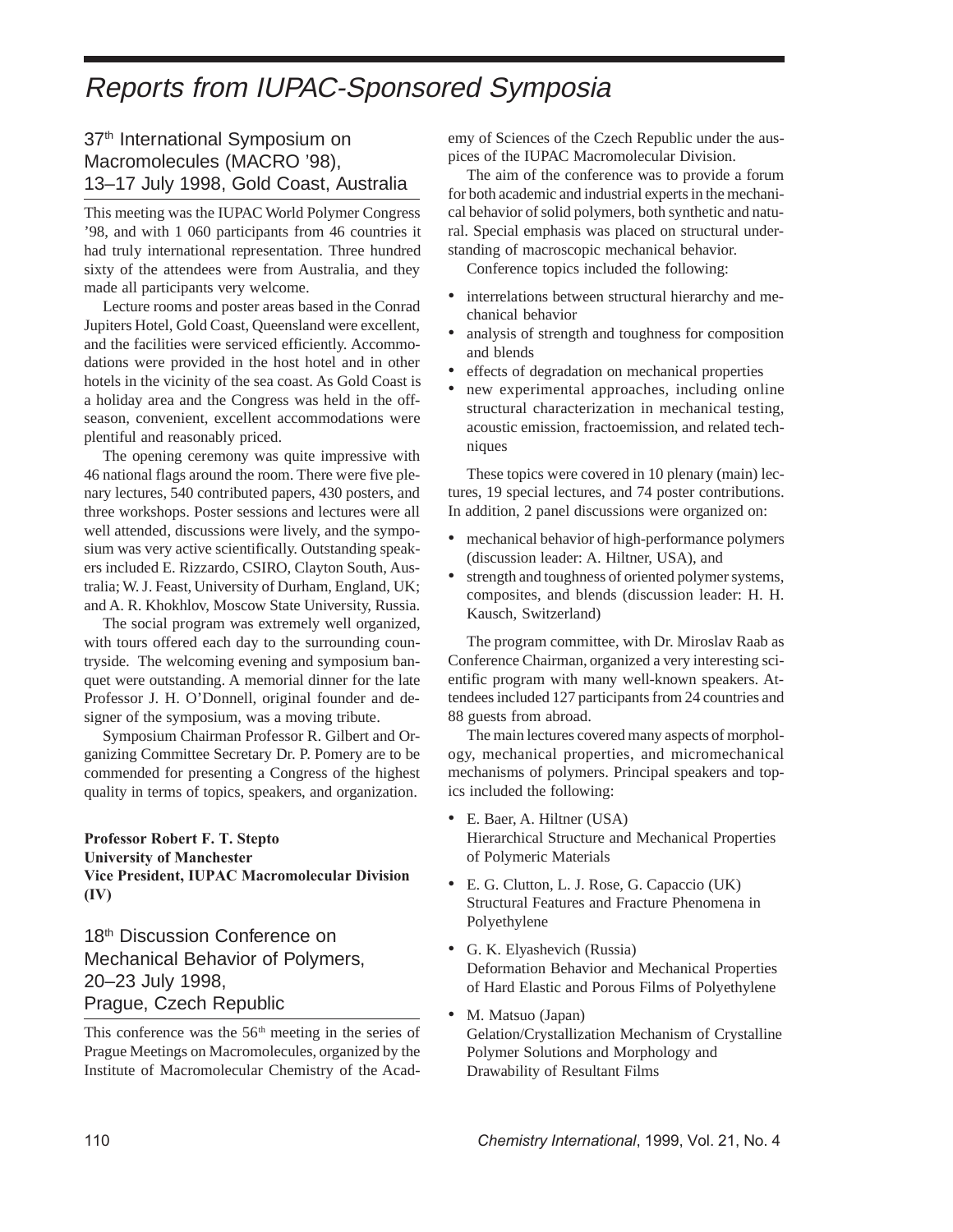- A. Galeski, Z. Bartczak (Poland) Plastic Deformation of Crystalline Polymer Blends
- F. La Mantia (Italy) Mechanical Properties of Recycled Polymers
- P. J. Lemstra (Netherlands) Processing for Ultimate Properties
- M. Raab (Czech Republic) Feedback in Mechanical Behavior of Polymers
- S. Seidler, W. Grellmann (Austria/Germany) Application of Resistance Concept to Toughness Characterization of High-Impact Thermoplastic
- J. L. Kardos, J. C. Halpin (USA) Predicting Strength and Toughness of Short-Fiber Composites
- G. H. Michler (Germany) New Toughening Mechanisms of Polymers

The conference took place in an excellent, friendly atmosphere. In addition to the scientific program, there was a welcome reception, a very interesting excursion to historic places in the surroundings of Prague, a conference dinner, and a closing ceremony. All guests surely enjoyed this very succesful event in the series of the Prague Meetings.

## Professor Dr. G. H. Michler Associate Member, IUPAC Commission on Polymer Characterization and Properties (IV.2)

21<sup>st</sup> IUPAC International Symposium on the Chemistry of Natural Products (ISCNP-21), 11–16 October 1998, Beijing, China

This symposium was organized by the Chinese Chemical Society in Beijing. The meetings were held in the Modern Symposium Halls of the Beijing Friendship Hotel.

The scientific program of the meeting consisted of plenary lectures, invited session lectures, oral presentations, and posters. A broad range of aspects of natural product chemistry was discussed. Notably, the presentations dealt with structure determination by modern spectroscopic techniques, chemical and combined chemical/biocatalytic synthesis, and biological evaluation of diverse types of natural products. A plenary lecture by the Nobel laureate J.-M. Lehn, on the subject of "molecular recognition", in the broadest sense of the term, was a highlight of the symposium. The scientific

level of the program was, on the whole, very good. A special reference must be made to the poster presentations, which were of impressive quality. The fact that many of the posters were contributed by young Chinese chemists attests to the high level of activity in the area of natural product chemistry that is in progress within the country.

Foreign participation, including accompanying persons, could be regarded as reasonable, considering the expense of traveling to the meeting from many parts of the world. The prospect of combining a touristic visit to China with a conference is always attractive, and that clearly appealed to many of the foreign participants.

Symposium facilities were of high quality. Meeting halls were comfortable, and the audiovisual arrangements were impeccable. Complimentary refreshments between sessions combined with the opportunity for facile contact between the participants provided a congenial atmosphere for scientific and social exchange. The organizers extended the proverbial Chinese hospitality during the days of the Symposium. All participants enjoyed and appreciated the official reception, the entertaining performance at the Acrobatic Theatre, and the symposium banquet in the famed Summer Palace. An excursion to the Great Wall and the Ming Tombs outside Beijing provided another highlight of the meeting. There was an excellent social program for accompanying persons, and there were pre- and post-symposium tours in which many participated.

I felt privileged to represent IUPAC at the symposium, to convey the greetings of President Jortner to the assembled audience, and to participate actively in the proceedings by presenting some of our own work. It is a pleasure for me to place on record the appreciation of IUPAC to the Chinese Chemical Society and especially to the Chairman, Professor Xiaotian Liang, to Professor Xibai Qui, who served as Secretary and Contact Point, and to their many active colleagues, for the successful organization of ISCNP-21.

On a personal note, this was the first visit to China for my wife and me, and it was an immensely enjoyable experience. We saw and learned much during the short stay, and we made new friends. We hope to come again another time.

*Ed. Note:* Manuscripts from ISCNP-21 will be published in *Pure Appl. Chem.* 71(6), June (1999).

## Professor U. K. Pandit President, IUPAC Organic Chemistry Division (III)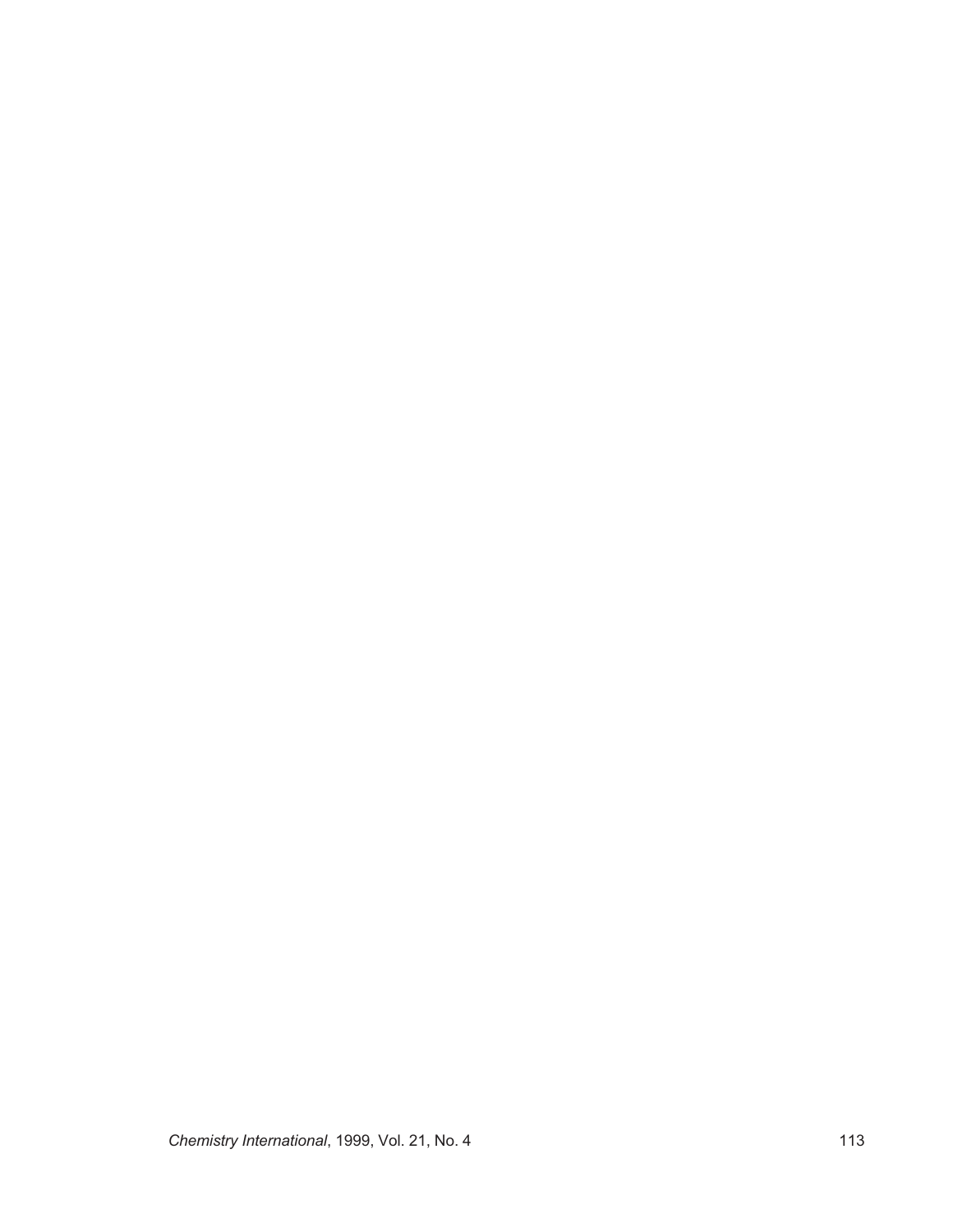# Highlights from the Web

## www.iupac.org - A Site Tour

It has been more than a year since a column in *Chemistry International* was devoted to the IUPAC web site <http://www.iupac.org>. Over this time, the site has evolved, and a number of changes in its structure have been implemented. The map presented on the center pages (112–113) of this issue will help you navigate the site and quickly locate the information you need. The structure of the site closely reflects the structure and function of the Union. The information provided is an attempt to answer questions about IUPAC such as Who?, How?, and What?

From the home page, you can go to the following main sections: **News & Notices**, **Organizations & People**, **Standing Committees**, **Divisions**, **Projects**, **Reports & Recommendations**, **Publications**, **Symposia & Conferences, Affiliate Members Program**, and **Links of Interest**. These sections are accessible from anywhere on the site.

The **Organizations & People** section gives you access to the organization and the underlying bodies, including the Bureau, Executive Committee, Officers, National Adhering Organizations (NAOs), Associated Organizations (AOs), etc. A complete alphabetical index of members is accessible and leads to one page per member, including the member's address, e-mail address, status in the Union, and a link to recent projects. Please check your personal page, and let us know if any corrections should be made.

Independent sections are devoted to the **Standing Committees** and **Divisions** that carry out the scientific activities of the Union. By following the links, you can find a general description for each body, and access to the officers, membership, current projects, recent publications, reports, etc.

An entire section of the web site is devoted to **Projects**. Links provide information on or access to:

- Frequently Asked Questions (FAQs) on the project submission and approval process
- Project Submission Form and Guidelines for Completion
- Advice for Project Reviewers
- Current Projects
- New Projects

The Current Projects section is a compilation of all projects, listed by Division; a detailed description of each project is presented on a single page, including information on the chairman or coordinator, task group members, the project's objective, and recent progress. These compilations change as new projects are initiated and others are completed. These updates are presented respectively under **New Projects** and **Completed Projects** (page in preparation).

The results of the activities and projects undertaken by the so-called Working Parties, or Task Groups are combined into the **Reports** and **Publications** sections. The **Reports** section is divided by topics, with complete references, abstracts, and, where available, online versions of the documents. This section also includes a link to current **Provisional Recommendations**. The **Publications** section includes information on the Journal of *Pure and Applied Chemistry*, including instructions for authors and contents of current and past volumes, *Macromolecular Symposia*, *Chemistry International* on-line, and indexes of IUPAC books and references.

Other IUPAC activities include the sponsorship of major international symposia and conferences. The **Symposia** section is designed to keep you informed of coming events. Calendars from 1996 to 2001 are readily accessible. Past calendar entries are regularly updated to provide links to the corresponding publication in *Pure and Applied Chemistry* or *Macromolecular Symposia* and conference reports in *Chemistry International*. Links to recently sponsored events, sponsorship information and application forms, and non-IUPAC conference calendars are located in this area.

The **Affiliate Membership Program** section, as well as **News & Notices**, can also be reached from the home page. This latter section highlights important news from the Union. In the near future, a section entitled **What's New on the Site** will be offered, enabling shortcut access to newly posted items. Finally, for those who are familiar with the *IUPAC Handbook*, you can search the table of contents on-line and locate the corresponding information on the web site.

There is more on www.iupac.org than we can describe briefly in this article, and there is more to come. Take a look for yourself, and give us some feedback. E-mail your questions, comments, and/or suggestions to <fabienne@iupac.org>.

Fabienne Meyers IUPAC Secretariat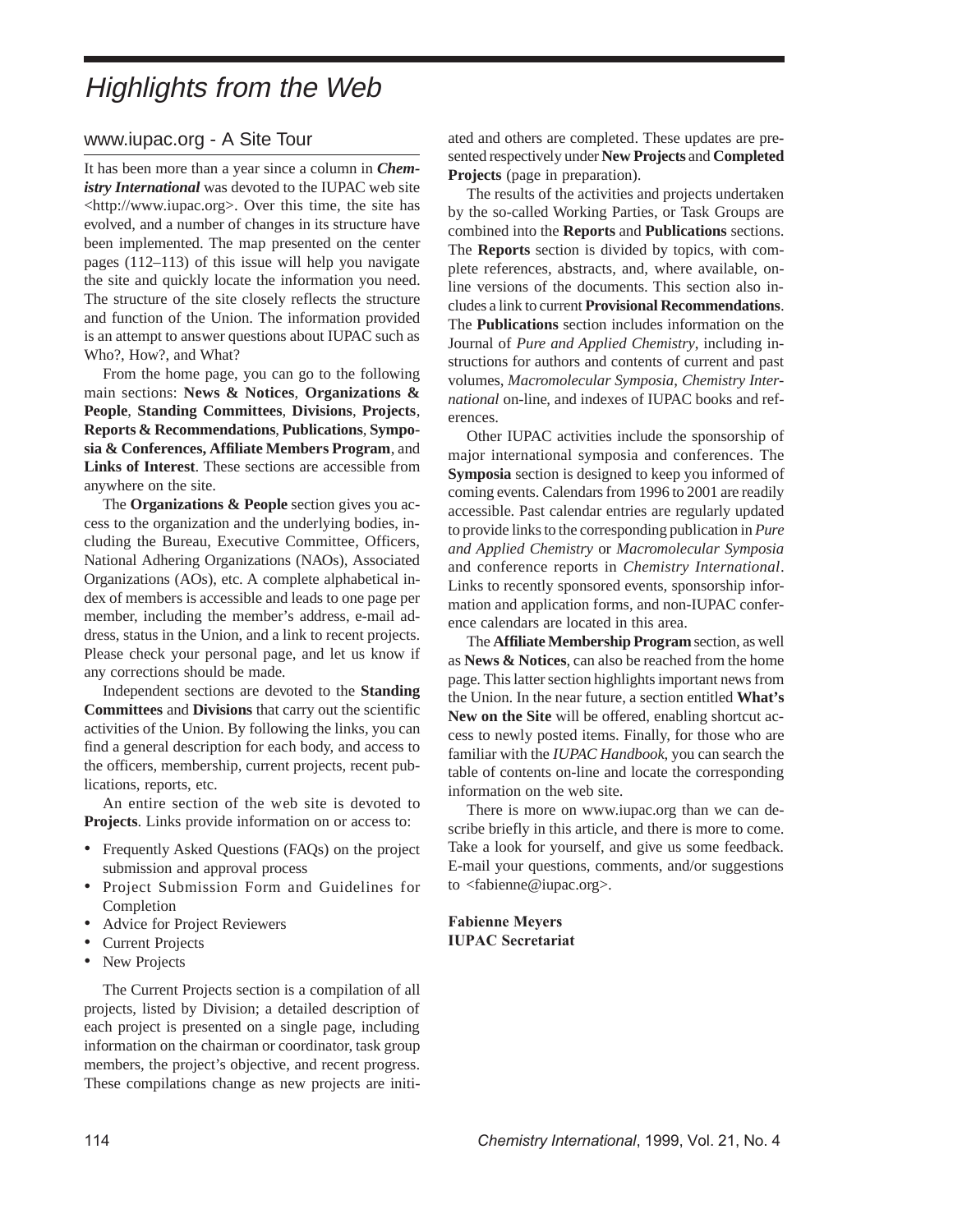## Report of IUPAC's 1998 Accounts

## Treasurer's Comments

When reading the bottom line of the income and expense account, the excess of income over expense, one must bear in mind that under the U.S. Generally Accepted Accounting Principles now being used, realized and unrealized gains on our investments must appear as income alongside the operating income. The actual excess of operating income over expense, the surplus, shown in capitals four lines from the foot of the table, is USD 327 612. This figure is some USD 80K better than budget, mainly due to an increase in Publications surplus of USD 48K, a decrease in Secretariat costs of USD 30K, and a decrease of USD 76K in Operation Expense (Divisions, Standing Committees, etc.). The budget figure for the surplus is large, USD 248K, because the Executive Director has been able to reduce by some USD 200K the Secretariat figure in the preliminary budget, which was based on Oxford costs. As a result, the budget for the 1998–99 biennium is USD 202K in surplus, rather than the preliminary break-even figure. This money has been set aside for new projects, and it is hoped that the Divisions and Standing Committees will be able to use at least part of it before the end of the biennium.

The total reserves (cash plus securities) increased over the year from USD 3 525 662 to USD 3 643 748, that is by 3.3%, but due to capital gains and an injection of cash, our marketable securities increased in value by 12.3%. Of the increase, 17.2% was from the equity portion of the portfolio, and 6.0% was from bonds and bond funds.



The reserve fund, that is, the total reserve less the Endownment Funds and the Southern Hemisphere Sinking Fund, is some USD 160K above the target-figure of expenses over the last two years.

So one can conclude that the Union's finances remain strong and give the financial freedom to make modifications needed to meet the changing needs of the chemical community.

Professor John Ward IUPAC Treasurer



Chemistry International, 1999, Vol. 21, No. 4 115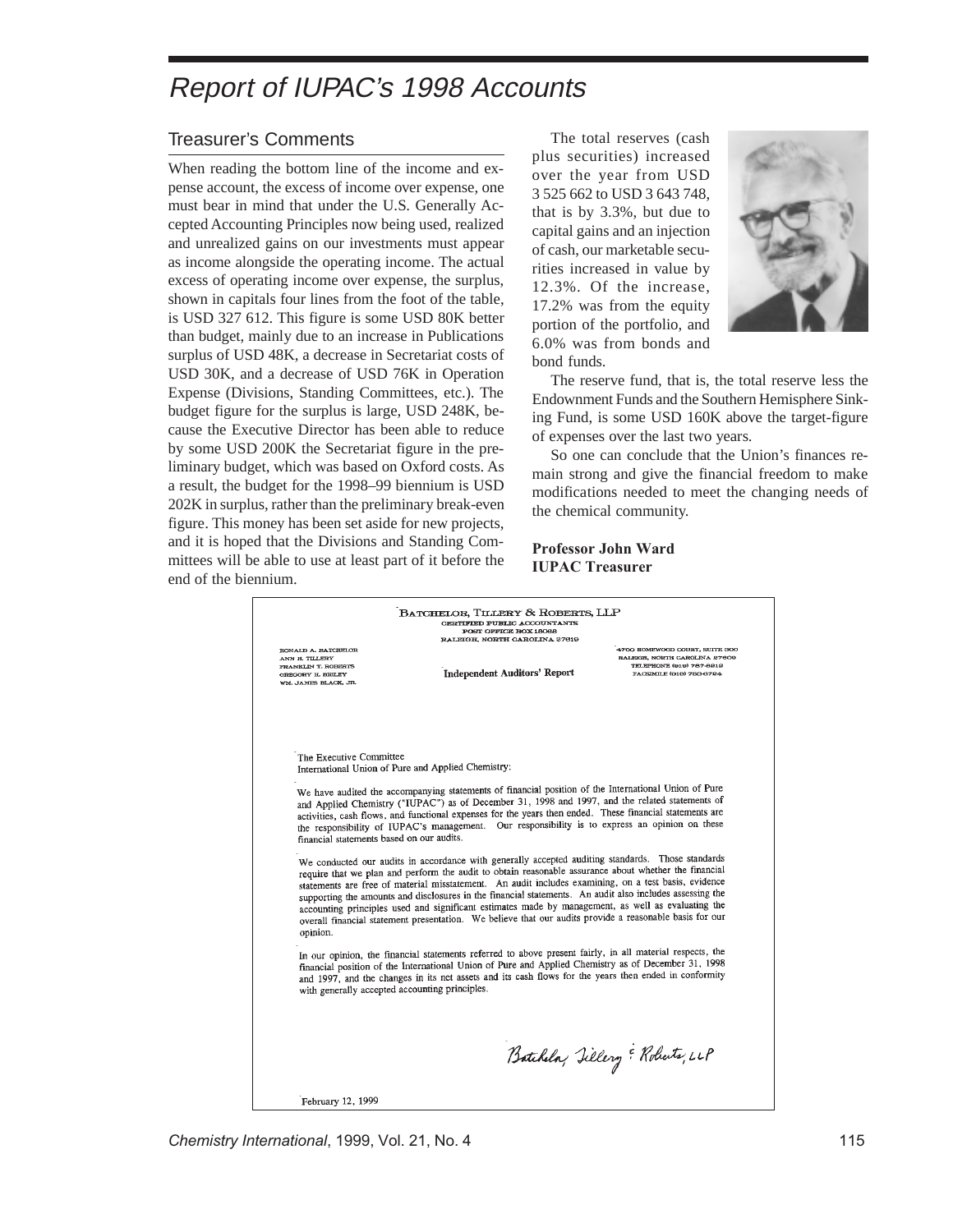#### Balance Sheet

Liabilities

| Assets                            |             |
|-----------------------------------|-------------|
| Fixed Assets (2)                  | 53 855      |
| Cash in Banks (3)                 | 209 506     |
| Marketable Securities (4)         | 3 4 34 2 42 |
| Subscriptions and Service Charges |             |
| Outstanding (5)                   | 139 116     |
| Other Receivables (6)             | 378 353     |
| <b>Prepaid Expenses</b>           | 49 5 64     |
|                                   | 4 264 636   |

| Liavilluco                         |           |
|------------------------------------|-----------|
| Capital - General                  | 3 544 524 |
| <b>Accounts Payable</b>            | 169 086   |
| Paulo Franzosini Fund              | 5 6 5 9   |
| Temporarily Restricted Net Asset - |           |
| <b>ICSU Grant</b>                  | 20 000    |
| Prepaid Subscriptions (7)          | 30 567    |
| Excess of Income over Expenses     | 494 800   |
|                                    |           |
|                                    | 4 264 636 |

#### Schedule of Income and Expenses

| Income                                                                                                                                                                          |                                                                         |
|---------------------------------------------------------------------------------------------------------------------------------------------------------------------------------|-------------------------------------------------------------------------|
| National Subscriptions and Service Charges<br>Interest and Dividends<br>Other Income<br>Publications<br>Affiliate Membership Program<br>Restricted Income (8)<br>Total Income   | 658 455<br>90 639<br>13 370<br>388 508<br>58 989<br>51 395<br>1 261 356 |
| <b>Expenses</b>                                                                                                                                                                 |                                                                         |
| Governance Expense (9)                                                                                                                                                          | 49 621                                                                  |
| Administrative Expense (10)                                                                                                                                                     | 425 318                                                                 |
| Accounting Transactions (11)                                                                                                                                                    | 20 997                                                                  |
| Operations Expense:<br><b>Standing Committees</b><br><b>Divisions</b><br>Chemistry International<br><b>General Assembly</b><br>Representatives on Other Bodies<br>Contingencies | 109 674<br>238 563<br>28 277<br>8028<br>12 023                          |
| <b>Total Operations</b>                                                                                                                                                         | 396 565                                                                 |
| Restricted Expenses (12)                                                                                                                                                        | 41 243                                                                  |
| <b>Total Expenses</b>                                                                                                                                                           | 933 744                                                                 |
| Net Income from Operations                                                                                                                                                      | 327 612                                                                 |
| Realized Gains on Securities<br>Unrealized Gains (Losses) on Securities                                                                                                         | 431 205<br>(264017)                                                     |
| Net Income                                                                                                                                                                      | 494 800                                                                 |

#### Notes to Financial Statements

#### 1. Nature of Organization and Significant Accounting Policies

The International Union of Pure and Applied Chemistry (IUPAC), founded in 1919, is a voluntary nongovernmental, nonprofit association of 43 national adhering organizations representing the chemists of their countries. Additionally, there are 15 observer countries, 32 associated organizations, and more than 140 company associates. The official headquarters of IUPAC are in Zurich, and the administrative headquarters are in Research Triangle Park, North Carolina.

- a) *Basis of Presentation:* In accordance with the accrual basis of accounting, subscriptions and service charges are recorded when earned, and expenses are recorded when incurred.
- b) *Fixed Assets:* Furniture, fixtures, and equipment and leasehold improvements are recorded at cost. Depreciation is provided over the estimated useful lives of the assets and is computed on the straight-line method.
- c) *Leases:* Rents paid under operating leases are charged to expense on a straight-line basis over the period of the lease.
- d) *Foreign Currencies:* Transactions in foreign currencies are recorded at the exchange rate ruling at the date of the transaction. Foreign currency differences are recorded as income or expense.
- e) *Marketable Securities:* Investments in marketable securities are measured at fair value in the balance sheet. Investment income, including gains and losses on investments, interest, and dividends, is included in the schedule of income and expenses. Interest on bonds is recognized as income as received.
- f) *Committed Expenses:* The IUPAC Council meets every two years at the General Assembly to set budgets for the following two years. Starting in 1994, seventy per cent of the budgeted expenses are charged to income and expense accounts in the first year following the General Assembly and thirty per cent in the General Assembly year.
- g) *Income Taxes:* The legal domicile of the Union is accepted by the Canton of Zurich as an association under Swiss law. As such, the Union is exempt from any taxation on any net income arising from its activities.

#### 2. Fixed Assets

| Equipment, Furniture and Fixtures, and<br>Leasehold Improvements<br><b>Accumulated Depreciation</b> | 67 221   |
|-----------------------------------------------------------------------------------------------------|----------|
|                                                                                                     | (13 366) |
|                                                                                                     | 53 855   |
| 3. Cash in Banks                                                                                    |          |
| Merrill Lynch - Cash                                                                                | (5652)   |
| Merrill Lynch - Money Market                                                                        | 44 145   |
| Wachovia                                                                                            | 171 013  |
|                                                                                                     | 209 506  |
|                                                                                                     |          |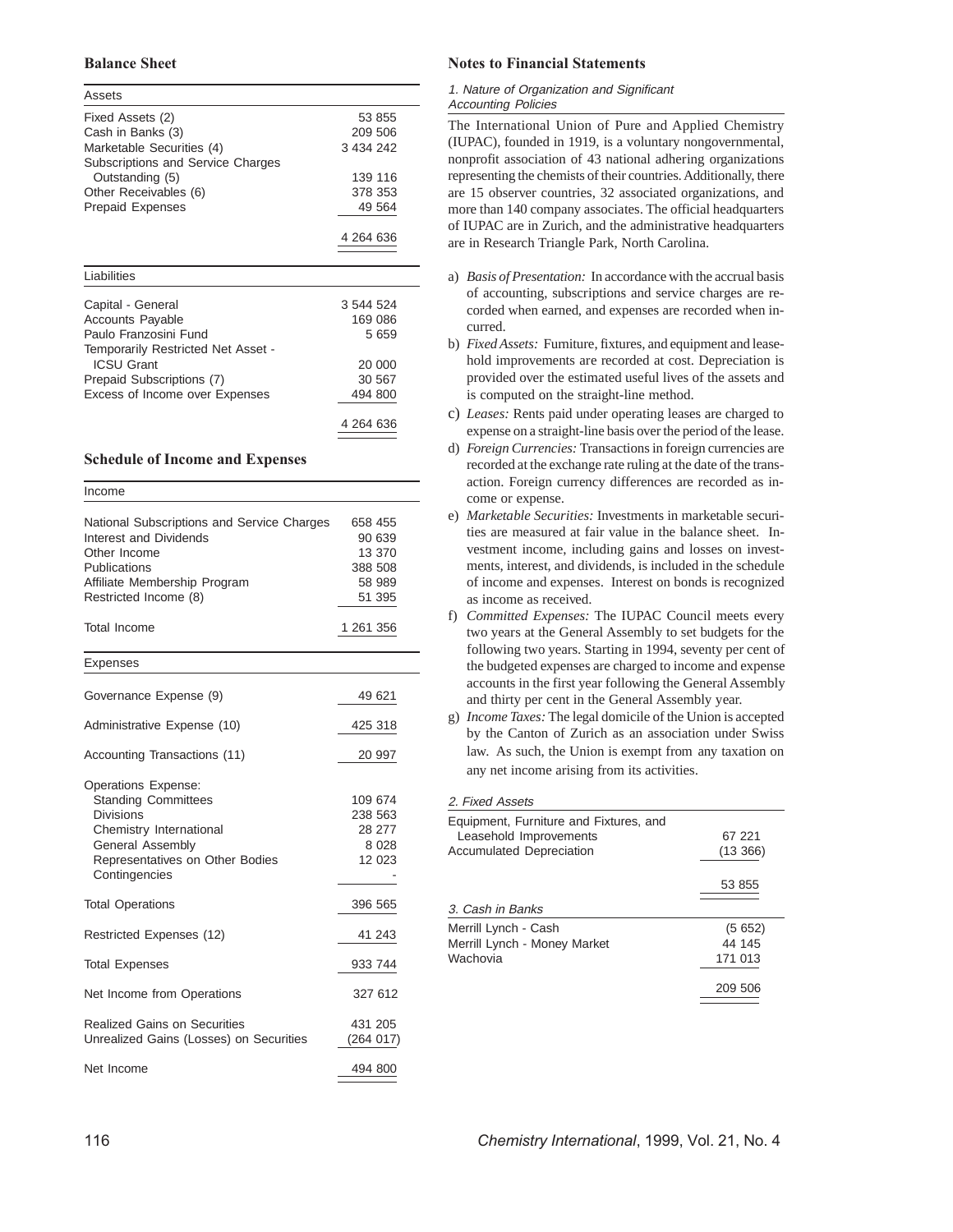| 4. Marketable Securities                                                  |                                 |
|---------------------------------------------------------------------------|---------------------------------|
| Cost<br><b>Unrealized Profit</b>                                          | 3 097 737<br>336 505            |
| Market Value                                                              | 3 434 242                       |
| Designated Funds:                                                         |                                 |
| Reserve Fund<br>Southern Hemisphere Sinking Fund<br><b>Endowment Fund</b> | 2 500 837<br>150 000<br>563 603 |
| <b>Endowment Reserve Fund</b>                                             | 219 802                         |
|                                                                           | 3 434 242                       |
| 5. Subscriptions and Service Charges Outstanding                          |                                 |
| National Organizations                                                    | 151 323                         |
| <b>Observer Countries</b>                                                 | 350                             |
| Company Associates                                                        | 9 005                           |
| Associated Organizations                                                  | 150                             |
|                                                                           | 288                             |
| Affiliate Member Program                                                  |                                 |
|                                                                           | 161 116                         |
| Allowance for Uncollectable Accounts                                      | (22 000)                        |
|                                                                           | 139 116                         |
|                                                                           |                                 |
| National Organizations - 1998:                                            |                                 |
|                                                                           |                                 |
| Belgium                                                                   | 14 900                          |
| <b>Brazil</b>                                                             | 9 300                           |
| China - Beijing                                                           | 32 600                          |
| Denmark                                                                   | 5 800                           |
|                                                                           |                                 |
| France                                                                    | 30 223                          |
| Greece                                                                    | 4 000                           |
| Pakistan                                                                  | 2 900                           |
| Puerto Rico                                                               | 12 500                          |
| Spain                                                                     | 19 100                          |
| United States of America                                                  | 20 000                          |
|                                                                           | 151 323                         |
|                                                                           |                                 |
| <b>Observer Countries - 1998:</b>                                         |                                 |
| Bangladesh                                                                | 50                              |
| Hong Kong                                                                 | 50                              |
|                                                                           |                                 |
| Peru                                                                      | 50                              |
| Philippines                                                               | 50                              |
| Romania                                                                   | 50                              |
| Singapore                                                                 | 50                              |
| Sri Lanka                                                                 | 50                              |
|                                                                           | 350                             |
|                                                                           |                                 |
| Company Associates - 1998:                                                |                                 |
|                                                                           |                                 |
| <b>El-Nasr Pharmaceutical</b>                                             | 450                             |
| Kato Soap and Detergents                                                  | 450                             |
| Mining and Refractories                                                   | 450                             |
| Institute for Reference Materials                                         | 900                             |
| Janssen Pharmaceuticals                                                   | 450                             |
|                                                                           |                                 |
| Copene Petroquimica Nordeste                                              | 450                             |
| Shanghai Research Institute                                               | 450                             |
| Synthesia A/S                                                             | 450                             |
| Haldor Topsoe A/S                                                         | 850                             |
| Zambon Group                                                              | 450                             |
|                                                                           |                                 |
| <b>Isu Chemical Co</b>                                                    | 450                             |
| Eka Nobel AB                                                              | 450                             |
| Thai Plastic & Chemical Co Ltd.                                           | 450                             |
| United Kingdom                                                            | 1 655                           |
| <b>United States</b>                                                      |                                 |
|                                                                           | 650                             |
|                                                                           | 9 005                           |

| Associated Organizations - 1998:                                 |                 |
|------------------------------------------------------------------|-----------------|
| Calorimetry Conference<br>Federation of Asian Chemical Societies | 50<br>50        |
| Intl. Association of Colloid & Interf.                           | 50              |
|                                                                  | 150             |
|                                                                  |                 |
| AMP - 1998:<br>New Zealand Institute of Chemistry                | 288             |
| Allowance for Uncollectible Accounts                             | (22 000)        |
| Total Subscriptions Outstanding                                  | 139 116         |
| 6. Other Receivables                                             |                 |
| <b>Blackwell</b>                                                 | 361 000         |
| Montell Canada                                                   | 4 0 5 0         |
| <b>IUTOX</b><br>Various - Publications                           | 6 2 2 5<br>260  |
| Merrill Lynch                                                    | 6818            |
|                                                                  |                 |
|                                                                  | 378 353         |
| 7. Prepaid Subscriptions                                         |                 |
| AMP                                                              | 169             |
| Associated Organizations                                         | 300             |
| NAOs:<br>Russia                                                  | 6468            |
| Kuwait                                                           | 30              |
| Korea                                                            | 800             |
| Netherlands                                                      | 18 800          |
| Czech Republic                                                   | 4 000           |
|                                                                  | 30 567          |
|                                                                  |                 |
|                                                                  |                 |
| 8. Restricted Income                                             |                 |
| <b>Blackwell Science Travel Grant</b>                            | 20 000          |
| <b>ICSU</b><br><b>JCAMP</b>                                      | 20 000<br>1 730 |
| Royal Society Contributions to Developing                        |                 |
| Countries                                                        | 9 665           |
| <b>Total Restricted Income</b>                                   | 51 395          |
|                                                                  |                 |
| 9. Governance Expense                                            |                 |
| Officers<br>SDIC                                                 | 19 959<br>7 064 |
| Contributions to ICSU & ICSTI Committees                         | 22 598          |
|                                                                  | 49 621          |
| 10. Administrative Expense                                       |                 |
| General:                                                         |                 |
| Secretariat                                                      | 296 622         |
| Accounting, Audit, and Bank Fees                                 | 29 151          |
| Handbook 1998/99                                                 | 20 454          |
| Compendia Books                                                  | 20 576          |
| <b>Total General</b>                                             | 366 803         |
| Publications                                                     | 9 374           |
| Affiliate Members Program                                        | 49 141          |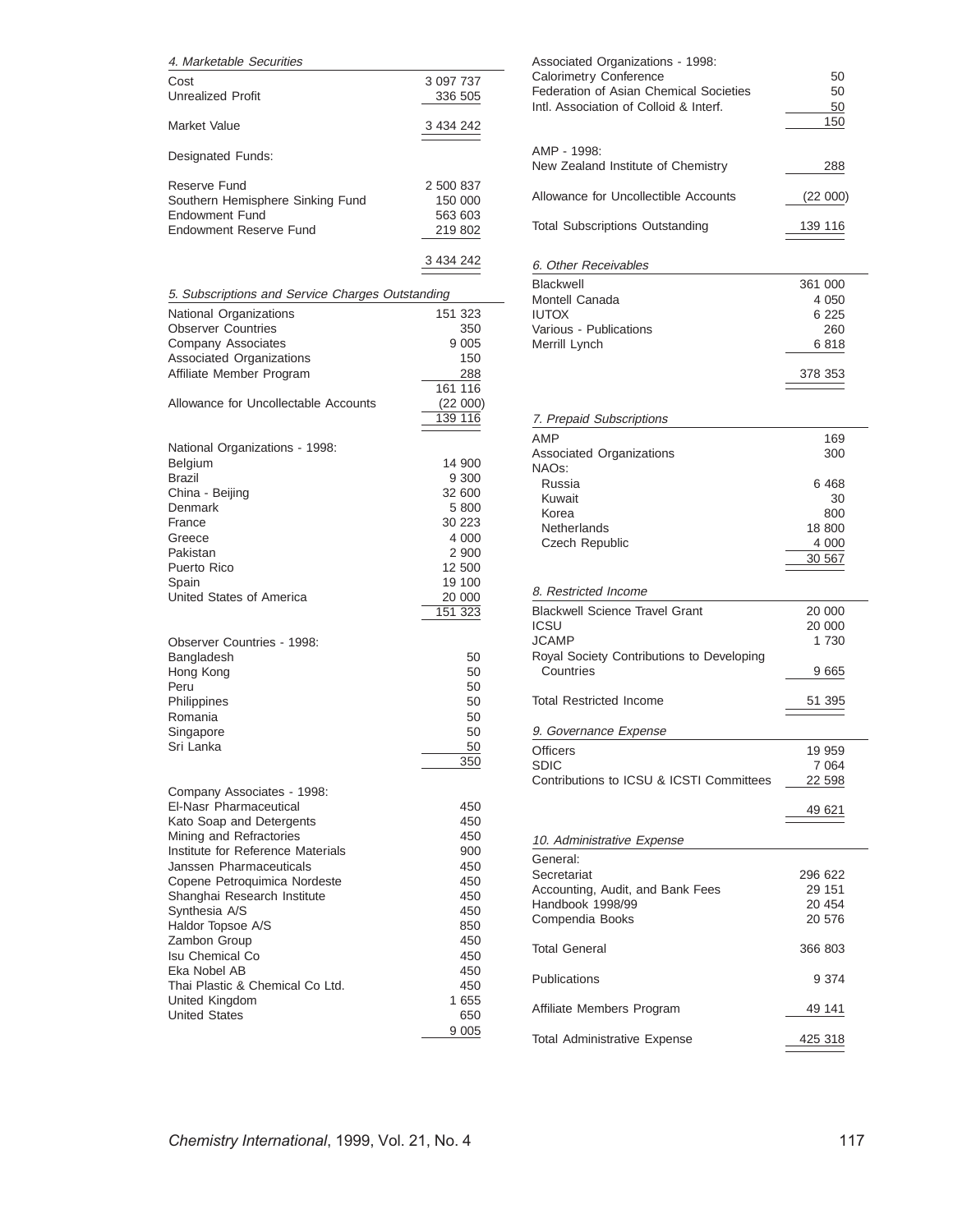| 11. Accounting Transactions          |         | Other             |
|--------------------------------------|---------|-------------------|
| <b>Exchange Rate Differences</b>     | 492     | <b>BS Gr</b>      |
| <b>Bad Debt Provision</b>            | 11 200  |                   |
| Depreciation                         | 9 3 0 5 |                   |
|                                      |         | AMP:              |
| <b>Total Accounting Transactions</b> | 20 997  | Contri            |
|                                      |         | Royalt            |
| 12. Restricted Expenses              |         | Ties a            |
| <b>ICSU</b>                          | 13 611  |                   |
| <b>Blackwell Travel Grant - CPEP</b> | 6 1 1 9 |                   |
| <b>JCAMP-DX</b>                      | 1848    | Total Op          |
| <b>Royal Society Contributions</b>   | 9665    |                   |
| <b>UNESCO Grant</b>                  | 10 000  | <b>EXPEN</b>      |
|                                      | 41 243  | Governa<br>Office |

## Schedule of Income and Expenses-Budget and Actual

|                                                                                                                 | <b>Budget</b><br>1998                             | Actual<br>12/31/98                                       | Over/<br>(Under)                                             |
|-----------------------------------------------------------------------------------------------------------------|---------------------------------------------------|----------------------------------------------------------|--------------------------------------------------------------|
| <b>INCOME</b>                                                                                                   |                                                   |                                                          |                                                              |
| <b>National Subscriptions</b><br>Service Charges<br>Interest and Dividends<br>Restricted Income<br>Other Income | 665 000<br>12 000<br>110 000<br>11 000<br>798,000 | 654 605<br>3850<br>90 639<br>31 395<br>13 370<br>793 859 | (10395)<br>(8150)<br>(19361)<br>31 395<br>2 3 7 0<br>(4 141) |
| Publications:<br>Blackwell                                                                                      | 330 000                                           | 361 301                                                  | 31 301                                                       |

| <b>Other Publishers</b><br><b>BS Grant</b> | 10 000<br>20 000<br>360 000 | 27 207<br>20 000<br>408 508 | 17 207<br>48 508 |
|--------------------------------------------|-----------------------------|-----------------------------|------------------|
| AMP:                                       |                             |                             |                  |
| Contributions                              | 60 000                      | 58 969                      | (1031)           |
| <b>Rovalties</b>                           | 1 000                       |                             | (1 000)          |
| <b>Ties and Scarves</b>                    | 100                         | 20                          | (80)             |
|                                            | 61 100                      | 58 989                      | (2111)           |
| Total Operating Income 1 219 100           |                             | 1 261 356                   | 42 256           |
| <b>EXPENSES</b>                            |                             |                             |                  |
| Governance Expense:                        |                             |                             |                  |
| <b>Officers</b>                            | 8 0 0 0                     | 19 959                      | 11 959           |
| <b>SDIC</b>                                |                             | 7 0 64                      | 7 0 64           |
| Contributions to ICSU                      |                             |                             |                  |
| & ICSU Committees                          | 22 000                      | 22 598                      | 598              |
|                                            | 30 000                      | 49 621                      | 19621            |
| Administrative:<br>General:                |                             |                             |                  |
| Secretariat                                | 327 100                     | 296 622                     | (30 478)         |
| Accounting, Audit, and                     |                             |                             |                  |
| <b>Bank Fees</b>                           | 15 000                      | 29 151                      | 14 151           |
| Handbook 1998/99                           |                             | 20 454                      | 20 454           |
| Compendia Books                            | 7 500                       | 20 576                      | 13 076           |
|                                            | 349 600                     | 366 803                     | 17 203           |
| Publications                               | 30 000                      | 9 3 7 4                     | (20 626)         |

## Standing Committee Expenditures

| <b>Actual</b>               |      | <b>Budget</b> | Over         |                    |            |
|-----------------------------|------|---------------|--------------|--------------------|------------|
|                             | 1999 | 1998          | 1998/99      | 1998/99            | (Under)    |
| <b>Executive Committee:</b> |      |               |              |                    |            |
| Administrative              | \$   | \$<br>780.49  | \$<br>780.49 |                    |            |
| Leaflets and Printing       |      | 1755.07       | 1755.07      |                    |            |
| Subsistence                 |      | 1 102.57      | 1 102.57     |                    |            |
| Travel                      |      | 10 212.39     | 10 212.39    |                    |            |
| Total                       |      | 13 850.52     | 13 850.52    | 27 600.00 \$<br>\$ | (13749.48) |
| Bureau:                     |      |               |              |                    |            |
| Administrative              |      | 352.50        | 352.50       |                    |            |
| <b>CPEC</b>                 |      | 4 556.09      | 4 556.09     |                    |            |
| Leaflets and Printing       |      | 124.00        | 124.00       |                    |            |
| Postage                     |      | 311.50        | 311.50       |                    |            |
| Subsistence                 |      | 15 565.37     | 15 565.37    |                    |            |
| Travel                      |      | 23 968.03     | 23 968.03    |                    |            |
| Total                       |      | 44 877.49     | 44 877.49    | 30 600.00          | 14 277.49  |
| CHEMRAWN:                   |      |               |              |                    |            |
| Administrative              |      | 615.08        | 615.08       |                    |            |
| Subsistence                 |      | 6 580.72      | 6 580.72     |                    |            |
| Travel                      |      | 11 634.57     | 11 634.57    |                    |            |
| Total                       |      | 18 830.37     | 18 830.37    | 22 900.00          | (4069.63)  |

*Continued on next page*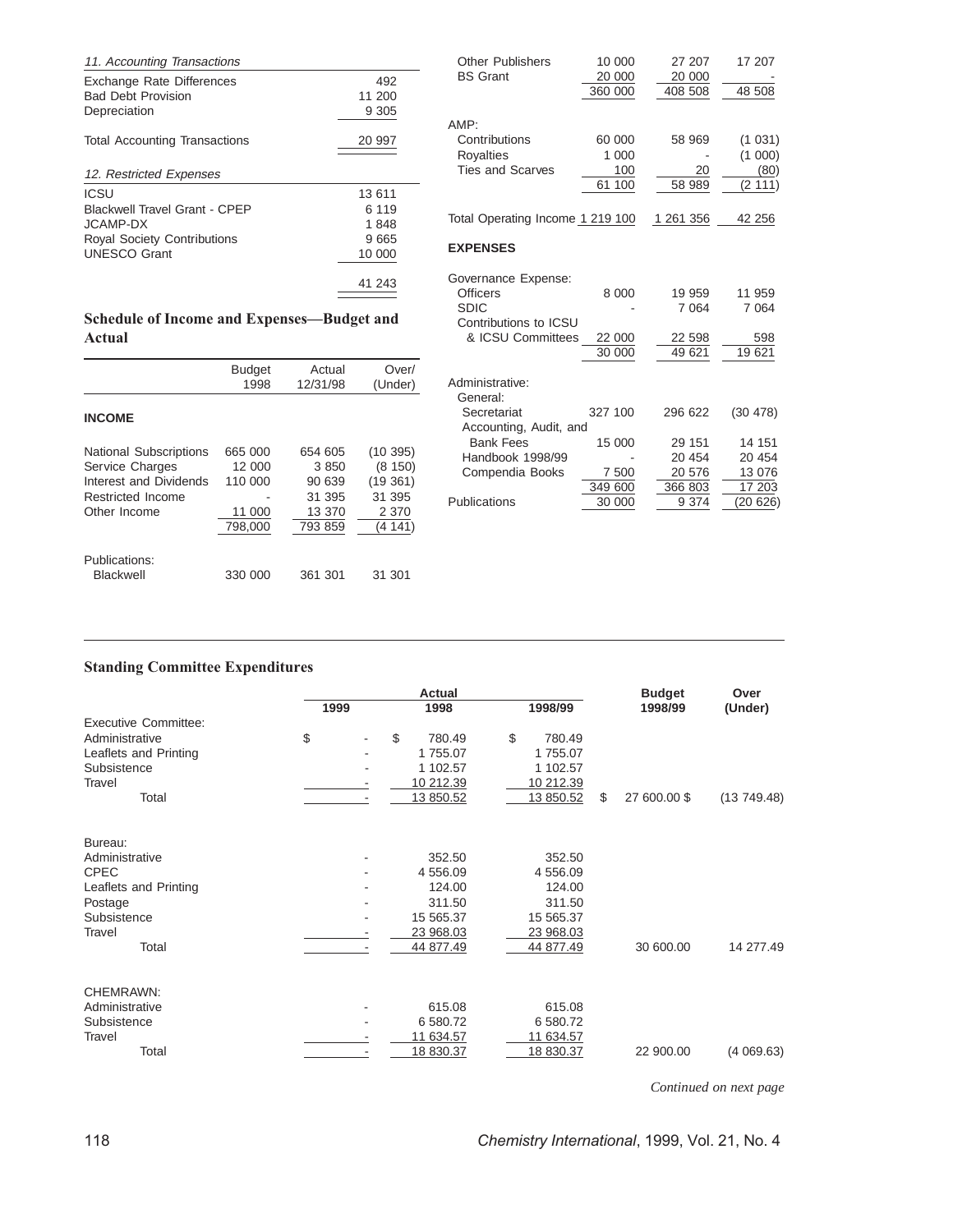## Standing Committee Expenditures (continued)

|                                  |                          | <b>Actual</b> |               | <b>Budget</b>       | Over        |
|----------------------------------|--------------------------|---------------|---------------|---------------------|-------------|
|                                  | 1999                     | 1998          | 1998/99       | 1998/99             | (Under)     |
| CPEP:                            |                          |               |               |                     |             |
| Administrative                   |                          | 355.90        | 355.90        |                     |             |
| Subsistence                      |                          | 3 3 3 5 . 0 0 | 3 3 3 5 . 0 0 |                     |             |
| <b>Travel</b>                    |                          | 4 4 4 3 . 8 3 | 4 4 4 3 . 8 3 |                     |             |
| <b>Expense Recovery</b>          |                          | (1 000.00)    | (1 000.00)    |                     |             |
| Total                            | $\overline{\phantom{a}}$ | 7 134.73      | 7 134.73      | 10 500.00           | (3365.27)   |
| CTC:                             |                          |               |               |                     |             |
| Administrative                   |                          | 2 047.56      | 2 047.56      |                     |             |
| Subsistence                      |                          | 1 075.33      | 1 075.33      |                     |             |
| Travel                           |                          | (2 156.32)    | (2 156.32)    |                     |             |
| <b>Expense Recovery</b>          |                          | (418.38)      | (418.38)      |                     |             |
| Total                            |                          | 548.19        | 548.19        | 14 300.00           | (13751.81)  |
| Finance Committee:               |                          |               |               |                     |             |
| Administrative                   |                          | 455.24        | 455.24        |                     |             |
| Leaflets and Printing            |                          | 95.00         | 95.00         |                     |             |
| Subsistence                      |                          | 1 066.21      | 1 066.21      |                     |             |
| <b>Travel</b>                    |                          | 2 619.83      | 2 619.83      |                     |             |
| Total                            |                          | 4 236.28      | 4 236.28      | 10 400.00           | (6163.72)   |
| <b>IDCNS:</b>                    |                          |               |               |                     |             |
| Administrative                   |                          | 1 307.82      | 1 307.82      |                     |             |
| Subsistence                      |                          | 4 251.67      | 4 251.67      |                     |             |
| <b>Travel</b>                    |                          | 7 892.56      | 7892.56       |                     |             |
| Total                            | $\overline{\phantom{a}}$ | 13 452.05     | 13 452.05     | 13 400.00           | 52.05       |
|                                  |                          |               |               |                     |             |
| JCBN:                            |                          |               |               |                     |             |
| Administrative                   |                          | 209.88        | 209.88        |                     |             |
| Subsistence                      |                          | 2 820.00      | 2 820.00      |                     |             |
| Travel                           |                          | 3714.85       | 3714.85       |                     |             |
| Total                            |                          | 6744.73       | 6744.73       | 10 200.00           | (3455.27)   |
| Contingency                      |                          |               |               | 11 550.00           | (11 550.00) |
| <b>Total Standing Committees</b> | \$                       | \$109 674.36  | \$109674.36   | 151 450.00 \$<br>S. | (41775.64)  |

## Schedule of Marketable Securities

| Quantity                   | Security Description                                    | Cost Per<br><b>Books</b> | Estimated<br>Market Value | Unrealized<br>Gain/Loss |
|----------------------------|---------------------------------------------------------|--------------------------|---------------------------|-------------------------|
| <b>CORPORATE</b><br>BONDS: |                                                         |                          |                           |                         |
| 50 000                     | KOREA DEVELOPMENT BANK NOTES<br>7.0%, July 15, 1999     | 51 162.34                | 49 416.00                 | (1746.34)               |
| 100 000                    | NIPPON TELEGRAPH & TELEPHONE<br>7.75%, NOV 18, 1999     | 109 652.78               | 101 625.00                | (8027.78)               |
| 100 000                    | SALOMON INCORPORATED NOTES<br>7.25%, JAN 15, 2000       | 105 108.88               | 101 722.00                | (3, 386.88)             |
| 100 000                    | SOUTHWESTERN BELL TEL CO NOTES<br>6.125%, MARCH 1, 2000 | 100 950.39               | 100 996.00                | 45.61                   |
| 100 000                    | <b>CIBA-GEIGY CORP</b><br>5.875%, MARCH 23, 2000        | 100 260,00               | 100 375.00                | 115.00                  |

*Continued on next page*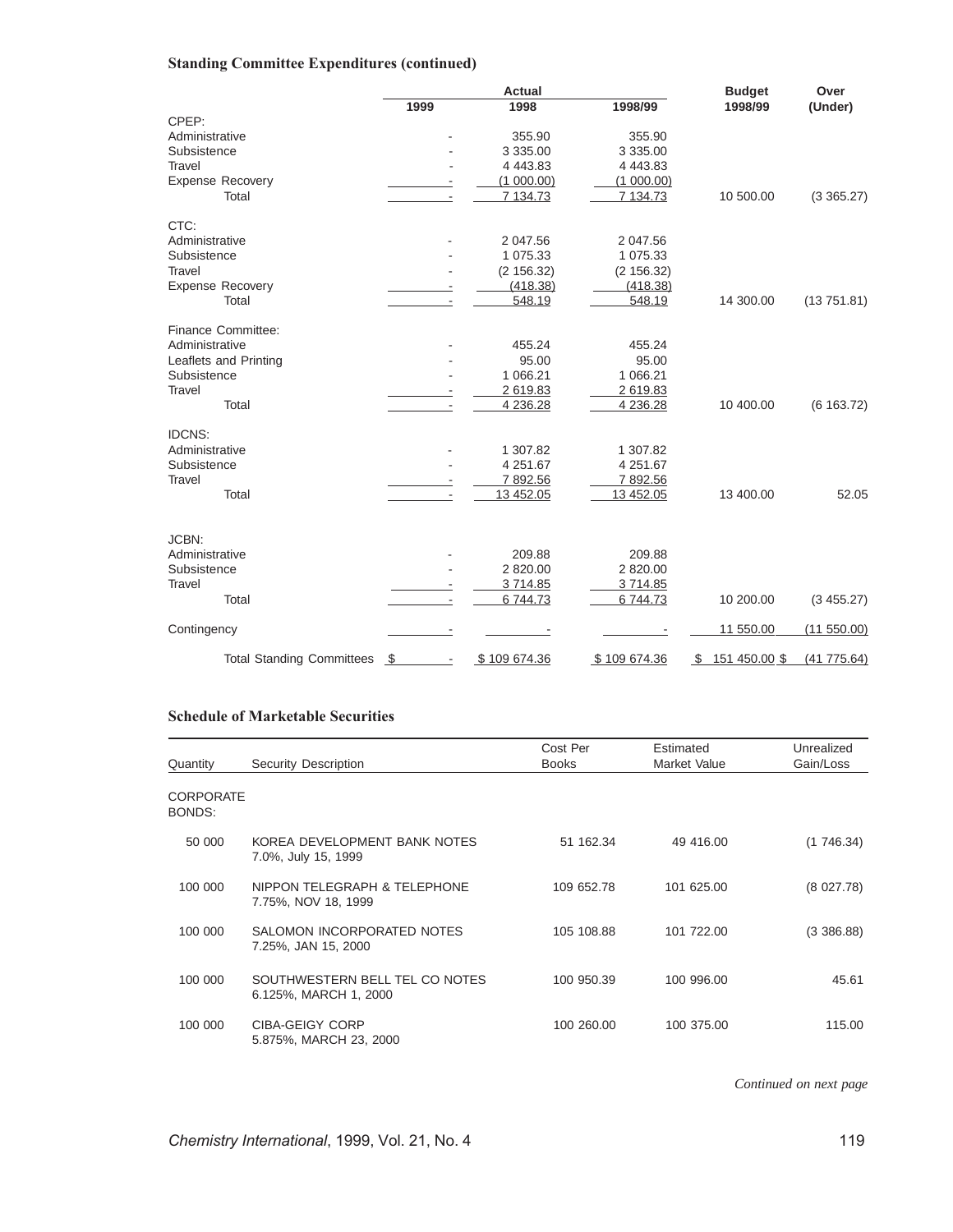## Schedule of Marketable Securities (continued)

| Quantity                              | Security Description                                                                                       | Cost Per<br><b>Books</b> | Estimated<br>Market Value | Unrealized<br>Gain/Loss |
|---------------------------------------|------------------------------------------------------------------------------------------------------------|--------------------------|---------------------------|-------------------------|
| 110 000                               | NM CHRYSLER FNCL CORP BE<br>5.875%, MARCH 19, 2001                                                         | 110 000.000              | 110 393.00                | 393.00                  |
| 110 000                               | EURO INVT BANK<br>6.125%, OCT 28, 2002                                                                     | 115 060.00               | 113 298.00                | (1762.00)               |
| 125 000                               | COUNCIL OF EUROPE<br>5.750%, JAN 14, 2003                                                                  | 129 062.50               | 126 880.00                | (2 182.50)              |
| 100,000                               | ABBEY NATIONAL TREAS<br>6.50%, MAY 12, 2003                                                                | 107 913.89               | 103 627.00                | (4286.89)               |
| 125 000                               | NM FORD MOTOR CDT CO BE<br>6.14%, MAY 23, 2005                                                             | 125 000.00               | 127 463.00                | 2 463.00                |
| 180 000                               | CABLE & WIRELESS COM PLC NOTES<br>6.625%, MAR 6, 2005                                                      | 184 470.05               | 181 452.00                | (3018.05)               |
| 2 0 0 0                               | NAB EXCHANGEABLE PFD TR<br>8.00% PERPETUAL NON-CUM                                                         | 50 000.00                | 51 500.00                 | 1 500.00                |
|                                       | TOTAL CORPORATE BONDS                                                                                      | 1 288 640.83             | 1 268 747.00              | (19 893.83)             |
| <b>MUTUAL FUNDS -</b>                 |                                                                                                            |                          |                           |                         |
| EQUITY:<br>5 0 0 7                    | AETNA EUROPEAN EQUITY FUND<br>CLASS A                                                                      | 62 237.37                | 102 893.00                | 40 655.63               |
| 112 548                               | <b>EQUITY INCOME FUND</b><br><b>S&amp;P MIDCAP TRUST</b><br>DEFINED ASSET FUND<br>(.1513 fractional share) | 214 254.27               | 192 453.00                | (21 801.27)             |
| 166 050                               | <b>EQUITY INCOME FUND</b><br><b>S&amp;P 500 TRUST 2</b><br>DEFINED ASSET FUND<br>(0.129 fractional share)  | 426 701.46               | 445 008.00                | 18 306.54               |
| 1 980                                 | <b>GAM SELECT EUROPEAN FUND CLASS A</b>                                                                    | 345 450.60               | 296 564.00                | (4886.60)               |
|                                       | <b>MFS MERIDIAN EMERGING GROWTH</b><br>(.6340 fractional share)                                            |                          | 17.00                     | 17.00                   |
| 6 247                                 | ML BASIC VALUE CLASS A<br>(.9960 fractional share)                                                         | 150 231.30               | 193 407.00<br>30.00       | 43 175.70<br>30.00      |
| 7 3 3 7                               | ML BASIC VALUE PORT CLO                                                                                    | 123 180.76               | 229 427.00                | 106 246.24              |
| 15 4 34                               | ML EURO EQUITY PORT CLASS O<br>(.1310 fractional share)                                                    | 247 020.59               | 452 061.00<br>3.00        | 205 040.41<br>3.00      |
| 2760                                  | PARVEST USA FD                                                                                             | 170 181.60               | 173 079.00                | 2 897.40                |
|                                       | TOTAL MUTUAL FUNDS - EQUITY                                                                                | 1 739 257.95             | 2 084 942.00              | 345 684.05              |
| MUTUAL FUNDS -<br><b>FIXED INCOME</b> |                                                                                                            |                          |                           |                         |
| 6 2 3 0                               | MLBS USD FIXED INCOME<br>PORTFOLIO CL B                                                                    | 69 838.30                | 80 553.00                 | 10 714.70               |
|                                       | TOTAL MUTUAL FUNDS - FIXED INCOME                                                                          | 69 838.30                | 80 553.00                 | 10 714.70               |
|                                       | <b>TOTAL PORTFOLIO</b>                                                                                     | 3 097 737.08             | 3 434 242.00              | 336 504.92              |

120 Chemistry International, 1999, Vol. 21, No. 4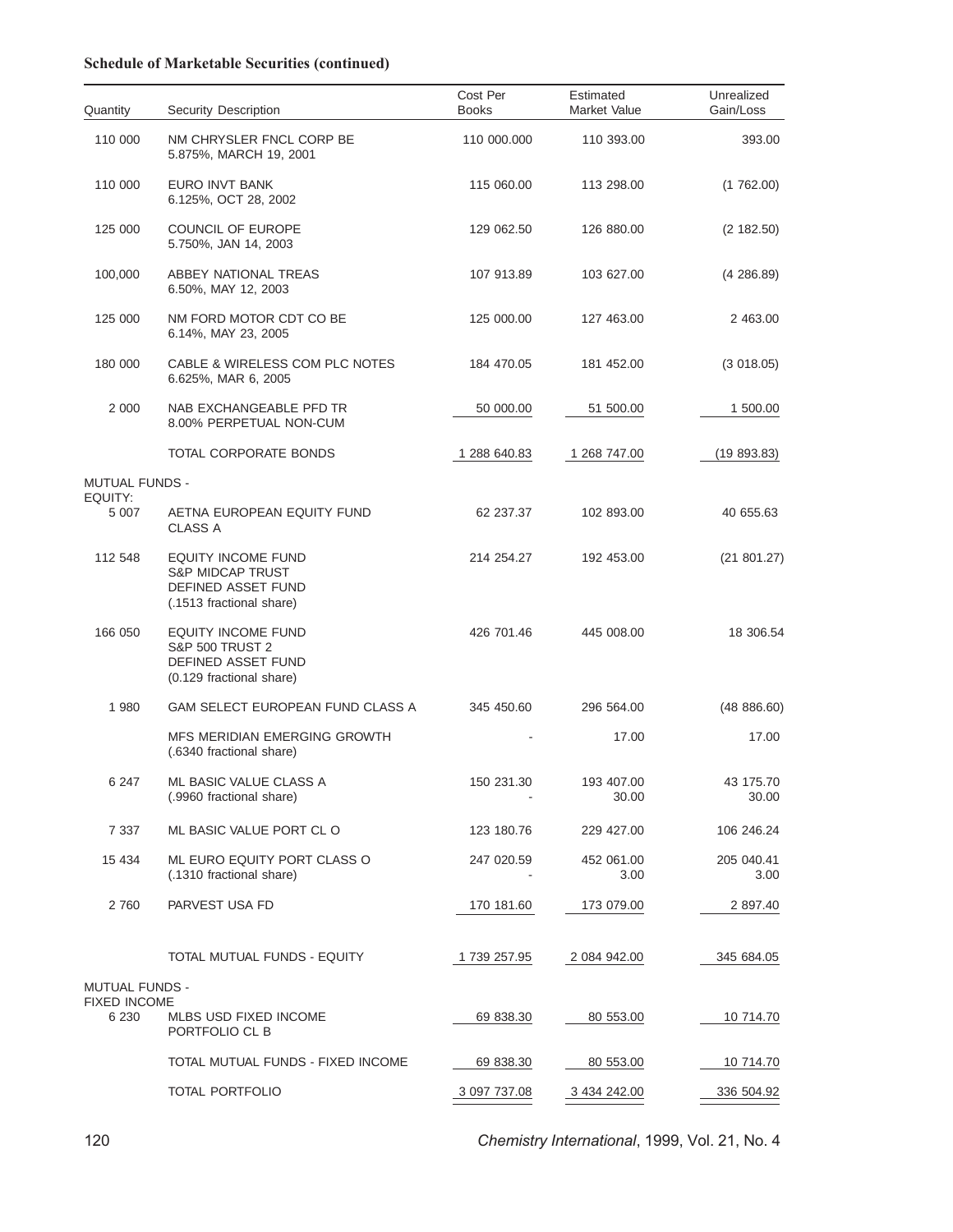## New Books and Publications

## IUPAC Publishes Review of Oil Spill Countermeasures, Technologies, and Response Methods

The International Union of Pure and Applied Chemistry (IUPAC) has published a special issue of its flagship journal *Pure and Applied Chemistry* (Volume 71, No. 1, 1999) that addresses the current state of knowledge in the field of oil spill response technology.

Although oil spills are not generally regarded as a pure or even applied chemistry issue, the environmental, physical, operational, and legal elements of every spill incident are related to the complex chemistry of the oil and its breakdown products released to the environment. The articles included in the special issue generally reflect and review the latest information available in their topic areas and are representative of the most recent surge in research and development activities, stimulated particularly by the *Exxon Valdez* spill in Prince William Sound, Alaska in 1989. The manuscripts have been contributed by recognized international experts in the major categories of oil spill response research, and they have received the benefit of peer review.

Topics covered include the following:

- oil fate and physico-chemical behavior
- mechanical countermeasure developments
- remote sensing for surveillance of spills and support in response actions
- separation of recovered oil and water in relation to response and disposal
- oil spill dispersants from an operational and environmental perspective
- burning of spilled oil as a response measure
- use and issues surrounding chemical countermeasures other than dispersants
- contribution of mineral fines and colloids
- occupational health aspects in response
- net ecological effectiveness of countermeasures and response actions
- bioremediation
- ice-covered waters as a special response environment
- orimulsion as a special case for response
- appropriate technology for oil spill management in developing nations

These articles, edited by F. R. Engelhardt (nidaconcanada@compuserve.com), serve to capture the applied chemistry knowledge and experience of practitioners in a complex field, the application of which remains essential for the development of improved oil

spill countermeasures and their effective use in real spill situations.

For further information, visit the IUPAC web site at http://www.iupac.org/publications/pac/special/0199/, or contact the IUPAC Secretariat, P.O. Box 13757, Research Triangle Park, NC 27709-3757, USA. Tel: +1 919 485 8700; Fax: +1 919 485 8706; E-mail: secretariat@iupac.org.

### From The Royal Society of Chemistry

#### The Age of the Molecule

This publication describes current cutting-edge research, as well as the excitement and achievements of chemistry in the past that have enabled molecular sciences to make a huge impact on progress in the  $20<sup>th</sup>$ century. *The Age of the Molecule* is written in clear, accessible language (at the level of *Scientific American*) by leading young scientists for a nonspecialist audience. It covers topics of general interest, discusses probable applications for the next millennium, and will be an invaluable resource for schools and colleges. The Royal Society of Chemistry intends to send a copy of the publication to every secondary school, college, and university in the United Kingdom.

Contributions to the book include a foreword by Prime Minister Tony Blair and a conclusion from Nobel Prize winner Sir Harry Kroto FRS of the University of Sussex. Mr. Blair observes that "Advances in chemistry contribute directly to our everyday lives… *The Age of the Molecule* contains wonderful examples of the exciting achievements of chemists worldwide, as well as alerting us to the challenges that lie ahead". In his epilogue, Sir Harry Kroto comments that "Scientific breakthroughs have truly revolutionized all our lives… in each advance, chemistry in all its aspects has been involved".

Each of the 10 chapters in *The Age of the Molecule* examines ways in which different branches of the molecular sciences have directly affected our lives. Topics include the age of plastics, analysis and structure of molecules, chemical marriage brokers, chemistry of life, computational chemistry and the virtual laboratory, following chemical reactions, make me a molecule, new science from new materials, power of electrochemistry, and the world of liquid crystals. All chapters are illustrated with vivid images designed to reflect the central themes of the book.

Cost of the publication is GBP 19.50 for nonmembers of the Royal Society of Chemistry and GBP 15.00 for members.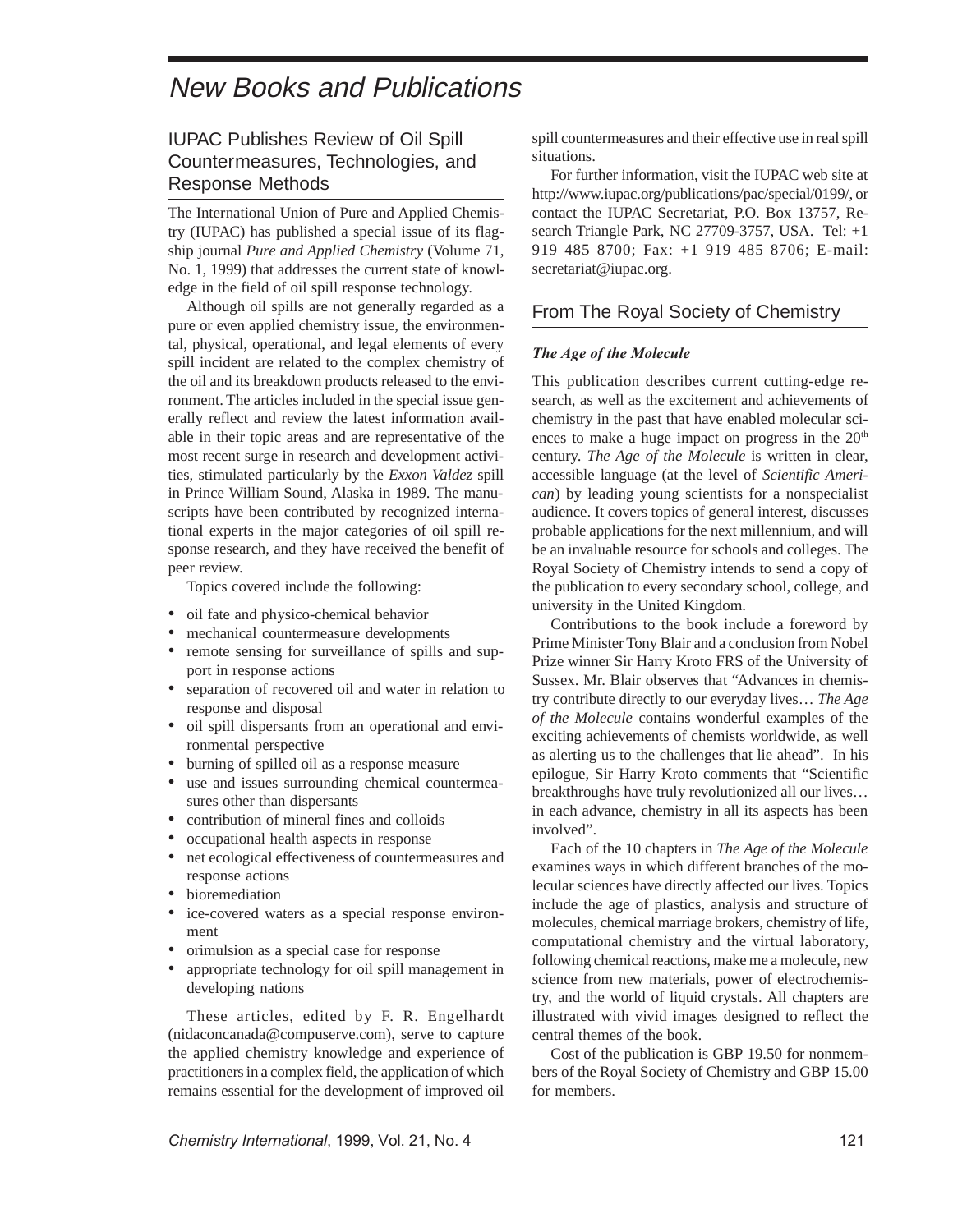For further information, contact Tracey Wells, Royal Society of Chemistry, Burlington House, Piccadilly, London W1V 0BN, UK.

Tel: +44 (0)171 4403317; Fax: +44 (0)171 4378883; E-mail: WellsT@rsc.org; Web site: http://www.rsc.org or http://www.chemsoc.org.

## New Publications from the World Health **Organization**

#### Selected Chloroalkyl Ethers, Environmental Health Criteria, No. 201

1998, xviii + 95 pages (English with summaries in French and Spanish), ISBN 92 4 157201 9, CHF 26.-/ USD 23.40; In developing countries: CHF 18.20, Order no. 1160201. WHO distribution and sales, CH-1211 Geneva 27, Switzerland.

This book evaluates the risks to human health and the environment posed by exposure to bis(2-chloroethyl) ether (BCEE), bis(chloromethyl) ether (BCME), and chloromethyl methyl ether (CMME). These three ethers, which are part of the large class of chloroalkyl ethers, are used as solvents and in several industrial processes, including the manufacture of polymers. BCEE is also used in the textile industry, as an intermediate in the manufacture of pharmaceuticals and other chemicals, and as a soil fumigant, insecticide, and acaricide. While data on risks to the environment are limited, the report draws on a considerable body of evidence, from laboratory animals and epidemiological studies of exposed workers, indicating that BCME and CMME are potent human carcinogens.

A section on sources of these chemicals in the environment notes that BCEE may enter the environment as a by-product from the chlorination of waste streams containing ethylene or propylene, and as a contaminant in the fungicide metam-sodium. BCME and CMME are released, in small amounts, from industrial activities. Concerning environmental behavior, the report concludes that BCEE is rapidly volatilized from surface water, does not adsorb to soil or sediment, and may reach groundwater. The chemical may be persistent due to the relative stability of b-chloroalkyl ethers. The report found no evidence that BCEE bioaccumulates or biomagnifies to any significant extent. For BCME and CMME, evidence pointing to extremely short residence times supports the conclusion that levels in the environment are extremely low, if not nonexistent.

A section on sources of human exposure draws on limited data indicating that occupational exposure to BCEE may occur, via inhalation or dermal contact, in the dry cleaning and textile industries or during the processing of gum, lacquer, oil, paint, soap, and tar. For BCME and CMME, data suggest that occupational exposure may occur in laboratory and textile workers, and during the production of anion-exchange resins, selected organic chemicals, and polymers. In occupational settings where vapors of formaldehyde and hydrochloric acid coexist, BCME may form spontaneously in air. The report also found evidence that the general population may be exposed to BCME and CMME through the use of mosquito coils.

The most extensive section evaluates the large number of studies, in laboratory animals and *in vitro* test systems, conducted to assess toxic effects. BCEE is noted to be acutely toxic by the oral, inhalation, and dermal routes. Exposure via inhalation to high concentrations resulted in eye irritation and congestion, edema, and hemorrhage in the lungs. Inhalation of BCME resulted in irritation of the eyes and respiratory tract, and necrotizing bronchitis. Exposure to CMME produced similar effects. *In vitro* testing for mutagenicity produced positive results for all three chemicals. In carcinogenicity studies, animals exposed to BCME showed a significantly elevated incidence of pulmonary adenomas and respiratory tumors. Studies of CMME toxicity have shown increased incidence of tracheal metaplasia and bronchial hyperplasia in a dose-dependent manner.

The evaluation of effects on human health concentrates on evidence of an increased risk of lung cancer demonstrated in eight epidemiological studies of workers exposed to BCME and CMME. In all of these studies, the type of lung cancer, the standardized mortality ratios, the latency periods, and average age when lung cancer appeared were remarkably consistent. Moreover, the report notes that the type and incidence of lung cancer, seen in relatively young individuals after latency periods as short as two years, are distinct from those caused by tobacco. On the basis of this evidence, the report recommends that exposure to BCME and CMME should be eliminated.

## Selected Nonheterocyclic Polycyclic Aromatic Hydrocarbons, Environmental Health Criteria, No. 202

1998,  $xxi + 883$  pages (English with summaries in French and Spanish), ISBN 92 4 157202 7, CHF 174.-/ USD 156.60; In developing countries: CHF 121.80, Order no. 1160202.

This book evaluates the risks to human health and the environment posed by exposure to 33 nonheterocyclic polycyclic aromatic hydrocarbons (PAH), of which benzo[*a*]pyrene is the most extensively investigated. Compounds from this large class were selected for evaluation on the basis of abundant data documenting toxic effects, including carcinogenicity.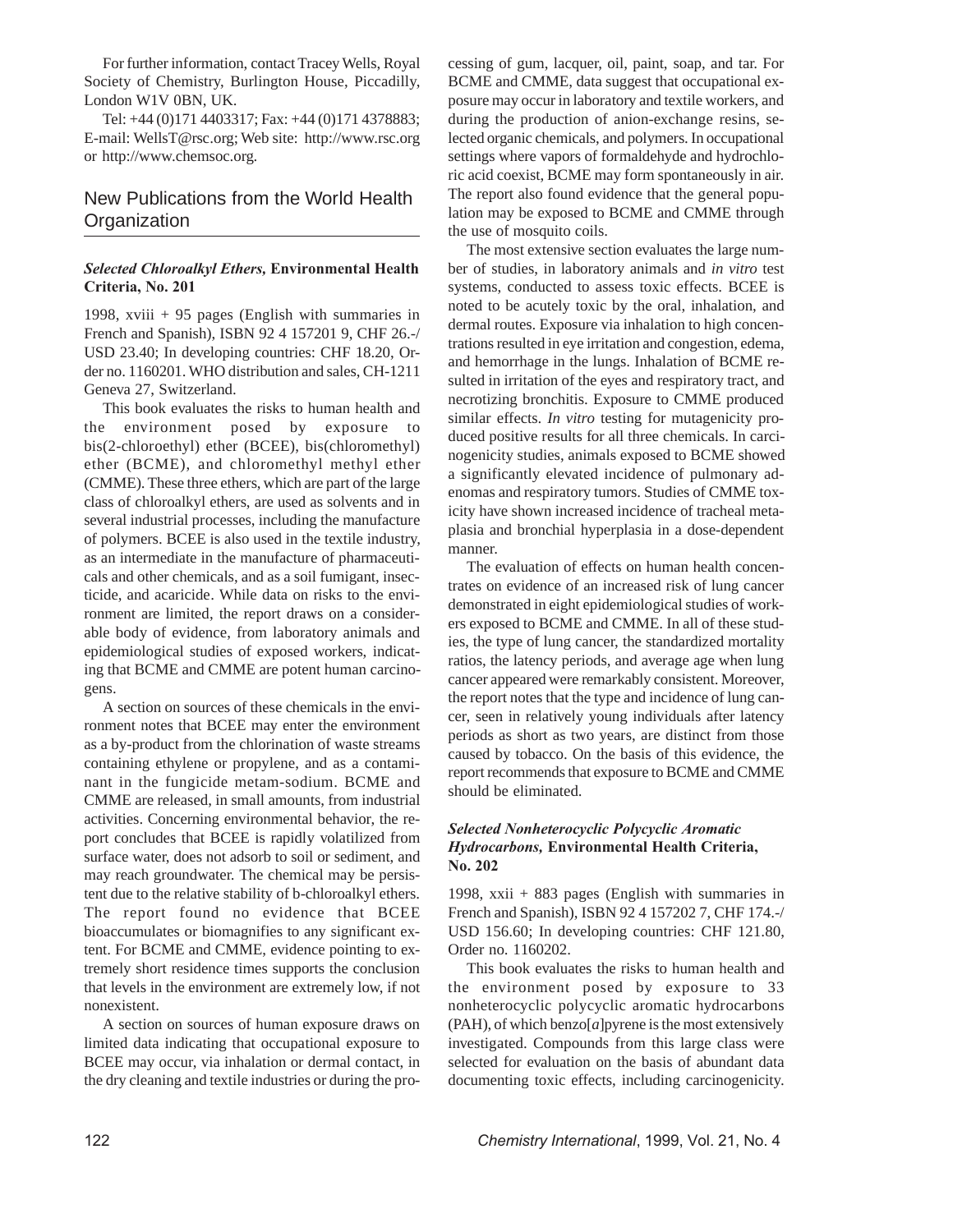More than 2 000 references to the recent literature are included.

The book opens with a discussion of physical and chemical properties of PAH relevant to their toxicological ecotoxicological evaluation. Chapter 2, on sources of human and environmental exposure, notes that PAH are ubiquitous in the environment, with the largest emissions resulting from incomplete combustion of organic materials during industrial processes and other human activities. The most important sources are identified as coal coking; production of aluminum, iron, and steel; heating in power plants and residences; cooking; motor vehicle traffic; environmental tobacco smoke; and the incineration of refuse. Data on the environmental behavior of PAH are discussed in Chapter 3, which cites evidence that PAH accumulate in organisms in water and sediment and in their food, and that sediment and soil are the principal environmental sinks. Because most organisms have a high biotransformation potential for PAH, the report concludes that biomagnification is unlikely to occur.

A chapter on environmental levels and human exposure summarizes results from numerous studies aimed at detecting concentrations in the general environment, in indoor air, and in various occupational settings. For the general population, the main sources of exposure are identified as polluted ambient air, smoke from open fireplaces and cooking, environmental tobacco smoke, contaminated food and drinking water, and the use of PAH-contaminated products. Evidence shows that PAH are formed during food processing, roasting, frying, and baking. In occupational settings, exposure occurs via the lung and skin, with the highest exposures occurring during the processing and use of coal and mineral oil products, such as in coal coking, petroleum refining, road paving, asphalt refining, and impregnation of wood with creosotes. High concentrations have also been detected in the air of aluminum production plants using coal/pitch electrodes, and steel and iron foundries.

A review of data on kinetics and metabolism cites evidence that PAH are absorbed through the pulmonary tract, the gastrointestinal tract, and the skin, and are widely distributed throughout the organism following administration by any route. Although these lipophilic compounds have been detected in almost all internal organs, levels are highest in organs rich in lipids. Knowledge about the complex metabolism of PAH, which sheds light on mechanisms of carcinogenic action, is also considered in detail.

The most extensive chapters assess the large number of studies of toxic effects in laboratory mammals, *in vitro* test systems, and humans, giving particular attention to evidence of carcinogenicity. Findings from animal studies and *in vitro* tests confirm the carcinogenicity of 17 compounds. Many others are known to be mutagenic. While data indicate a relationship between the site of tumor development and the route of administration, PAH can induce tumors at other sites as well, because tissues such as the skin can metabolize PAH to their ultimate metabolites, and metabolites formed in the liver can reach various sites via the bloodstream. Current theoretical explanations for the carcinogenic action of PAH are considered in detail. The report also cites animal studies demonstrating the immunotoxic potential of a number of PAH.

In view of the paucity of data on human exposure to single, pure PAH, the chapter on health effects in humans draws on findings from epidemiological studies of occupational and environmental exposures to mixtures of PAH. These studies confirm the association between exposure to PAH and an increased risk of cancer in humans. Increased lung tumor rates linked to exposure were found in coke-oven workers, asphalt workers, and workers in Soderberg potrooms of aluminum reduction plants. The highest risk was found for coke-oven workers. In aluminum plants, adverse effects included increased risk of urinary bladder cancer, asthma-like symptoms, lung function abnormalities, and chronic bronchitis. Adverse effects on the immune system were also documented in several studies of exposed workers. The report further concludes that PAH are almost certainly one of the carcinogenic agents responsible for lung cancers in cigarette smokers.

## Provisional Recommendations

## IUPAC Seeks Your Comments

In this section, we publish synopses of IUPAC's latest provisional recommendations on nomenclature and symbols. All comments on these recommendations are welcome and will be taken into consideration. The final revised versions are published in *Pure and Applied Chemistry*, and synopses of these are published in *Chemistry International* as recent reports.

If you would like to comment on the provisional recommendations, please write to your nearest national/ regional center to request a copy of the full report. Copies are not available from the IUPAC Secretariat. The most recent list of national/regional centers appeared in *Chemistry International* 1997, **17**, 141. This information is also available on the IUPAC web site: http:// www.iupac.org/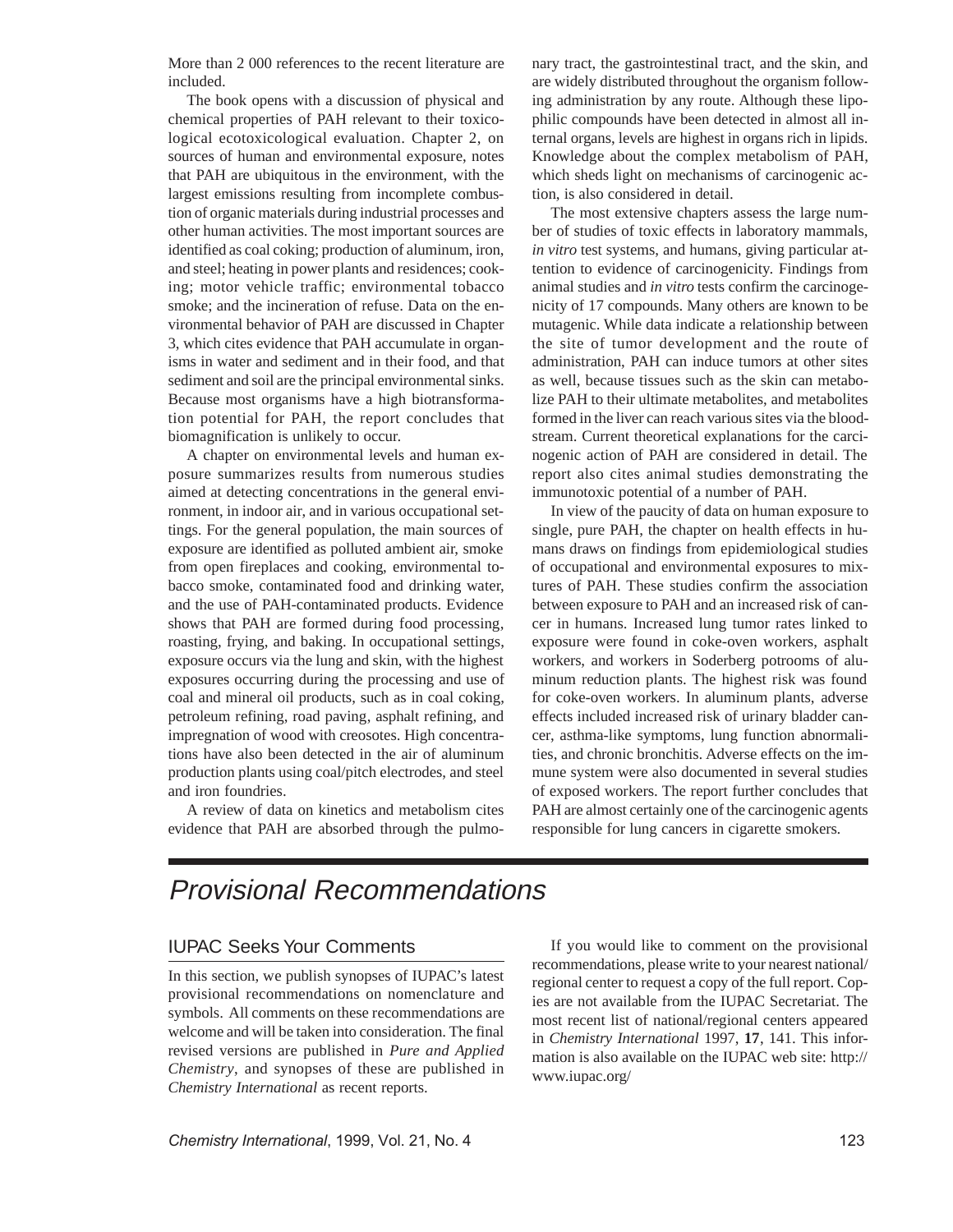## Macromolecular Division. Commission on Macromolecular Nomenclature—Definitions of Basic Terms Relating to Low-Molar-Mass and Polymer Liquid Crystals

This document is the first published by the Commission on Macromolecular Nomenclature of IUPAC dealing specifically with liquid crystals. Due to the breadth of its scope, it has been prepared in collaboration with representatives of the International Liquid Crystal Society.

The document gives definitions of terms related to low-molar-mass and polymer liquid crystals. It relies on basic definitions of terms which are widely used in the field of liquid crystals and in polymer science. The terms are arranged in five sections dealing with basic

## Awards

## James Lawrence Wins AOAC International's 1999 Harvey W. Wiley Award

AOAC International has named James Lawrence as the 1999 Harvey W. Wiley Award winner in recognition of his outstanding contributions to analytical methodology. Mr. Lawrence will accept this prestigious AOAC award at the opening session of the 113**th** AOAC International Annual Meeting & Exposition to be held in Houston, Texas, USA, 26–30 September 1999. He will also deliver the keynote address at the Wiley Award Symposium. The subject of his presentation is "Immunochemical Techniques in Food Contaminant Analysis"

Mr. Lawrence, head of the Food Additives and Contaminants Section in the Food Research Division of the Health Protection Branch of Health Canada, receives this award in acknowledgment of his work in food additives and contaminants, particularly high pressure liquid chromatography and residue analysis.

Mr. Lawrence has also been involved in a wide vari-

definitions of liquid-crystalline and mesomorphic states of matter, types of mesophases, optical textures and defects of liquid crystals, their physical characteristics (including electro-optical and magneto-optical properties), and, finally, liquid crystal polymers. The terms which have been selected are those most commonly encountered in the conventional structural and associated thermal and electro-optical characterization of liquid-crystalline materials.

Comments by 31 December 1999 to Prof. Maximo Baron, Catedra de Fisica, Facultad de Ciencias Exactas y Naturales, Universidad de Belgrano, Villanueva 1324, 1426 Buenos Aires, Argentina. Tel.: +54-11-4511-4700; Fax: +54-11-4821-4887; E-mail: baron@ub.edu.ar.

ety of professional associations, serving as president of the International Association for Environmental Analytical Chemistry, heading up the Canadian delegation to the Codex Alimentarius Committee on Methods of Analysis and Sampling, and working as editor for food composition and additives for the *Journal of AOAC International*. He also bridges the gap between government and academia by serving as an adjunct professor at Ottawa's Carleton University.

AOAC International, an association of scientists in the public and private sectors, is dedicated to promoting methods validation and quality measurements in the analytical sciences. The Harvey W. Wiley Award, AOAC International's most prestigious scientific award, is presented annually to recognize career achievements in advancing analytical methodology. The award was established in 1956 to honor Dr. Harvey W. Wiley, who was instrumental in the institution of laws regulating food quality. Dr. Wiley was a founder of AOAC International and served as AOAC President in 1886, Secretary from 1889 to 1912, and Honorary President until his death in 1930.

## Conference Announcements

26<sup>th</sup> Exhibition-Congress and International Meeting on Chemical Engineering, Environmental Protection, and Biotechnology (ACHEMA 2000), 22–27 May 2000, Frankfurt am Main, Germany

This huge process industries gathering is expected to

attract approximately 4 000 exhibitors and 250 000 attendees from more than 100 countries. General topics will focus on environmental protection and biotechnological equipment. A special show on synthesis, screening, and sequencing machines will reflect current developments in combinatorial chemistry and concurrent analysis and test methods. The final day of the meeting will be devoted to special presentations for technicians, laboratory assistants, and foremen.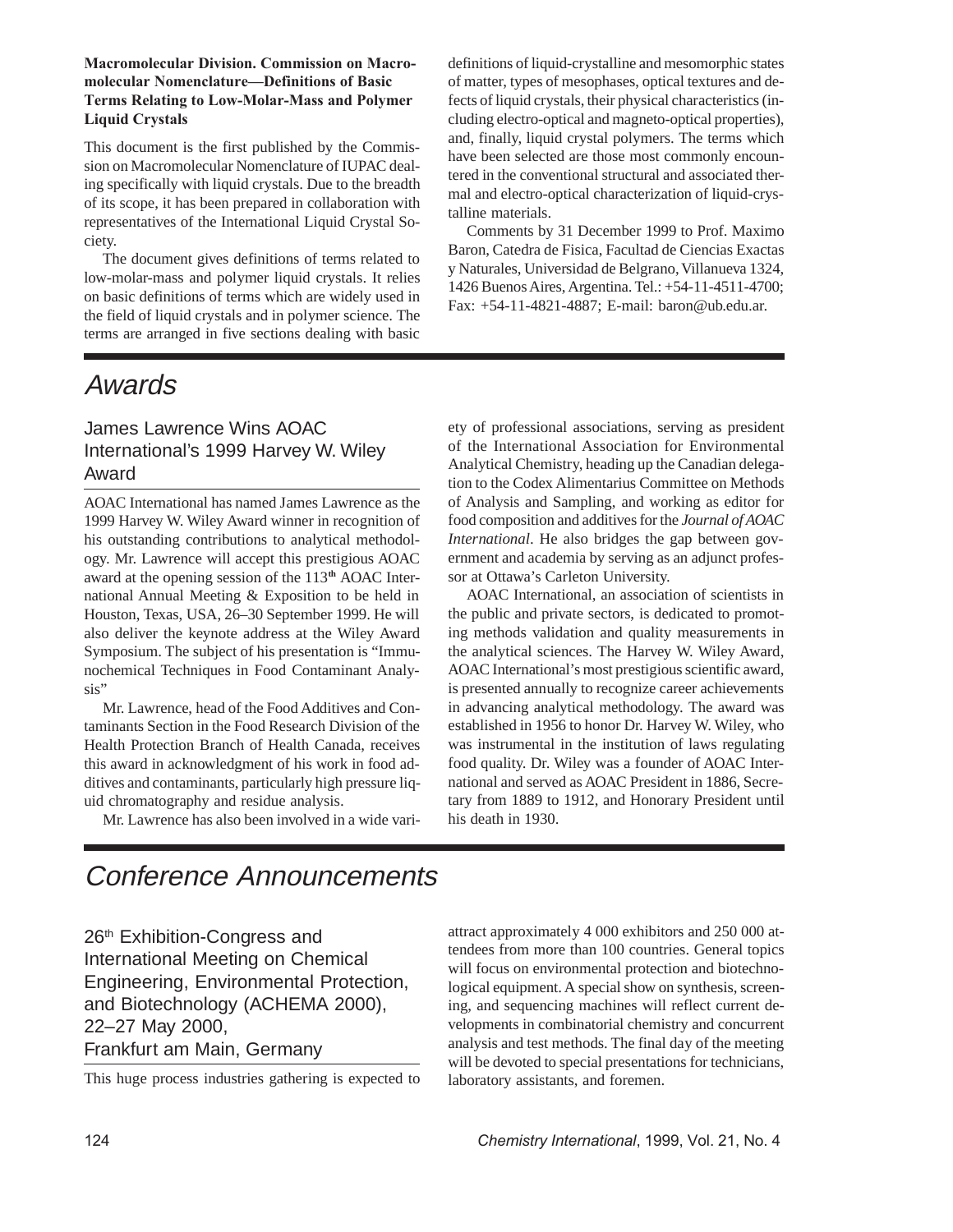More than 700 lectures will be presented on the following topics:

- new processes in chemical engineering and reaction technology
- mechanical and thermal process engineering
- bioprocess engineering
- molecular biotechnology
- pharmaceutical technology
- food technology
- environmental technology
- safety technology
- design developments in apparatus, mechanical, and plant engineering
- materials technology and testing
- packaging and production logistics
- laboratory and analytical techniques
- instrumentation, control, and automation techniques
- vocational and professional training
- international symposium on synthesis, screening, and sequencing machines

*For further information, contact Deutsche Gesellschaft fur Chemisches Apparatewesen, Chemische Technik, und Biotechnologie e.V. (DECHEMA e.V.), P.O.B. 15 01 04, D-60061, Frankfurt am Main, Germany, E-mail:* woice@dechema.de; *Tel: +49/(0)69/7564-0; Fax: +49/(0)69/7564-201; Web site: http://www.achema.de.*

## 1<sup>st</sup> International Conference on Porphyrins and Phthalocyanines (ICPP-1), 25–30 June 2000, Dijon, France

This new conference will include plenary lectures, keynote talks, short oral presentations, and posters on the chemistry, physics, biology, materials science, engineering, and medical or biomedical applications of porphyrins and phthalocyanines.

*For further information, contact Symposium Secretariat, ICPP-1 DIJON, LIMSAG (UMR 5633), 6, Boulevard Gabriel, 21100 Dijon, France, Fax: +33 380- 396117; E-mail: icpp@u-bourgogne.fr; Web site: http:/ /www.u-bourgogne.fr/icpp.*

## 26th Scientific Committee on Antarctic Research (SCAR) Meeting, 10–22 July 2000, Tokyo, Japan

*For information, contact Dr. Peter D. Clarkson, SCAR Secretariat, Scott Polar Research Institute, Lensfield Road;, Cambridge CB2 1ER, United Kingdom, E-mail:* execsec@scar.demon.co.uk *or* mjd52@cam.ac.uk; *Tel: +44 1223 362061; Fax: +44 1223 336549; Web site: http://www.nipr.ac.jp/SCAR-COMNAP-2000-TOKYO.*

# Conference Calendar

Visit http://www.iupac.org for complete information and further links. **NEW** designates a new conference since the last issue.

## 1999

## Biodiversity and Bioresources

11–15 July 1999 2nd International Conference on Biodiversity and Bioresources— Conservation and Utilization, Belo Horizonte, Minas Gerais, Brazil. *Prof. Alaide Braga de Oliveira, Faculdade de Farmacia—UFMG, Av. Olegario Maciel 2360, 30.180-112 Belo Horizonte, Brazil. Tel.: +55 31 339 7675 Fax: +55 31 339 7666 E-mail: fernao@dedalus.lcc.ufmg.br*

## Polymerization Methods

12–15 July 1999 39th Microsymposium, Advances in Polymerization Methods: Controlled Synthesis of Functionalized Polymers, Prague, Czech Republic. *Dr. Jaromir Lukas, Institute of Macromolecular Chemistry, Academy of Sciences of the Czech Republic, Heyrovskeho nam. 2, 162 06 Praha 6, Czech Republic. Tel.: +420 2 20403332 Fax: +420 2 367981 E-mail: sympo@imc.cas.cz*

## Advanced Materials

14–18 July 1999 1<sup>st</sup> IUPAC Workshop on New Directions in Chemistry. Workshop on Advanced Materials: Nanostructured Systems (IUPAC-WAM-1), Hong Kong. *Prof. M. A. El-Sayed, School of Chemistry and Biochemistry, Georgia Institute of Technology Atlanta, GA 30332-0400, USA. Tel.: +1 404 894 0292 Fax: +1 404 894 0294 E-mail: mostafa.elsayed@chemistry.gatech.edu*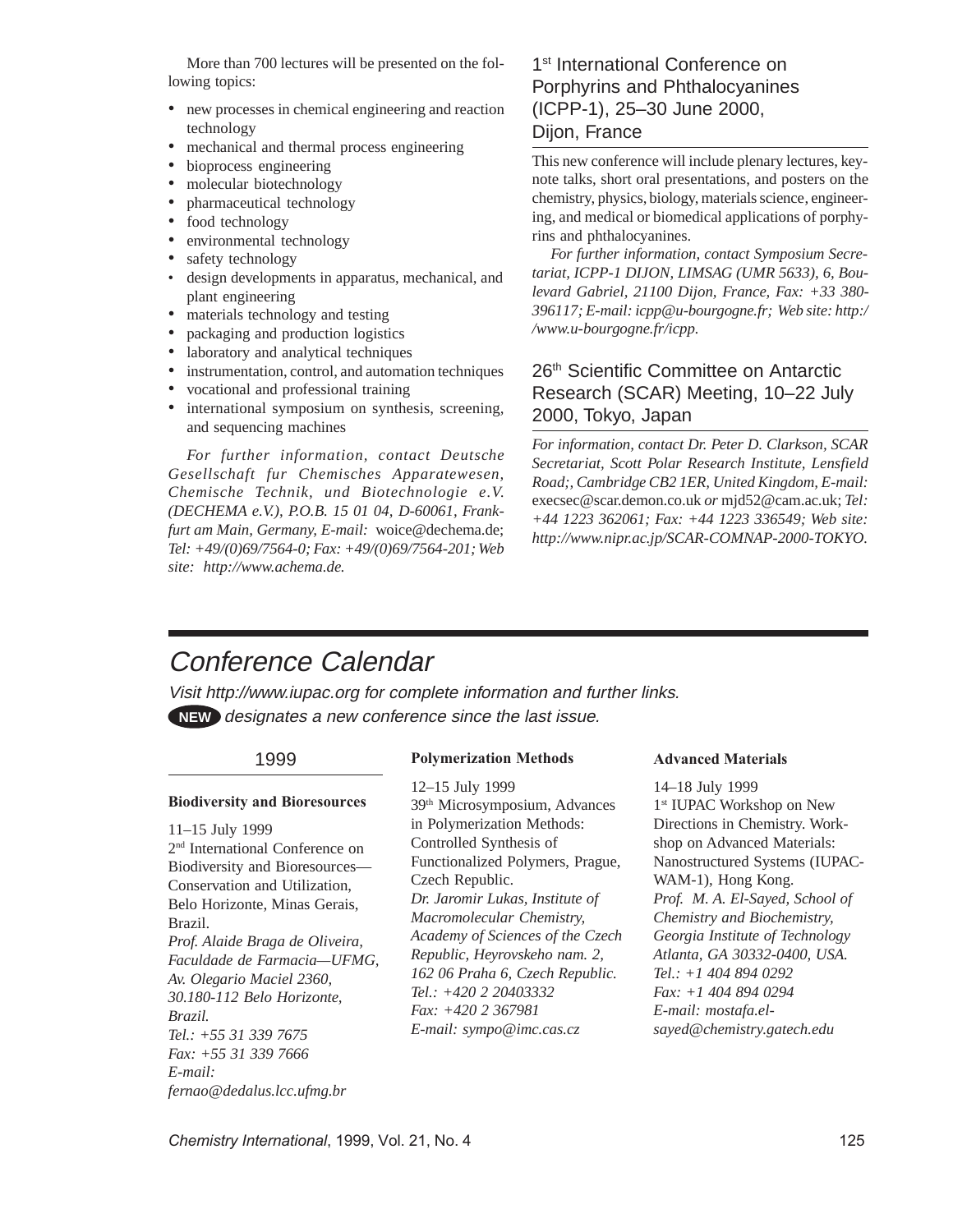### Organo-Metallic Chemistry

18–22 July 1999 10th IUPAC Symposium on Organo-Metallic Chemistry Directed Towards Organic Synthesis (OMCOS 10), Versailles, France. *Prof. J. P. Genet, Laboratoire de Synthese Selective Organique et Produits Naturels, E.N.S.C.P.— UMR CNRS 7573, 11 rue Pierre et Marie Curie, 75231 Paris Cedex 05, France. Tel.: +33 1 44 276743 Fax: +33 1 44 071062 E-mail: genet@ext.jussieu.fr*

## Carotenoids

18–23 July 1999 12<sup>th</sup> International Symposium on Carotenoids, Cairns, Australia. *Prof. George Britton, School of Biological Sciences, The University of Liverpool, Crown Street, Liverpool, L69 3BX, UK. Tel.: +44 (151) 794 4336 Fax: +44 (151) 794 4349 E-mail: G.Britton@liverpool.ac.uk*

## Rheology of Polymer Systems

19–22 July 1999 19th Discussion Conference on the Rheology of Polymer Systems, Prague, Czech Republic. *Dr. Jaromir Lukas, Institute of Macromolecular Chemistry, Academy of Sciences of the Czech Republic, Heyrovskeho nam. 2, 162 06 Praha 6, Czech Republic. Tel.: +420 2 20403332 Fax: +420 2 367981 E-mail: sympo@imc.cas.cz*

## Ionic Polymerization

19–23 July 1999 International Symposium on Ionic Polymerization, Kyoto, Japan. *Dr. Shiro Kobayashi, Department of Materials Chemistry, Graduate School of Engineering, Kyoto University, Kyoto 606-8501, Japan.*

*Tel.: +81 75 753 5628 Fax: +81 75 753 4911 E-mail: ip99@mat.polym.kyoto-u.ac.jp*

## Analytical Science

25–30 July 1999 Analytical Science into the Next Millennium (SAC 99), Dublin, Ireland. *Prof. Malcolm R. Smyth, School of Chemical Sciences, Dublin City University, Dublin 9, Ireland. Tel.: +353 1 704 5308 Fax: +353 1 704 5032 E-mail: smythm@ccmail.dcu.ie*

## Solution Chemistry

26–31 July 1999 26th International Conference on Solution Chemistry, Fukuoka City, Kyushu, Japan. *Prof. Shin-ichi Ishiguro, Department of Chemistry, Faculty of Science, Kyushu University, 6-10- 1 Hakozaki, Higashi-ku, Fukuoka, 812-8581, Japan. Tel.: +81 92 642 2581 Fax: +81 92 642 2607 E-mail: 99icscc@mbox.nc.kyushu-u.ac.jp*

## Plasma Chemistry

2–6 August 1999 14th International Symposium on Plasma Chemistry, Prague, Czech Republic. *Prof. M. Hrabovský, Institute of Plasma Physics, Za Slovankou 3, P.O. Box 17, 182 21 Praha 8, Czech Republic. Tel.: +420 2 824751 Fax: +420 2 8586389 E-mail: hrabov@ipp.cas.cz*

## IUPAC General Assembly

7–13 August 1999 *IUPAC Secretariat. Tel.: +1 919 485 8700 Fax: +1 919 485 8706 E-mail: secretariat@iupac.org*

## IUPAC Congress

14–19 August 1999 Frontiers in Chemistry: Molecular Basis of the Life Sciences, Berlin, Germany. *Gesellschaft Deutscher Chemiker– GDCh, PO Box 90 04 40, 60444 Frankfurt Am Main, Germany. Tel.: +49 69 7917 358/360/366 Fax: +49 69 7917 475 E-mail: tg@gdch.de*

## Colloquium Spectroscopicum Internationale

5–10 September 1999 31st Colloquium Spectroscopicum Internationale 1999, Ankara, Turkey. *Prof. Dr. O. Yavuz Ataman, Department of Chemistry, Middle East Technical University, 06531 Ankara, Turkey. Tel.: +90 312 210 3232 Fax: +90 312 210 1280 E-mail: xxxicsi@rorqual.cc.metu.edu.tr*

## Macromolecule-Metal Complexes

5–9 September 1999 8<sup>th</sup> International Symposium on Macromolecule-Metal Complexes (MMC-VIII), Tokyo, Japan. *Prof. Eishun Tsuchida, Department of Polymer Chemistry Waseda University Toyko 169- 8555, Japan. Tel.: +81 3 5286 3148 Fax: +81 3 3205 4740 E-mail: teruyuki@mn.waseda.ac.jp*

## Organic and Organoelement **Chemistry**

6–11 September 1999 Horizons of Organic and Organoelement Chemistry, to the memory of Prof. A. N. Nesmeyanov, on the 100<sup>th</sup> anniversary of his birth, Moscow, Russia. *Prof. Y. N. Bubnov, INEOS,*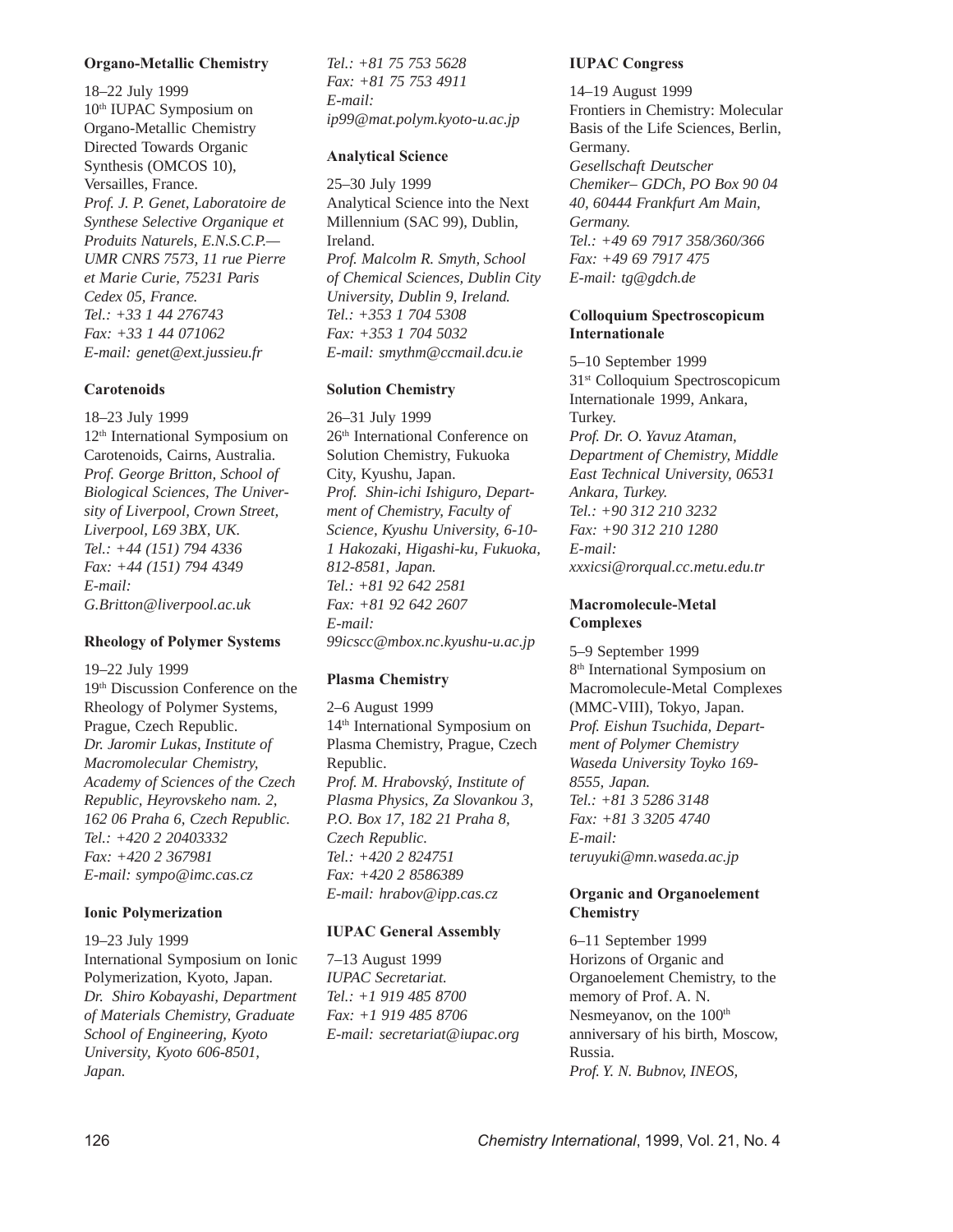*Vavilov str. 28, Moscow. Tel.: +7 (095) 135 6165 Fax: +7 (095) 135 5085 E-mail: dir@ineos.ac.ru*

#### Chemistry and the Internet

25–27 September 1999 ChemInt'99—Chemistry and the Internet, Georgetown University, Washington DC, USA. *Dr. Stephen R. Heller, NIST/SRD, 820 Diamond Avenue, Gaithersburg, MD 20899-2310 USA. Tel.: +1 301 975 3338 Fax: +1 301 926 0416 E-mail: srheller@nist.gov*

#### Toxicology

6–10 November 1999 4th Congress of Toxicology in Developing Countries, Antalya, Turkey. *Prof. Semra Sardas, Gazi University, Faculty of Pharmacy Toxicology Department, 06330, Hipodrom, Ankara, Turkey. Tel.: +90 312 212 30 09 Fax: +90 312 222 23 26 E-mail: ek03-k@tr-net.net.tr*

#### 2000

#### Bio-Organic Chemistry

30 January–4 February 2000 5th IUPAC Symposium on Bio-Organic Chemistry (ISBOC-V), New Delhi, India. *Prof. S. Ranganathan, Biomolecular Research Unit, Regional Research Laboratory, Trivandrum 695 019, India. Tel.: +91 471 491 459 Fax: +91 471 490 186*

### High Temperature Materials **Chemistry**

10–14 April 2000 10<sup>th</sup> International Conference on High Temperature Materials Chemistry, Aachen, Germany. *Prof. Klaus Hilpert, Forschungszentrum Julich GmbH,* *Institut fur Werkstoffe der Energietechnik (IWE 1), 52425 Jülich, Germany. Tel.: +49 2461 61 3280 Fax: +49 2461 61 3699 E-mail: k.hilpert@fz-juelich.de*

#### Polymer Based Technology

21–26 May 2000



9<sup>th</sup> International Conference on Polymer Based Technology (POC'2000), Tianjin, China. *Prof. Zhang Zhengpu Institute of Polymer Chemistry Nankai University 94 Weijin Road Tianjin 300071, China Tel.: +86 22 2350 1386 Fax: +86 22 2350 4853 E-mail: zhangzp@sun.nankai.edu.cn*

#### Mycotoxins and Phycotoxins

21–25 May 2000 10<sup>th</sup> International IUPAC Symposium on Mycotoxins and Phycotoxins, Sao Paulo, Brazil. *Dr. Myrna Sabino, Instituto Adolfa Lutz, AV Dr. Arnaldo 355, Sao Paulo, Brazil, 01246-902. Fax: +455 (11) 853 3505 E-mail: Myrna@Sti.COM.BR*

#### Flow Analysis

25–29 June 2000 8<sup>th</sup> International Conference on Flow Analysis, Warsaw, Poland. *Prof. Marek Trojanowicz, Department of Chemistry, University of Warsaw, Pasteura 1, 02-093 Warsaw, Poland. Tel/Fax: +48 22 822 35 32 E-mail: trojan@chem.uw.edu.pl*

#### Chemical Sensors



## How to Apply for IUPAC Sponsorship

To apply for IUPAC sponsorship, conference organizers should complete an Advance Information Questionnaire (AIQ). The AIQ form is available at http://www.iupac.org or by request at the IUPAC Secretariat, and should be returned between 2 years and 12 months before the conference. Further information on granting sponsorship is included in the AIQ and available online.

*Universitetskaya nab. 7/9, St. Petersburg, 199034, Russia. Tel./Fax: +7 812 328 28 35 E-mail: andrew@sensor.chem.lgu.spb.su*

#### Organic Synthesis

1–5 July 2000 13th International Conference on Organic Synthesis (ICOS-13), Warsaw, Poland. *Prof. M. Makosza, Institute of Organic Chemistry, Kasprzaka 44, 01-224 Warsaw 42, PO Box 58, Poland. Tel.: +48 22 631 8788 Fax: +48 22 632 6681 E-mail: icho-s@ichf.edu.pl*

#### Macromolecules

9–14 July 2000 38th International Symposium on Macromolecules (MACRO 2000), Warsaw/Lodz, Poland. *Prof. Stanislaw Penczek, Polish Academy of Sciences, ul. Sienkiewicza 112, 90363 Lodz, Poland. Tel.: +48 42 81 9815 Fax: +48 42 684 7126 E-mail: spenczek@bilbo.cbmm.lodz.pl*